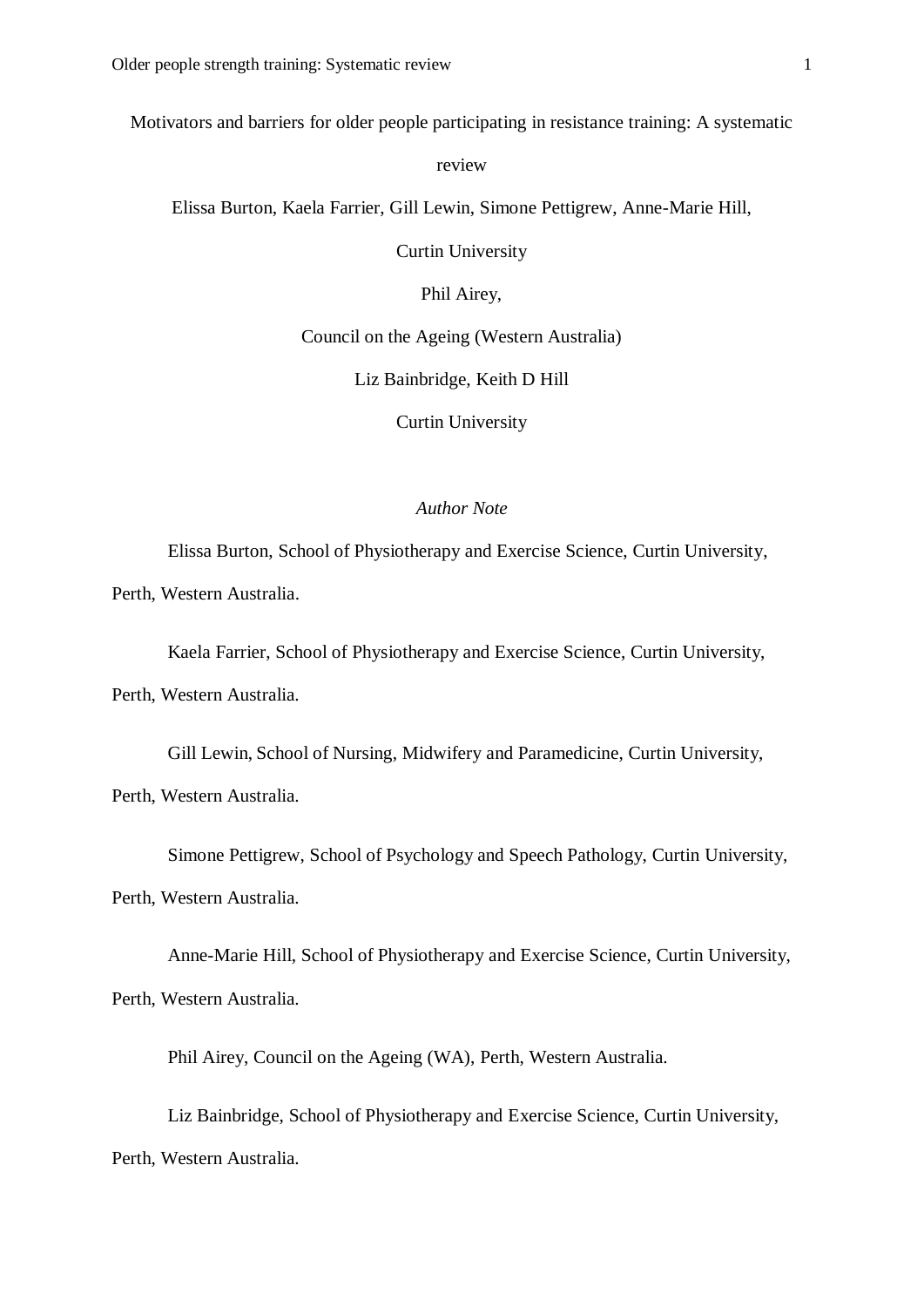Keith D Hill, School of Physiotherapy and Exercise Science, Curtin University, Perth, Western Australia.

There were no known conflicts of interest for this project.

This work was supported by a Healthway Project Grant (grant number 24208). The funder had no role in the study design, data collection, analysis and interpretation of the data, writing the report or the decision to submit the article for publication.

Correspondence concerning this article should be addressed to Dr Elissa Burton, School of Physiotherapy & Exercise Science, Curtin University, GPO Box U1987, Perth, Western Australia 6845.

Email: [E.Burton@curtin.edu.au](mailto:E.Burton@curtin.edu.au)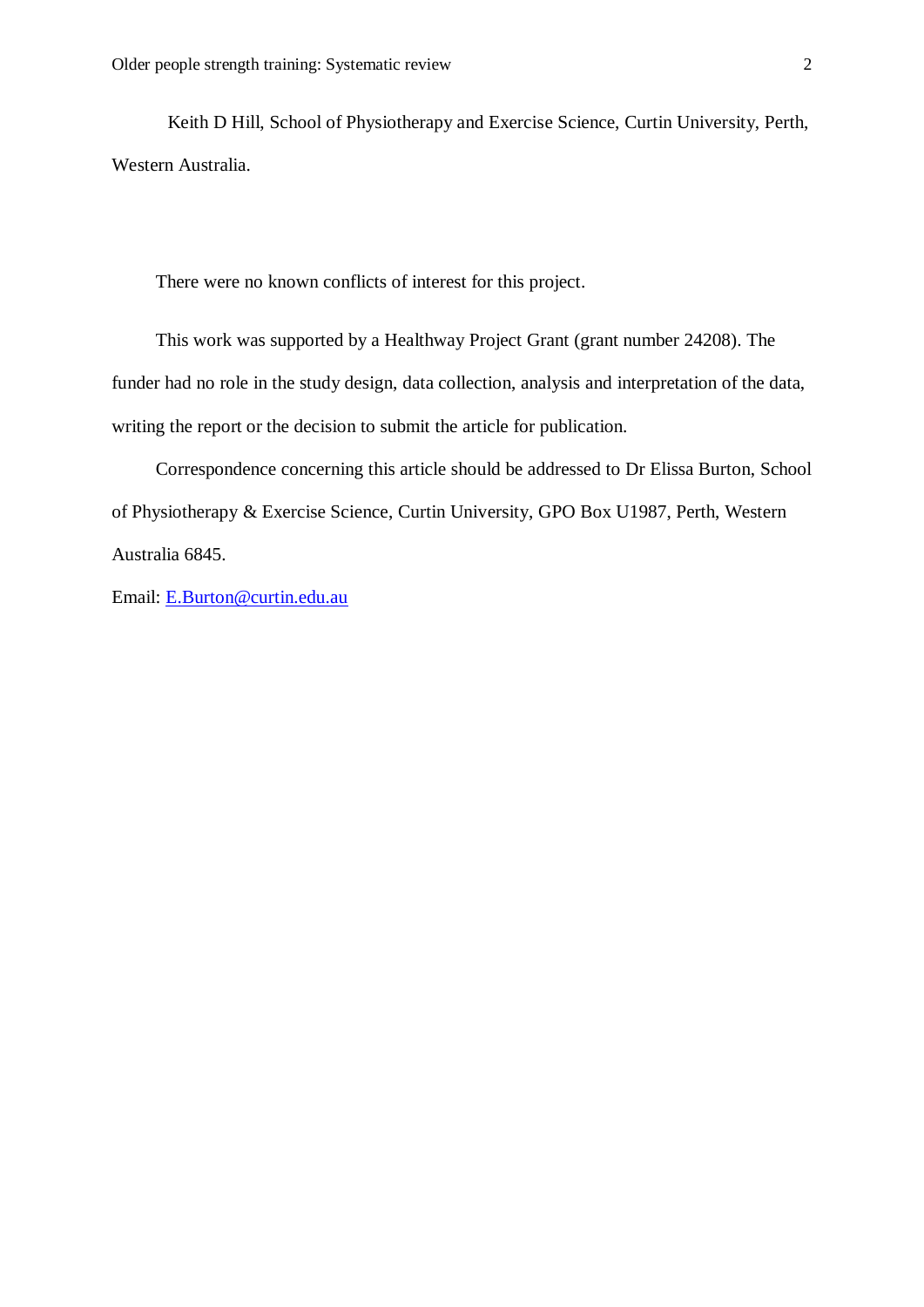| $\mathbf{1}$   |                                                                                  |
|----------------|----------------------------------------------------------------------------------|
| $\overline{2}$ |                                                                                  |
| 3              |                                                                                  |
| $\overline{4}$ |                                                                                  |
| 5              | Motivators and barriers for older people participating in resistance training: A |
| 6              | systematic review                                                                |
| 7              |                                                                                  |
|                |                                                                                  |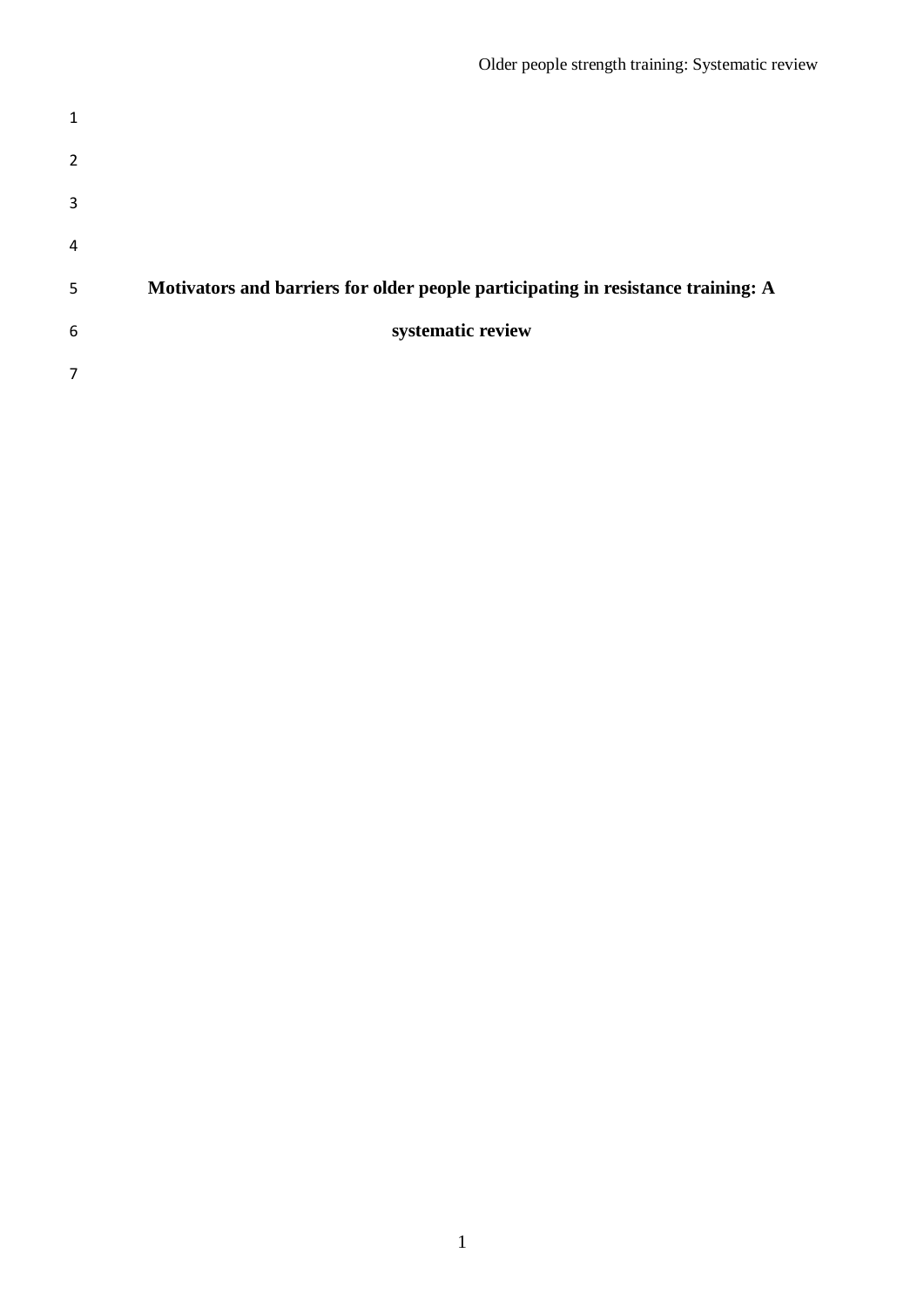### **Abstract:**

 Regular participation in resistance training is important for older people to maintain their health and independence, yet participation rates are low. The study aimed to identify motivators and barriers to older people participating in resistance training. A systematic review was conducted including quantitative, qualitative and mixed-method studies. Searches generated 15,920 citations from six databases, with 14 studies (n=1,937 participants) included. In total, 92 motivators and 24 barriers were identified. Motivators specific to participating in resistance training included preventing deterioration (disability), reducing risk of falls, building (toning) muscles, feeling more alert and better concentration. Looking too muscular and thinking participation increased the risk of having a heart attack, stroke or death, despite the minimal likelihood of these occurring, were barriers. The analysis indicates that increasing participation in resistance training among older people should focus on the specific benefits valued by older people and the dissemination of accurate information to counter misperceptions.

 **Keywords:** Aging, ageing, strength training, weight training, motivators, barriers, systematic review.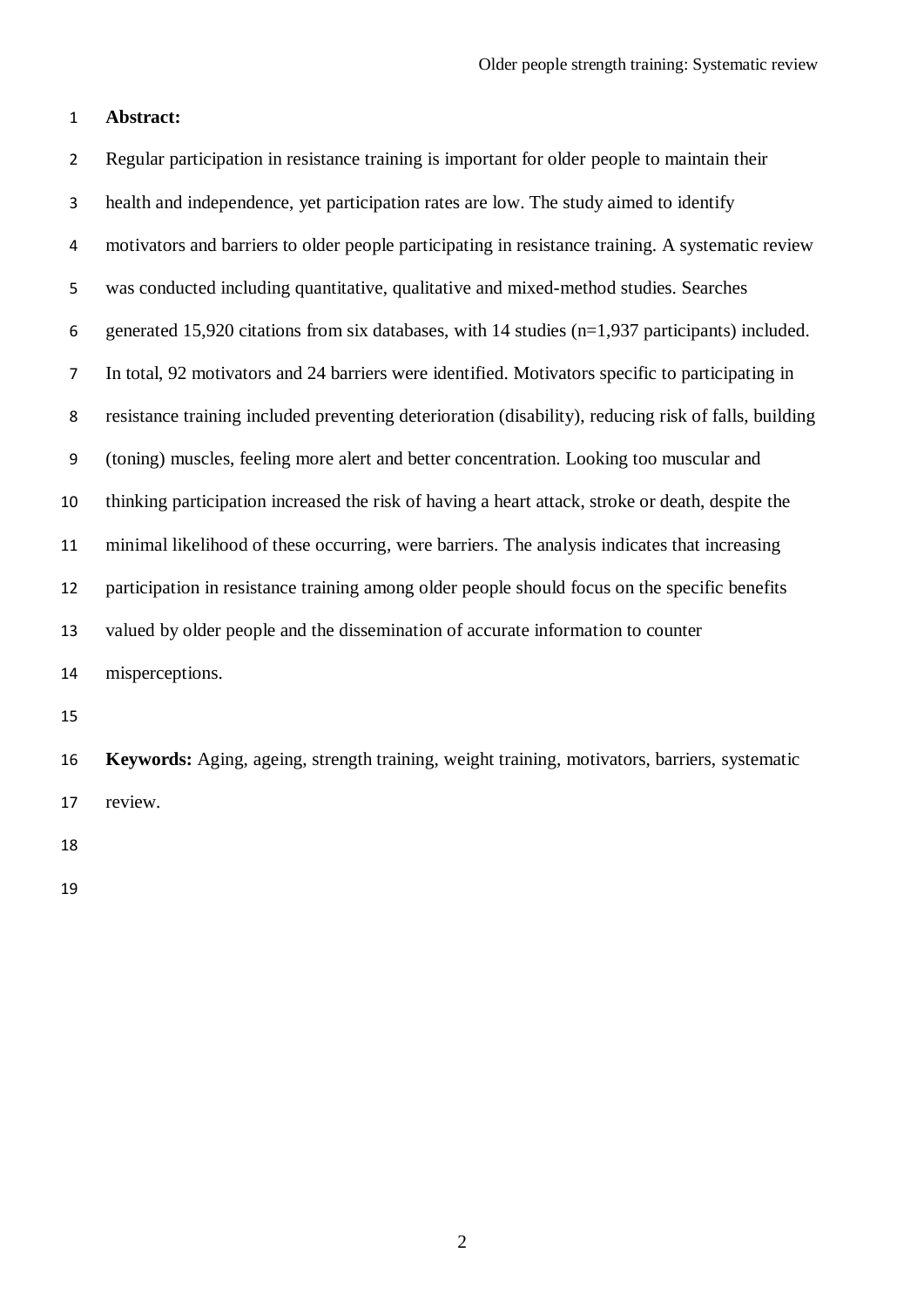### **INTRODUCTION**

 The number of older adults (60 years and over) in the United States (US) is projected to double to more than 88 million by 2050 (Vincent & Velkoff, 2010), and one in four people in Australia, or more than six million adults, will be 65 years or over by 2056 (Australian Bureau of Statistics, 2009). As the proportion of older people in many countries grows, it is particularly important for this population to maintain their health and fitness to remain living independently and enjoy a high quality of life. For older people, being physically active for 150 minutes per week is recommended (World Health Organization, 2015) and is associated with improved functional mobility, reduced falls, better health related quality of life and cognitive and mental health (Hupin et al., 2015; A. Taylor et al., 2004). Physical activity guidelines also suggest that older people participate in strength or resistance training for at least two days a week (Australian Government Department of Health, 2014; World Health Organization, 2015). This is within the minimum 150 minutes guideline and can include activities such as weight training, push-ups and using resistance bands (Australian Government Department of Health, 2014; Office of Disease Prevention and Health Promotion, 2008; World Health Organization, 2015). However, some guidelines are more stringent, such as the recommendation in the United States for older people to undertake at least 150 minutes of moderate intensity aerobic activity "and" also participate in muscle- strengthening activities two or more days a week (Centers for Disease Control and Prevention, 2015).

 Resistance training, also known as strength or weight training, increases muscle strength and endurance, reduces sarcopenia, improves bone density (thereby assisting in combating the effects of osteoporosis), improves levels of function necessary for conducting activities of daily living, and reduces the signs and symptoms of arthritis, diabetes, obesity, and depression (Chodzko-Zajko et al., 2009; Liu & Latham, 2009). Exercise (particularly strength and balance training) has also been established as an effective intervention to prevent or reduce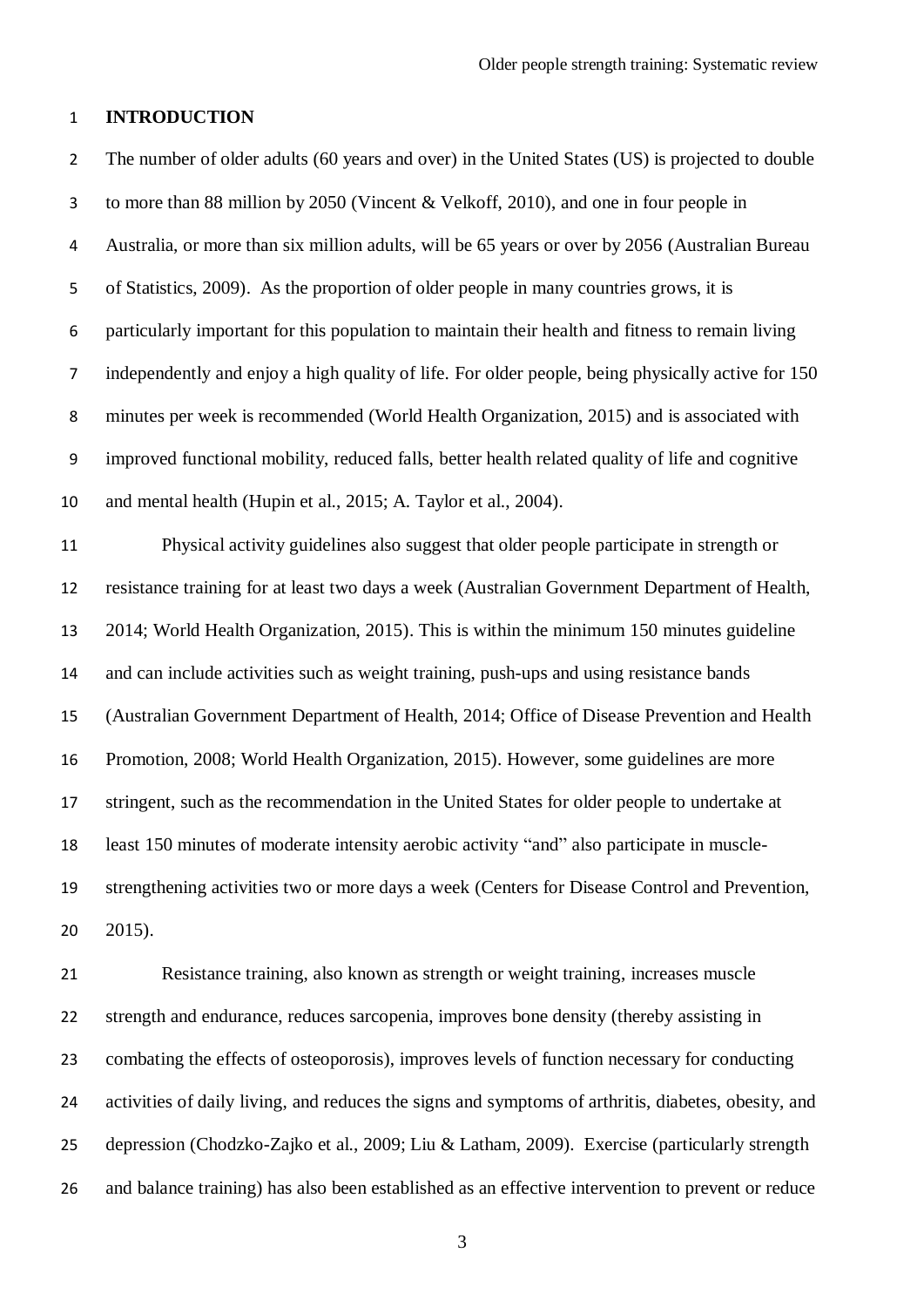falls for older people living in the community, including those who are at higher risk of falling,

and those in hospital or residential care (Cameron et al., 2012; Gillespie et al., 2012).

 Although resistance training confers many benefits, there is a small proportion of older people participating on a regular basis. In the United States, 13.5% of people aged 55 years and over and 7.6% over the age of 75 participate in strength training at levels that comply with the US National guidelines (National Center for Health Statistics, 2015). These figures are similar to those in Germany where 10-15% of older people (60 years and over) participate in strength training (Mayer et al., 2011). In Australia, 7-12% of those aged 55 years and over participate in strength training (Humphries, Duncan, & Mummery, 2011; Merom et al., 2012). Because of the small proportion of older people participating in resistance training, a detailed understanding of the barriers and motivators relevant to older people's participation in strength training is required to ensure appropriate exercise promotion strategies are implemented. In four systematic reviews focusing on physical activity in general (Allender, Cowburn, & Foster, 2006; Baert, Gorus, Mets, Geerts, & Bautmans, 2011; Capel, Schniiert, Snow, & Vyas, 2015; Molanorouzi, Khoo, & Morris, 2015), motivators and barriers have been identified

for the oldest old (80 years and above), adults (30-64 years), and the young (18-30 years). The

most common motivators were social, health benefits, losing or maintaining weight,

developing skills, obligation, achievement, enjoyment and fun, reducing stress and building

self-esteem (Allender et al., 2006; Baert et al., 2011; Capel et al., 2015; Molanorouzi et al.,

2015). The most common barriers were lack of time, bad weather, cost, lack of energy, poor

self-esteem, poor health, pain, fear of being active and feeling tired (Allender et al., 2006;

Baert et al., 2011; Capel et al., 2015; Molanorouzi et al., 2015).

 While these studies have identified motivators and barriers to being physically active, different forms of exercise may have specific motivators and barriers that are different to those reported for physical activity in general. In particular, these factors may vary considerably by age group, with older people, for example, potentially experiencing different motivators and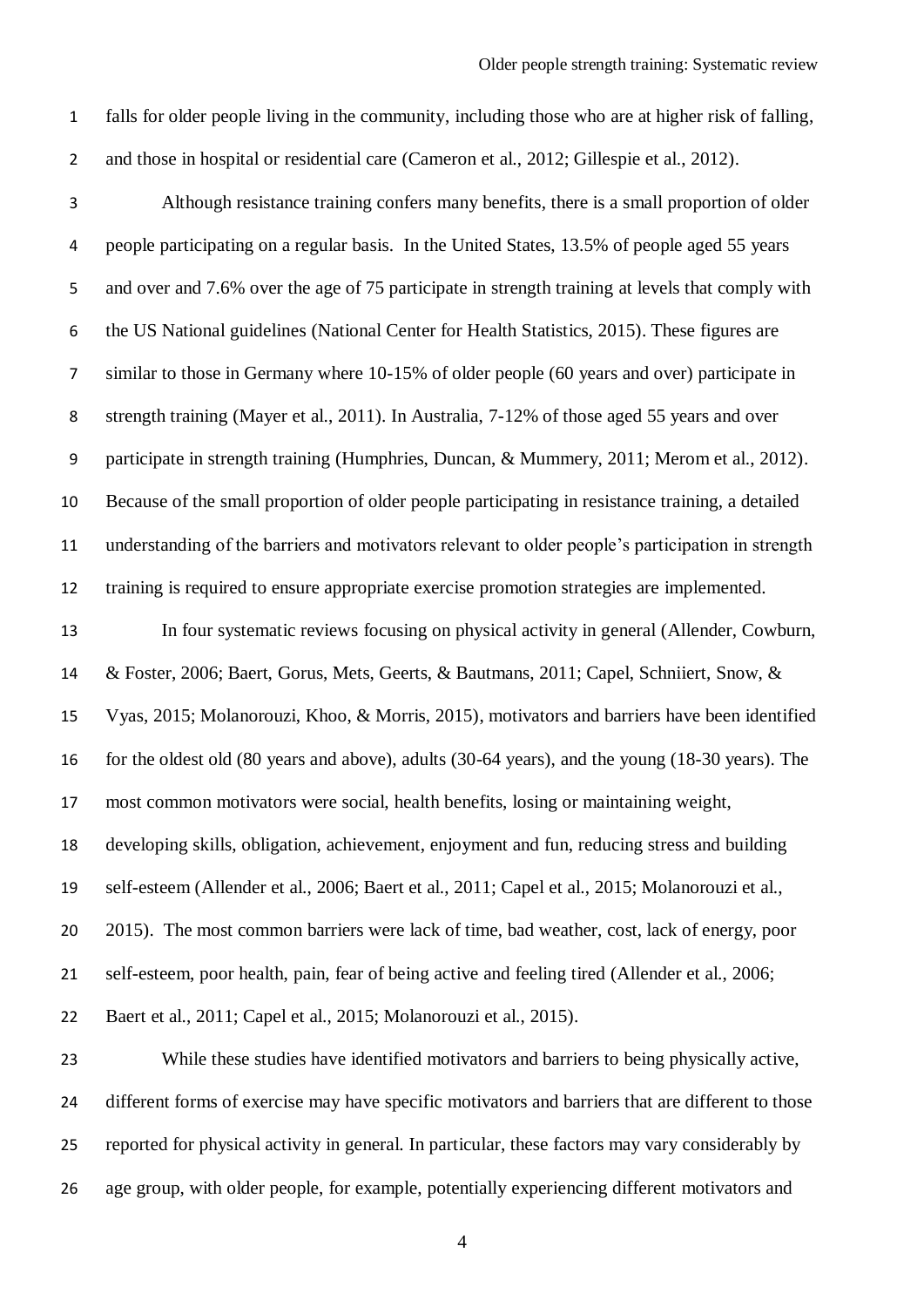| barriers for specific forms of activity relative to other population segments. To assist in this |
|--------------------------------------------------------------------------------------------------|
| process, the objectives of the present study were to review the available evidence to identify   |

factors that constitute motivators and barriers to community-dwelling older people

participating in resistance (strength) training programs, and to report the quality indicators of

the included studies.

**METHOD**

### **Eligibility Criteria**

The review was limited to studies meeting the following eligibility criteria:

|    | • Participants: people living in the community aged 60 years and over representing at |
|----|---------------------------------------------------------------------------------------|
| 10 | least 50% of the study sample                                                         |

- 11 Intervention/Program: for RCTs more than 50% of the intervention time spent on resistance training; for all other studies participants must be involved or not currently involved but considering involvement in resistance training
- Outcomes of interest: motivators and barriers to participation in resistance training
- 15 Methodological approaches/Study design: quantitative research, randomized trials,
- uncontrolled evaluations, qualitative research, mixed-methods
- 17 Language: studies written in English.

**Information Sources and Search Strategy**

Six databases (CINAHL, PsycInfo, Medline (ProQuest), PubMed, SPORTDiscus (EBSCO)

and Scopus) were searched for articles published between January 1975 and March 2015 that

- met the eligibility criteria. No unpublished data, books, theses or conference
- presentations/posters were searched. Reference lists from eligible studies were searched to
- identify any additional relevant studies. Keywords were used to search in the titles and
- abstracts of the papers. Table 1 outlines the search strategy undertaken in Medline (ProQuest).
- Dependent on the database, language and syntax were changed. For example, in PubMed the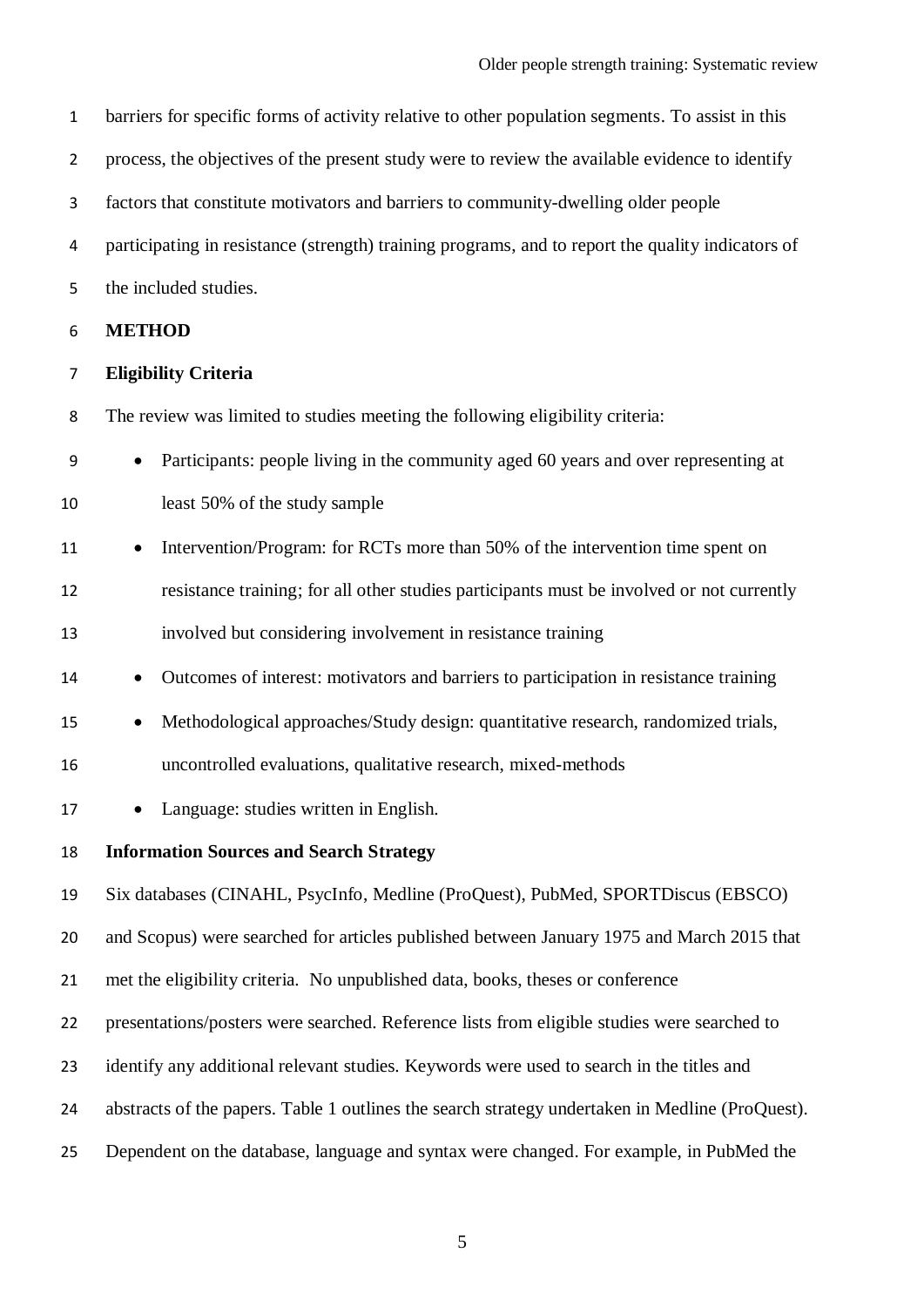title and abstract could be searched simultaneously, but this was not possible for all of the

databases. Where it was not the case, only abstracts were searched.

### **Study Selection**

 Study selection was undertaken in three stages. Stage one involved one author (KF) scanning titles and excluding studies that did not meet the criteria. In stage two, KF fully screened all abstracts and excluded studies that did not meet the inclusion criteria. In stage three, full articles were read by two authors (KF and EB) to confirm that papers met all criteria. In cases where disagreement occurred, KF and EB discussed whether the article met each of the inclusion criteria until consensus was reached. The PRISMA statement for reporting systematic reviews was used to ensure the methodology and results were conducted and reported systematically (Liberati et al., 2009).

#### **Data Collection Process**

 The following data were extracted from each of the included studies: design, purpose, country, theoretical frameworks (if applicable), sample size, gender percentages, age (mean), exercise status, frequency and nature of the intervention and identification of the motivators and barriers. Where available, information about the duration and dose of the intervention and the study participants' history of participating in resistance training were also recorded.

#### **Study Quality**

Two authors (EB, KF) independently used the Cochrane Collaboration tool (Higgins et al.,

20 2011) for assessing "risk of bias" to assess the methodological quality of the randomized

controlled trials included in the review. The tool assesses seven different sources of potential

- bias including sequence generation (method used to generate randomization to produce
- comparable groups), allocation concealment (how was the randomization concealed),
- participant and staff blinding, blinding of outcome assessor, incomplete outcome data,
- selective outcome reporting and other sources of bias, and inter-rater reliability of the tool has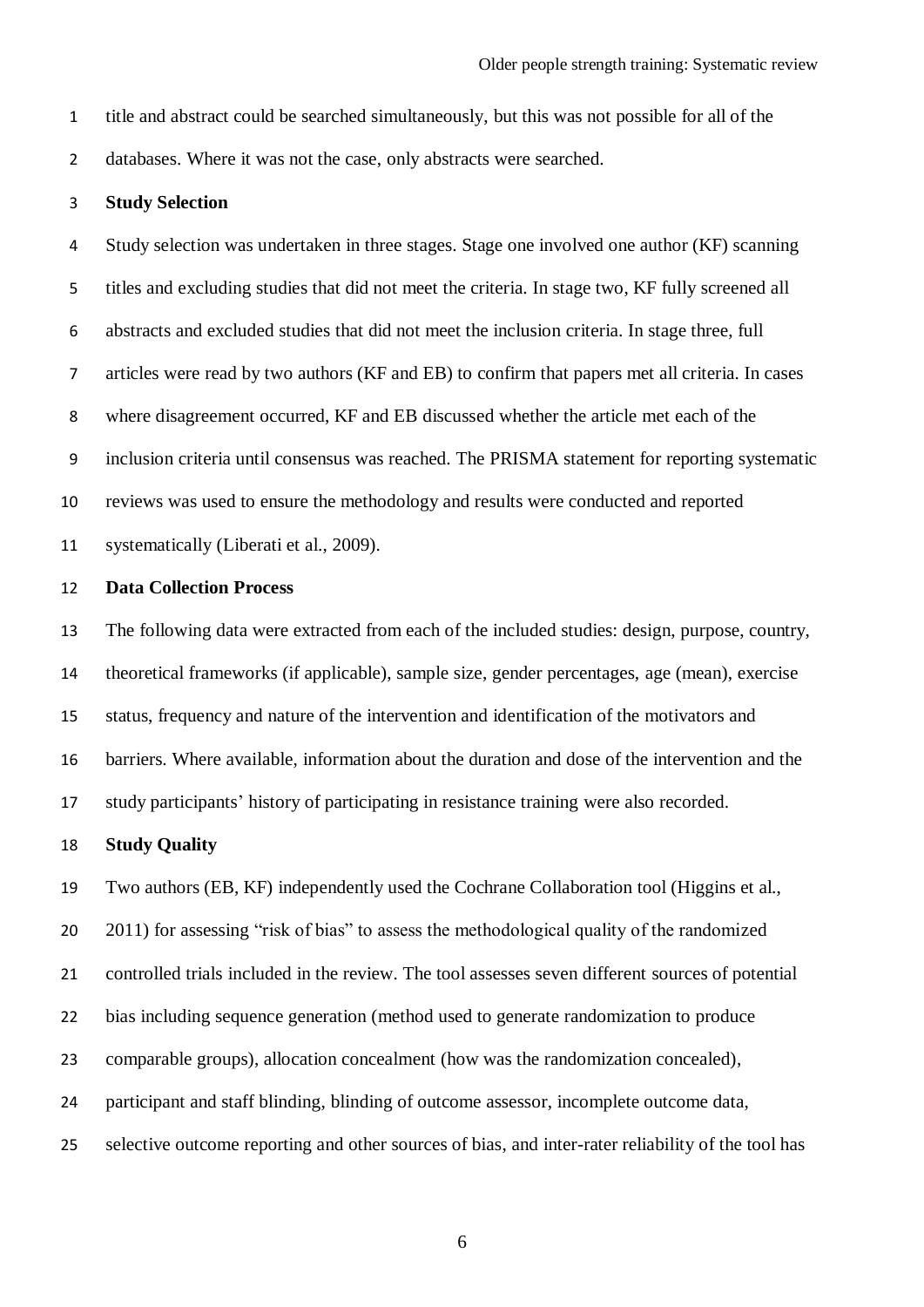been reported as fair to substantial (Hartling et al., 2012). Risk of bias was assessed at three different levels: "low risk", "unclear risk", or "high risk" of bias (Higgins et al., 2011). Quantitative studies, other than randomized controlled trials, were assessed 4 independently for quality by two authors (EB, KF) using the National Institutes of Health – quality assessment tool for observational, cohort and cross-sectional studies (US Department of Health and Human Services, 2014). The tool requires assessors to rate 14 areas including research question, study population, recruitment method, sample size, outcome measures, time to see effect, levels of exposure, exposure measures and assessment, multiple exposure assessment, outcome measures, blinding of outcome assessors, follow-up rate and statistical analyses. Assessment for each question included "yes", "no", "cannot determine", "not applicable" and "not reported". Studies with a qualitative component were assessed independently for quality by two authors (EB, KF) using the qualitative study methodology checklist from the National Institute for Health and Clinical Excellence (National Institute for Health and Care Excellence (NICE), 2013). In accordance with the NICE checklist, only the qualitative component of mixed design studies was assessed. The methodological aspects assessed included theoretical approach, study design, data collection, validity, analysis and ethics. Assessment for each section was categorized as "yes/good", "no/not good" or "not sure/dubious". For the three quality of study assessments where conflicting assessments were made, both authors reassessed the studies and discussed the cases until consensus was reached.

**RESULTS**

### **Study Selection**

 The study selection process is presented in Figure 1. The database searches generated 15,920 citations in total. After removing duplicates within and then across the databases, 2,292 remained. Studies were first screened by title, then abstract and finally by full-text against the review inclusion criteria. After this process, 13 studies were judged to have met the inclusion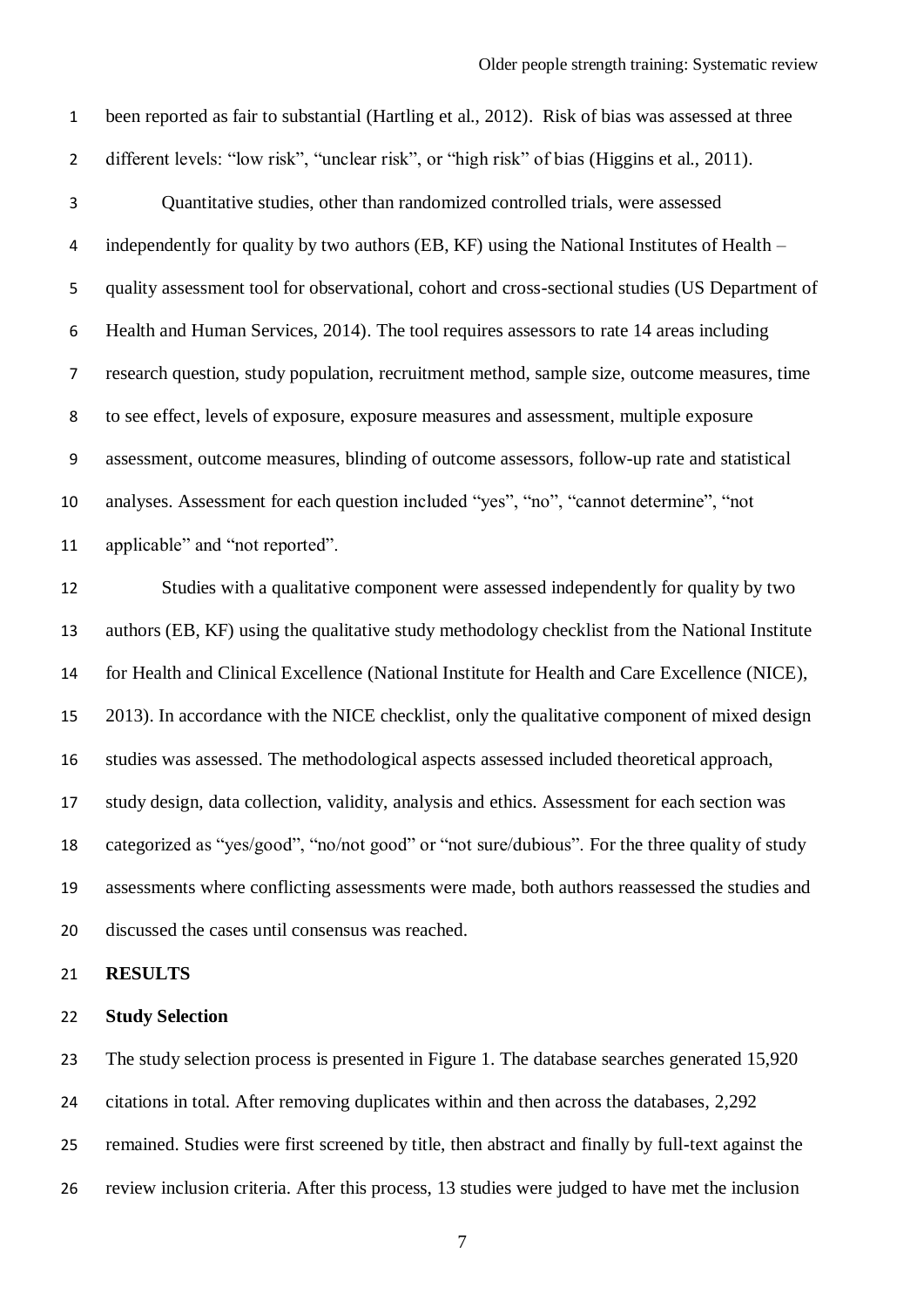| $\mathbf{1}$            | criteria. Reference lists of the 13 included studies were then checked, and one additional study     |
|-------------------------|------------------------------------------------------------------------------------------------------|
| $\overline{2}$          | was found to meet the criteria. In total 14 articles were therefore included in the review           |
| 3                       | (Damush, Perkins, Mikesky, Roberts, & O'Dea, 2005; Dionigi, 2007; Harada et al., 2011;               |
| $\overline{\mathbf{4}}$ | Henwood, Tuckett, Edelstein, & Bartlett, 2011; Keogh, Rice, Taylor, & Kilding, 2014;                 |
| 5                       | Kleppinger, Litt, Kulldorff, Unson, & Judge, 2003; Lin, Lee, Modeste, & Johnson, 2012; Litt,         |
| 6                       | Kleppinger, & Judge, 2002; Liu-Ambrose et al., 2005; Lübcke, Martin, & Hellström, 2012;              |
| $\overline{7}$          | O'Brien, Dodd, & Bilney, 2008; Picorelli et al., 2014; Rydeskog, Frändin, & Hansson                  |
| 8                       | Scherman, 2005; Sims-Gould, Miran-Khan, Haggis, & Liu-Ambrose, 2012).                                |
| 9                       | The 14 included studies covered three geographical regions, the Americas $(n=6)$ (Bopp,              |
| 10                      | Wilcox, Oberrecht, Kammermann, & McElmurray, 2004; Damush et al., 2005; Kleppinger et                |
| 11                      | al., 2003; Litt et al., 2002; Picorelli et al., 2014; Sims-Gould et al., 2012), Europe $(n=2)$       |
| 12                      | (Lübcke et al., 2012; Rydeskog et al., 2005) and Asia/Australia/New Zealand (n=6) (Dionigi,          |
| 13                      | 2007; Harada et al., 2011; Henwood et al., 2011; Keogh et al., 2014; Lin et al., 2012; O'Brien       |
| 14                      | et al., 2008). Three of the 14 studies were RCTs (Damush et al., 2005; Kleppinger et al., 2003;      |
| 15                      | Litt et al., 2002). Two of the RCTs used a survey to collect data on motivators and barriers to      |
| 16                      | strength training (Damush et al., 2005; Kleppinger et al., 2003), and the third RCT used face-       |
| 17                      | to-face visits to obtain self-report follow-up data (Litt et al., 2002). The four other quantitative |
| 18                      | studies also used surveys to obtain their data on motivators and barriers (Harada et al., 2011;      |
| 19                      | Keogh et al., 2014; Lin et al., 2012; Picorelli et al., 2014). Bopp and colleagues (2004) utilized   |
| 20                      | a mixed-method approach including both surveys and focus groups. Six studies utilized a              |
| 21                      | purely qualitative approach: four using interviews (Dionigi, 2007; Lübcke et al., 2012; O'Brien      |
| 22                      | et al., 2008; Rydeskog et al., 2005) and two using focus groups (Henwood et al., 2011; Sims-         |
| 23                      | Gould et al., 2012).                                                                                 |
|                         |                                                                                                      |

## **Study Participants**

 The 14 studies reviewed included 1,937 participants (mean of 223 for the quantitative and mixed-method studies, mean of 25 for the qualitative studies). Study sample sizes ranged from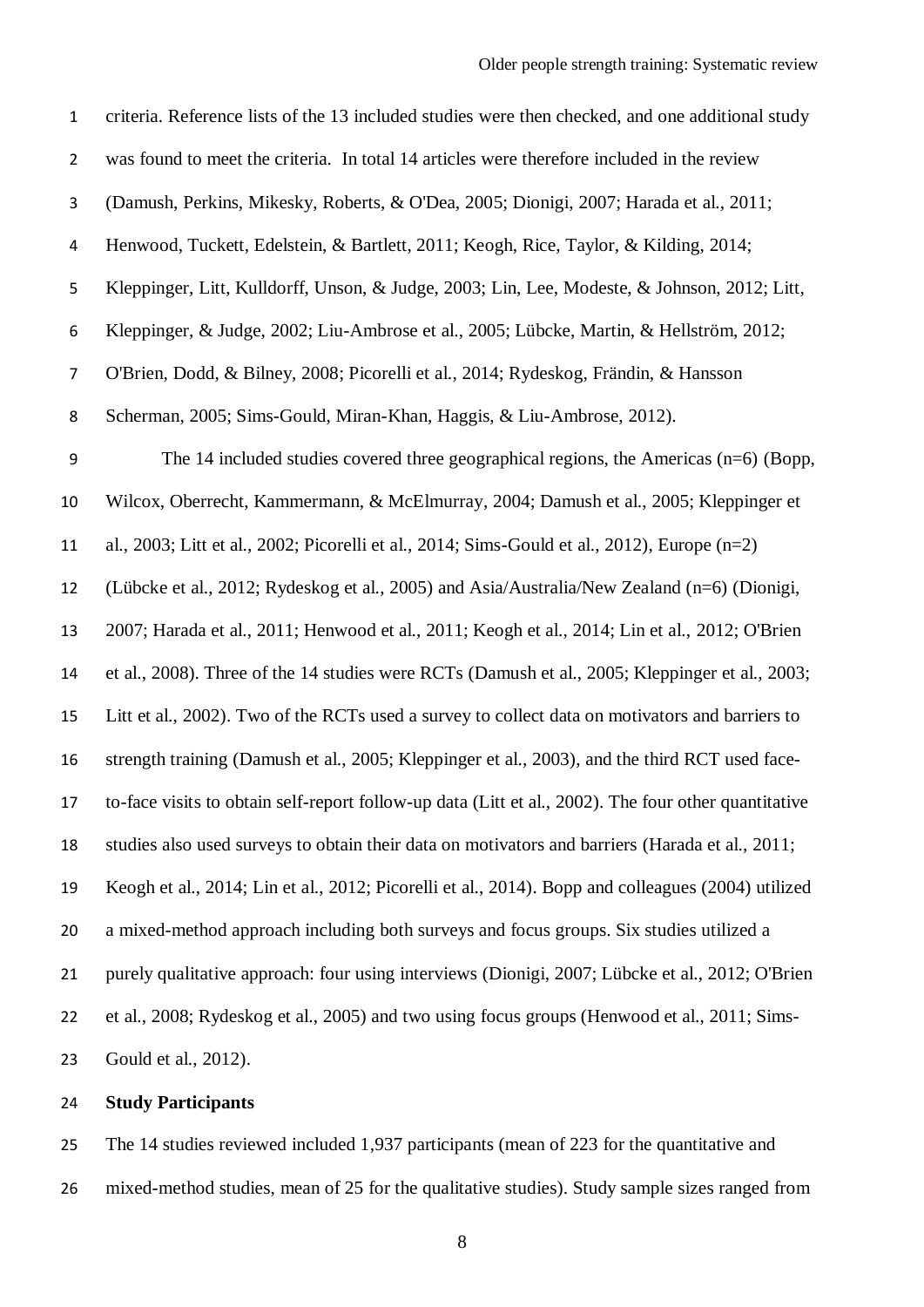8 to 414 (on-line supplement, Table 1-3). The average age of the participants was 69.9 years with a range of 50 to 94 years (calculated for the 13 studies where data were available). Six studies included only women (Bopp et al., 2004; Kleppinger et al., 2003; Lin et al., 2012; Litt et al., 2002; Picorelli et al., 2014; Sims-Gould et al., 2012), other sample populations included African Americans and Caucasians (Bopp et al., 2004), older people with knee osteoarthritis (Damush et al., 2005), mature age (average age 72 years) Taiwanese students wishing to learn in later life (Lin et al., 2012) and people with Parkinson's Disease (O'Brien et al., 2008).

### **Quality of Studies**

 Using the risk of bias tool the assessment of potential bias of the three RCT studies (Damush et al., 2005; Kleppinger et al., 2003; Litt et al., 2002) indicated that all three studies had a number of methodological weaknesses, particularly in the areas of sequence generation, allocation concealment and blinding, because the information was not available within the articles to assess it fully. The three other areas included in the risk of bias tool (incomplete outcome data, selective reporting and "other" areas not included in the above categories) were all considered to have low risk of bias. Overall, the RCTs were viewed as being low to medium quality studies, because the information in half of the categories required to assess quality were not included in these papers and are considered essential for conducting a high quality RCT (i.e. randomization and blinding processes).

 The four cross-sectional studies that were not RCTs were rated "fair" in quality because they met at least half of the criteria, however no studies met all of the criteria assessed against. A number of the questions were more relevant to observational cohorts rather than cross- sectional studies, and in these cases it was recommended by the quality of study tool designers to report the data as "not applicable." Some data may also have not been included due to journal word limits that did not allow authors to provide all methodological details and in these cases "not reported" was assigned to the assessment question. All the studies had clear research questions and three (Harada et al., 2011; Keogh et al., 2014; Lin et al., 2012) of the four studies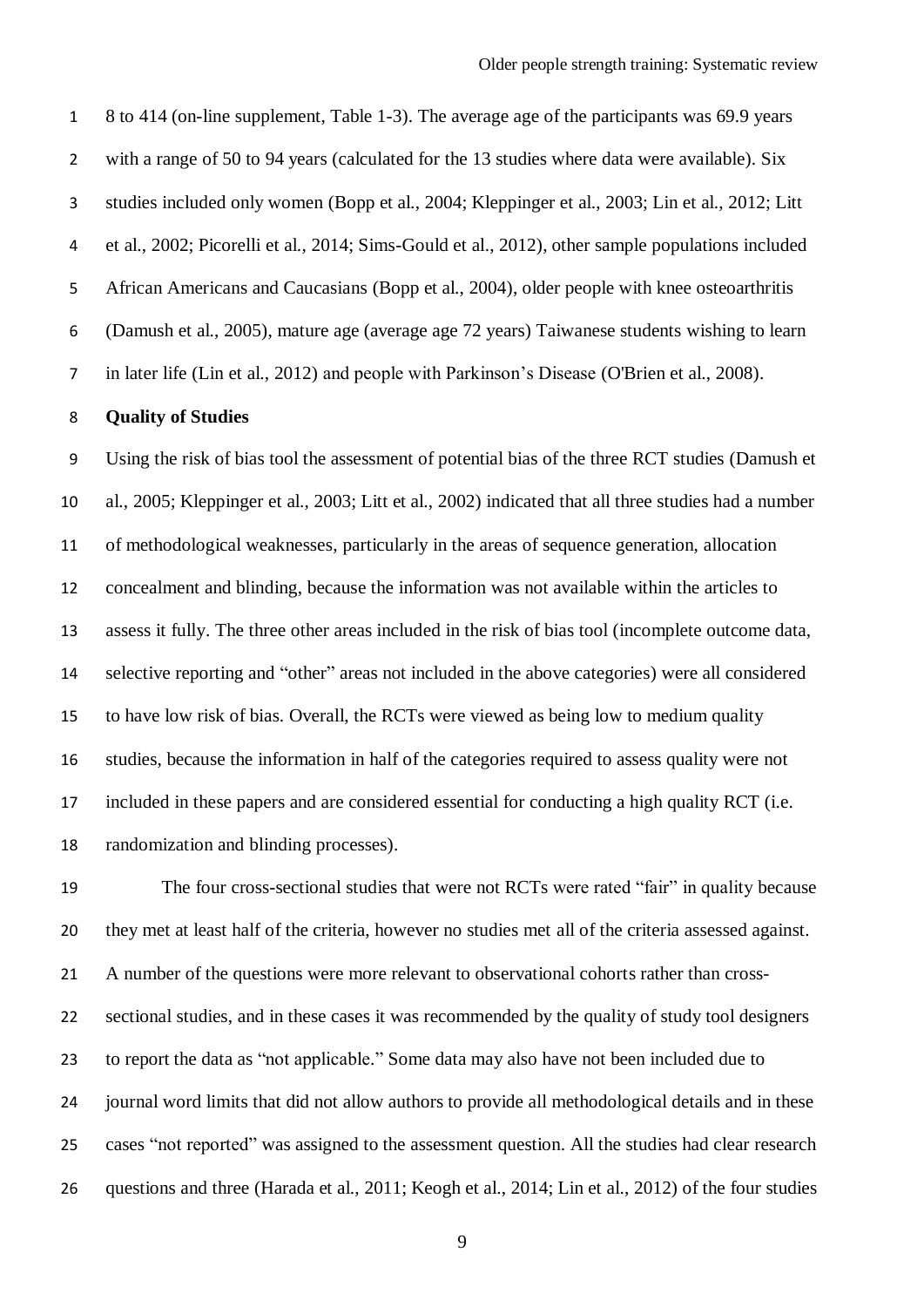described their study populations adequately. Due to the nature of their study (assessing participant adherence rates and functional improvement in two exercise programs (aerobic and resistance training) over 10 weeks with an additional survey exploring adherence specifically), Picorelli and colleagues (2014) conducted the only study that provided a sample size justification, detailed outcome measures and assessor blinding. The quality of the qualitative studies is presented in accordance with the NICE methodology checklist. The "theoretical approach" (i.e. the approach was appropriate and the studies were clear in what they sought to do), study design (i.e. rigorous methodology used) and methods for collecting data for the qualitative studies (including the mixed-method study, Bopp et al. (2004)) were very good. The role of the researcher was either not described (Dionigi, 2007; Sims-Gould et al., 2012) or unclear (Henwood et al., 2011; Rydeskog et al., 2005) in four studies and the context (participants/setting defined clearly, observations made in sufficient/variety circumstances, context bias considered) was unclear in another three studies (Henwood et al., 2011; O'Brien et al., 2008; Sims-Gould et al., 2012). The ratings indicated the methods were reliable, data analyzed sufficiently and the data deemed 'rich' in the context of all seven studies. The analysis was reliable for all studies except Dionigi (2007), in which it was unclear how many researchers coded and derived themes from the data. Six studies presented convincing findings. One study's findings were not rated as being clearly described as the themes were too broad to identify barriers and motivators (Sims-Gould et al., 2012). All of the studies reported on findings that were relevant to the aims or objectives and yielded satisfactory conclusions. Three studies (Dionigi, 2007; Lübcke et al., 2012; Rydeskog et al., 2005) did not report ethics committee approval, which prevented determination of whether all ethics issues had been considered. See supplementary on-line data for tables showing the quality of the studies.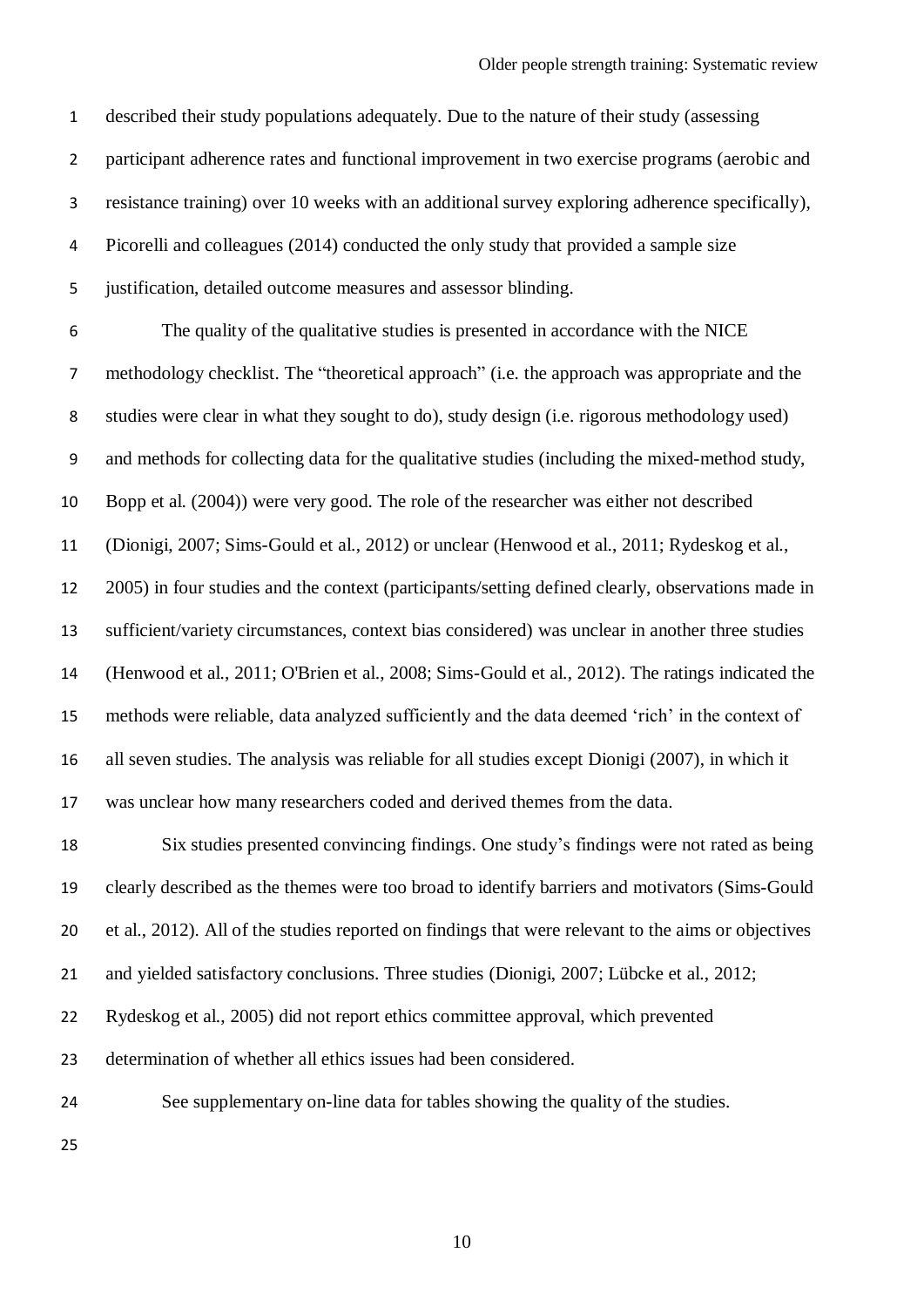### **Motivators and Barriers**

 Tables 2 and 3 present the complete list of motivators and barriers to strength training identified in the studies. The list is divided into three sections using the socioecological framework as a guide (McLeroy, Bibeau, Steckler, & Glanz, 1988). This framework helps to understand whether the motivators or barriers are at the individual, social or environmental level and to better identify strategies that can improve participation in resistance training (Bhatnagar, Shaw, & Foster, 2015). Overall, 92 motivators and 24 barriers were identified. Each study identified and analyzed motivators and barriers in a different manner. As a result it was not possible to compare these in relation to importance or weighting, therefore the motivators and barriers are reported with reference to the study that identified them and how often they were identified by the included studies.

### **Theoretical Frameworks.**

 Only five of the 14 studies described a theoretical framework. Of the studies that did, two used Social Cognitive Theory (Damush et al., 2005; Lübcke et al., 2012), one of which also used the Transtheoretical Model of Behavior Change (TTM) (Lübcke et al., 2012). Lübcke and colleagues used the two frameworks to thematically inform their analyses because the TTM model helped to explain behavioral change and individuals' readiness to act and, social cognitive theory explored self-efficacy. The Theory of Planned Behavior (Lin et al., 2012), Grounded Theory (O'Brien et al., 2008) and the Social Learning Model (Litt et al., 2002) were utilized by just one study each.

### **Individual-level Factors.**

 There were 64 individual-level motivators and 18 individual-level barriers across the 14 studies. Thirteen of the 14 studies identified at least one individual-level motivator. Seven studies found the physical health benefit of experiencing an increase in strength to be the most common motivator (Bopp et al., 2004; Dionigi, 2007; Henwood et al., 2011; Lübcke et al., 2012; O'Brien et al., 2008; Rydeskog et al., 2005; Sims-Gould et al., 2012). The next most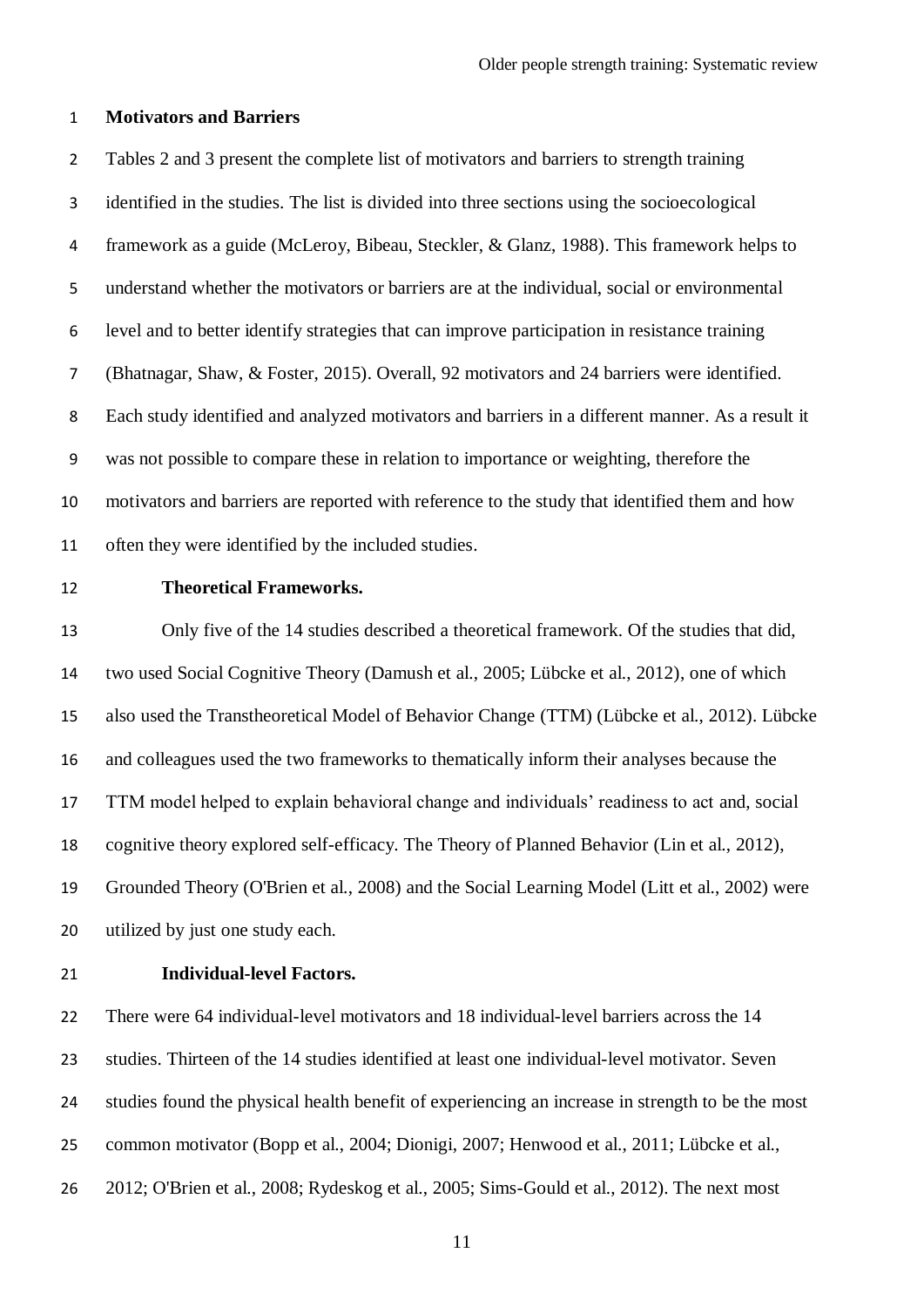frequently described motivators were general health benefits (Damush et al., 2005; Henwood et al., 2011; Lin et al., 2012; Lübcke et al., 2012; Picorelli et al., 2014), improved balance (Dionigi, 2007; Henwood et al., 2011; Keogh et al., 2014; Rydeskog et al., 2005; Sims-Gould et al., 2012), physical function benefits (Damush et al., 2005; Dionigi, 2007; Henwood et al., 2011; Keogh et al., 2014; O'Brien et al., 2008) and preventing deterioration (Bopp et al., 2004; Henwood et al., 2011; Lin et al., 2012; O'Brien et al., 2008; Rydeskog et al., 2005). The most commonly reported mental health benefits, included being more alert, having better concentration and stimulating the mind (Bopp et al., 2004; Henwood et al., 2011; Lin et al., 2012; Rydeskog et al., 2005), general mental fitness benefits (Damush et al., 2005; Dionigi, 2007; Keogh et al., 2014; O'Brien et al., 2008) and improved wellbeing (Damush et al., 2005; Dionigi, 2007; Keogh et al., 2014; Lübcke et al., 2012). Social benefits reported included support from family, spouse, friends and health professionals and feeling a sense of belonging (Bopp et al., 2004; Damush et al., 2005; Henwood et al., 2011; Keogh et al., 2014; Lin et al., 2012; Litt et al., 2002; Picorelli et al., 2014; Sims-Gould et al., 2012). Being able to participate in resistance training even though other types of exercise were not possible for health reasons was not mentioned frequently but appears specific to resistance training (Rydeskog et al., 2005).

 Only four of the studies identified the 18 barriers to participating in strength training (Bopp et al., 2004; Keogh et al., 2014; Kleppinger et al., 2003; Lin et al., 2012). Fifteen different barriers were identified by Bopp and colleagues alone. The most commonly reported barriers included poor health (Bopp et al., 2004; Keogh et al., 2014), pain (Bopp et al., 2004; Kleppinger et al., 2003), tiredness/fatigue (Bopp et al., 2004; Kleppinger et al., 2003) and lack of willpower (Bopp et al., 2004; Lin et al., 2012). Two barriers, becoming too muscular and perceived risk of having a heart attack, stroke or death while undertaking resistance training (Bopp et al., 2004), appeared specific to participating in resistance training and may not be found in general physical activity reviews.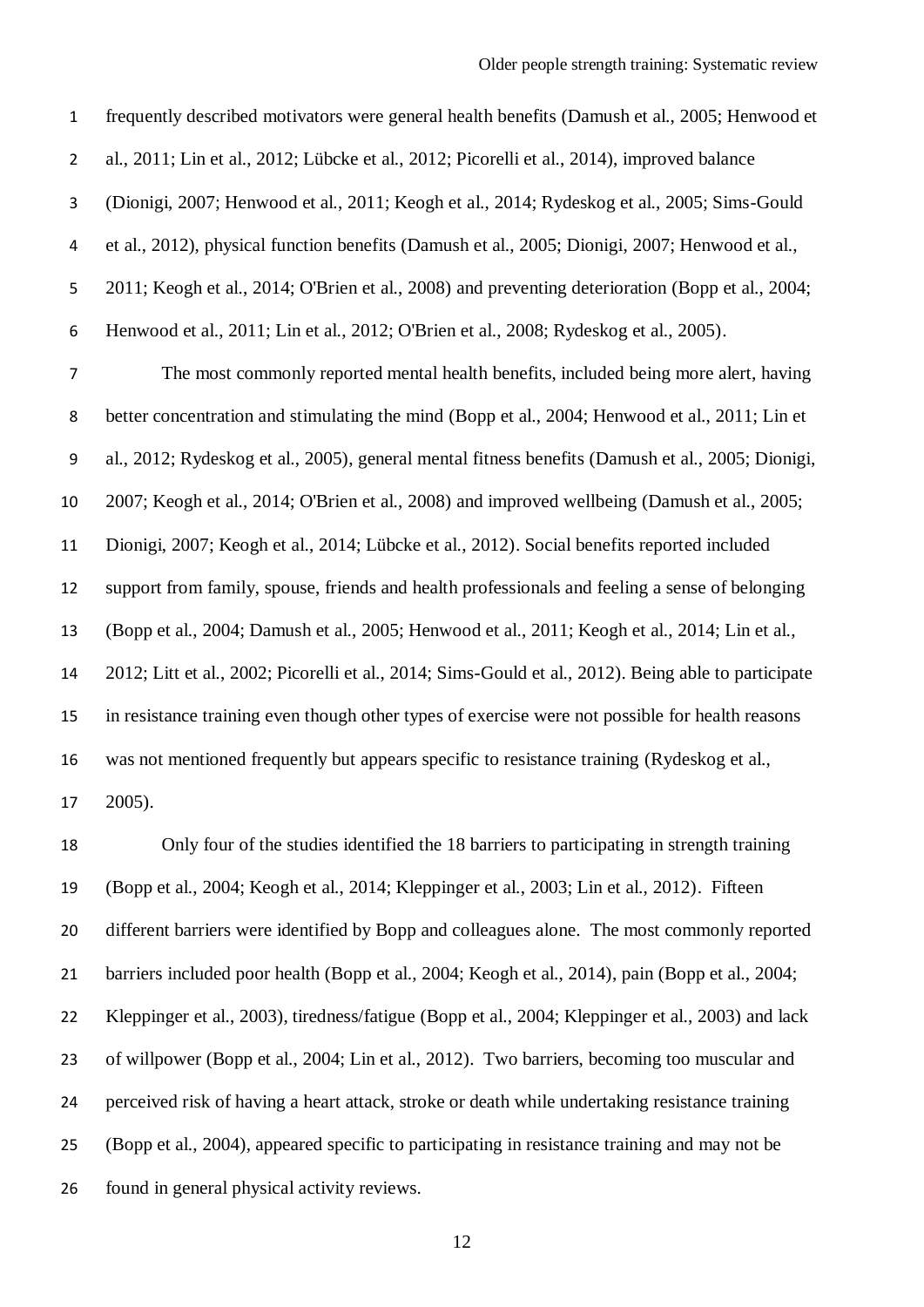### **Social Factors.**

 Twelve social motivational factors and two barriers were identified across 13 of the studies, the Kleppinger et al. (2003) study being the only one that did not identify any. The most frequently identified motivator was the gaining of social benefits (also mentioned at an individual level) (Damush et al., 2005; Dionigi, 2007; Henwood et al., 2011; Lübcke et al., 2012; O'Brien et al., 2008; Rydeskog et al., 2005), followed by social support and encouragement from peers or staff (Henwood et al., 2011; Keogh et al., 2014; Lin et al., 2012; Picorelli et al., 2014; Sims- Gould et al., 2012) and giving participants a sense of belonging (Lin et al., 2012; Lübcke et al., 2012; Rydeskog et al., 2005; Sims-Gould et al., 2012). Social support and encouragement from a spouse (Damush et al., 2005), family (Bopp et al., 2004; Lin et al., 2012), friends (Damush et al., 2005; Lin et al., 2012) or health professionals (Damush et al., 2005; Lin et al., 2012) were each mentioned in one or two studies. Harada and colleagues (2011) found observing others being active was a motivating factor for their participants. Only two social barriers were identified in the included studies: family and/or work obligations/responsibilities and a lack of social support (Bopp et al., 2004).

### **Environmental Factors.**

 There were 16 environmental motivational factors and four environmental barriers presented across 11 of the studies. Three studies did not include reference to any environmental factors (Bopp et al., 2004; Kleppinger et al., 2003; Litt et al., 2002). The availability of organized exercise was the most common environmental motivating factor (Damush et al., 2005; Henwood et al., 2011; Lübcke et al., 2012; Sims-Gould et al., 2012), followed by having access to facilities or equipment (Damush et al., 2005; Harada et al., 2011; Lübcke et al., 2012), being able to exercise at their own pace and choose the exercises they want to do (Lin et al., 2012; Lübcke et al., 2012; Rydeskog et al., 2005) and going to a specialized "seniors gym" or a facility with a program specific to the population group (Lübcke et al., 2012), such as a program for people with "Parkinson's Disease" (O'Brien et al., 2008). Four environmental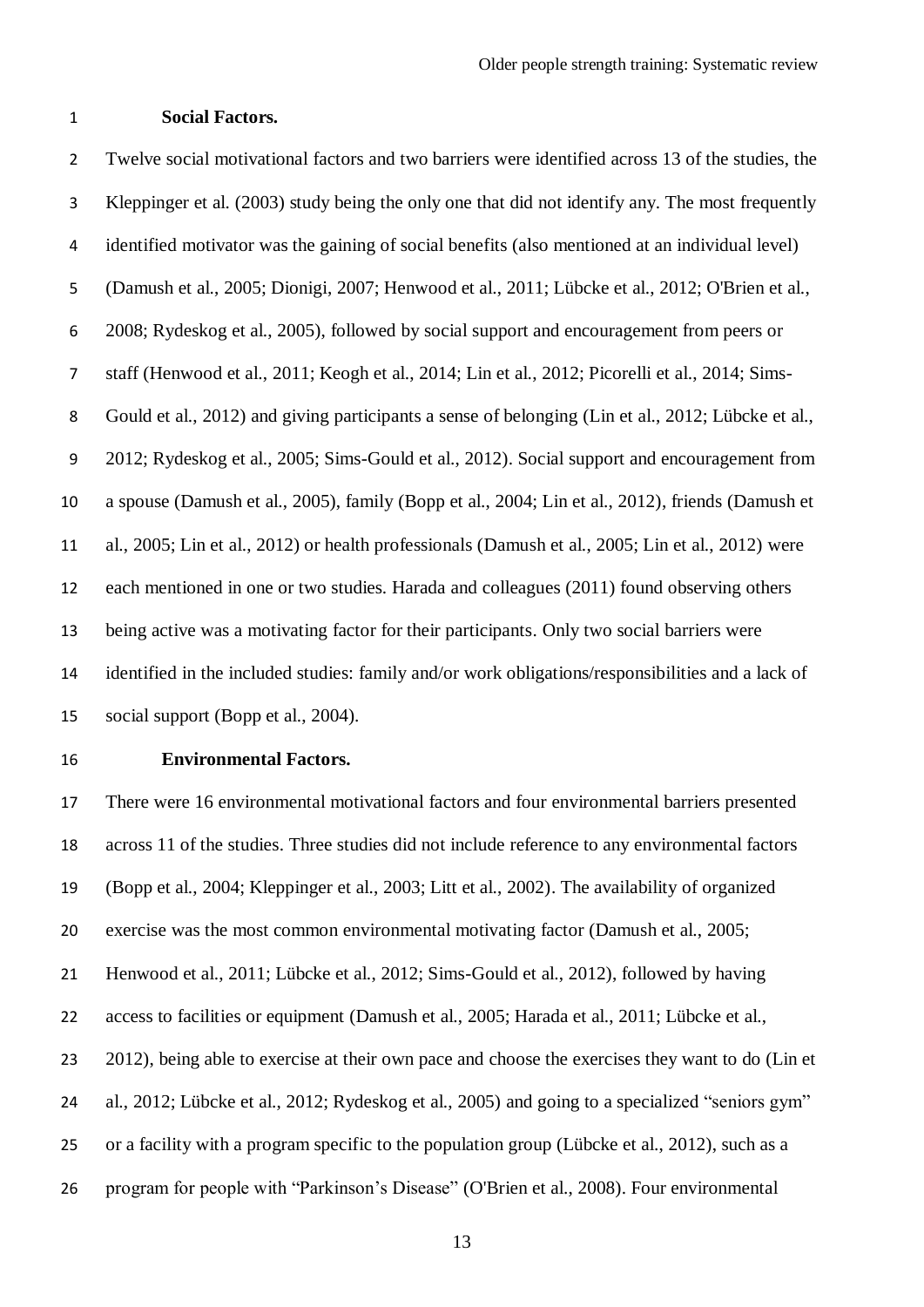barriers to participating in strength training were described in the Bopp and colleagues' (2004) study. These included a lack of availability of exercise facilities, moving away from the area, geographical isolation, and lack of availability of strength training programs designed for older people (Bopp et al., 2004). No other studies described environmental barriers to participating in strength training.

### **DISCUSSION**

 This systematic review identified 92 motivators and 24 barriers to participating in resistance training for older people (60 years and over) living in the community. While many of these are commonly identified barriers and motivators for general physical activity among members of this age group, some factors appear to be specific to resistance training. For example, individual-level psychological factors such as the perceived risk of a heart attack, stroke or death, and fear of looking too muscular were identified as specific barriers to participation in resistance training. Physical benefits explicitly reported as reasons to participate in resistance training included improved ability to complete daily activities, preventing deterioration and disability and decreasing the risk or fear of falling. Other factors motivating older people were building and toning their muscles, reducing the feeling of isolation and assisting in maintaining relationships and commitments. Some very specific mental function benefits to participating in resistance training were identified, including being more alert, having better concentration and stimulating the mind. Another identified motivator was the suitability of resistance training for those unable to do other forms of exercise.

22 The majority of the 92 motivators identified were individual-level  $(n = 64)$  compared to 23 social ( $n = 12$ ) and environmental factors ( $n = 16$ ). The most common individual-level factors were increasing strength and balance, improving health and physical function and preventing deterioration. These factors differ from those previously identified among younger populations undertaking resistance training, such as pregnant women and younger people with cerebral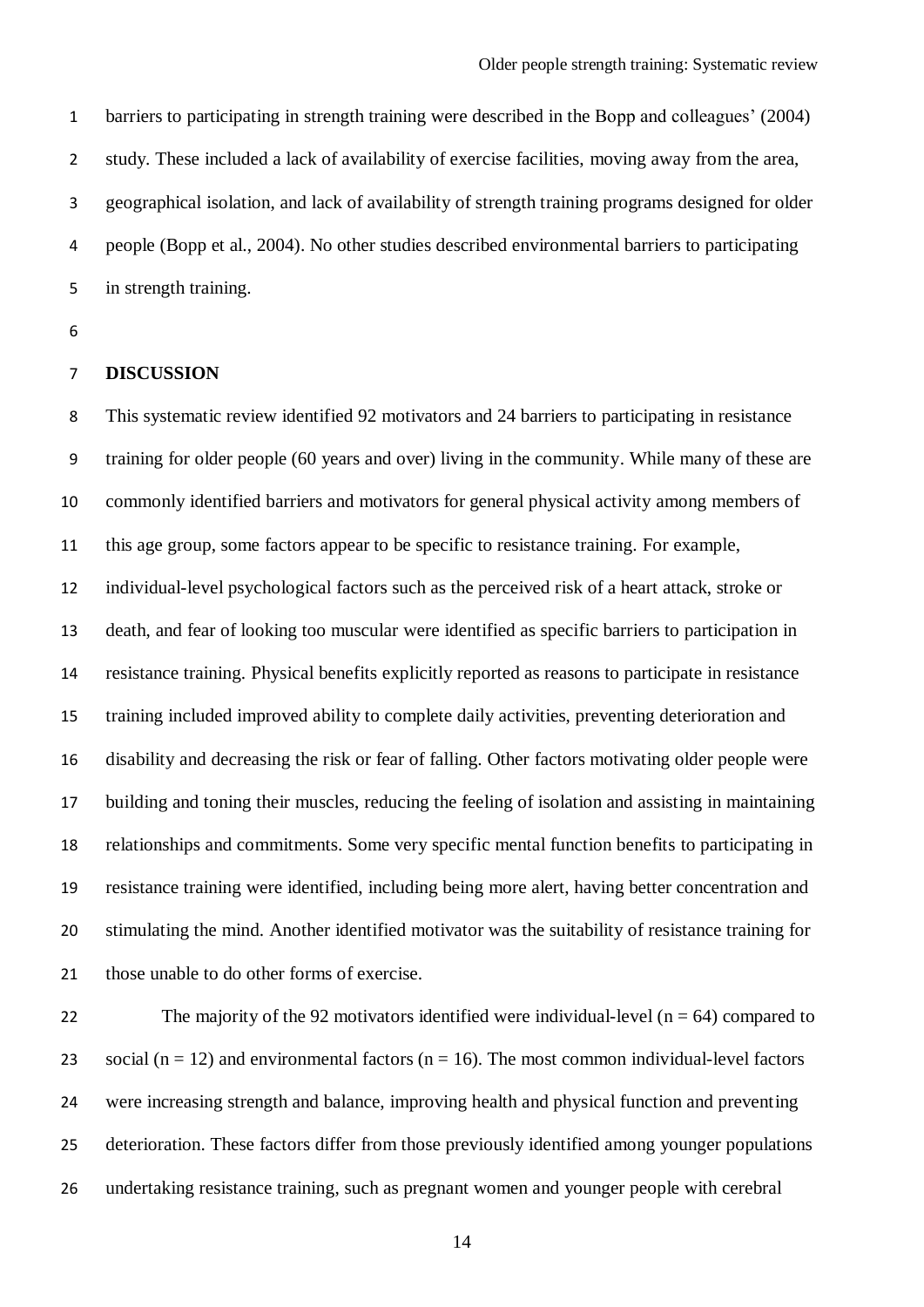palsy. These groups reported weight loss, body image and reducing fatigue to be important motivators (O'Dougherty et al., 2008; Petrov Fieril, Fagevik Olsén, Glantz, & Larsson, 2014; Taylor, Dodd, McBurney, & Kerr Graham, 2004). Unfortunately, it was not possible to explore 4 the motivators within and between the included studies for differing older age groups (i.e. young seniors 60-70 years and the very old 80-90 years) because these studies discussed motivators and barriers for the total sample, or separated the samples into groups such as adherers and non-adherers (not age groups/ranges). Given muscle strength declines with age and physical limitations are more common, further research is needed to determine whether there are differences in reasons for participation in resistance training between age subgroups (60-70 years, 70-80 years, 80+ years).

 Fifty-eight of the motivators identified by Baert et al. (2011) in their systematic review of studies looking at the motivators for physical activity in the oldest old (studies had to include people aged over 79 years) were also identified in the current review. These included factors such as improved physical/health benefits, reduced pain, better mental health, staying independent and improved confidence. Baert and colleagues did not, however, include improving balance and strength, which was identified in eight of the studies in the current review and appears more relevant to resistance training. Mental health benefits such as improved concentration and stimulating the mind were reported as individual-level motivators in the present review. Other systematic reviews have reported mental health benefits. For example, Franco and colleagues (2015) found physical fitness assisted older people (aged 60 years and over) to stay mentally alert and able to face the day. However, improved concentration and stimulating the mind have not been noted as benefits of being physically active in general and appear to be specific to a subgroup of exercise options for older people, including resistance training.

 Having good staff or peer support and social benefits were the most commonly identified social motivating factors for resistance training in the present review and were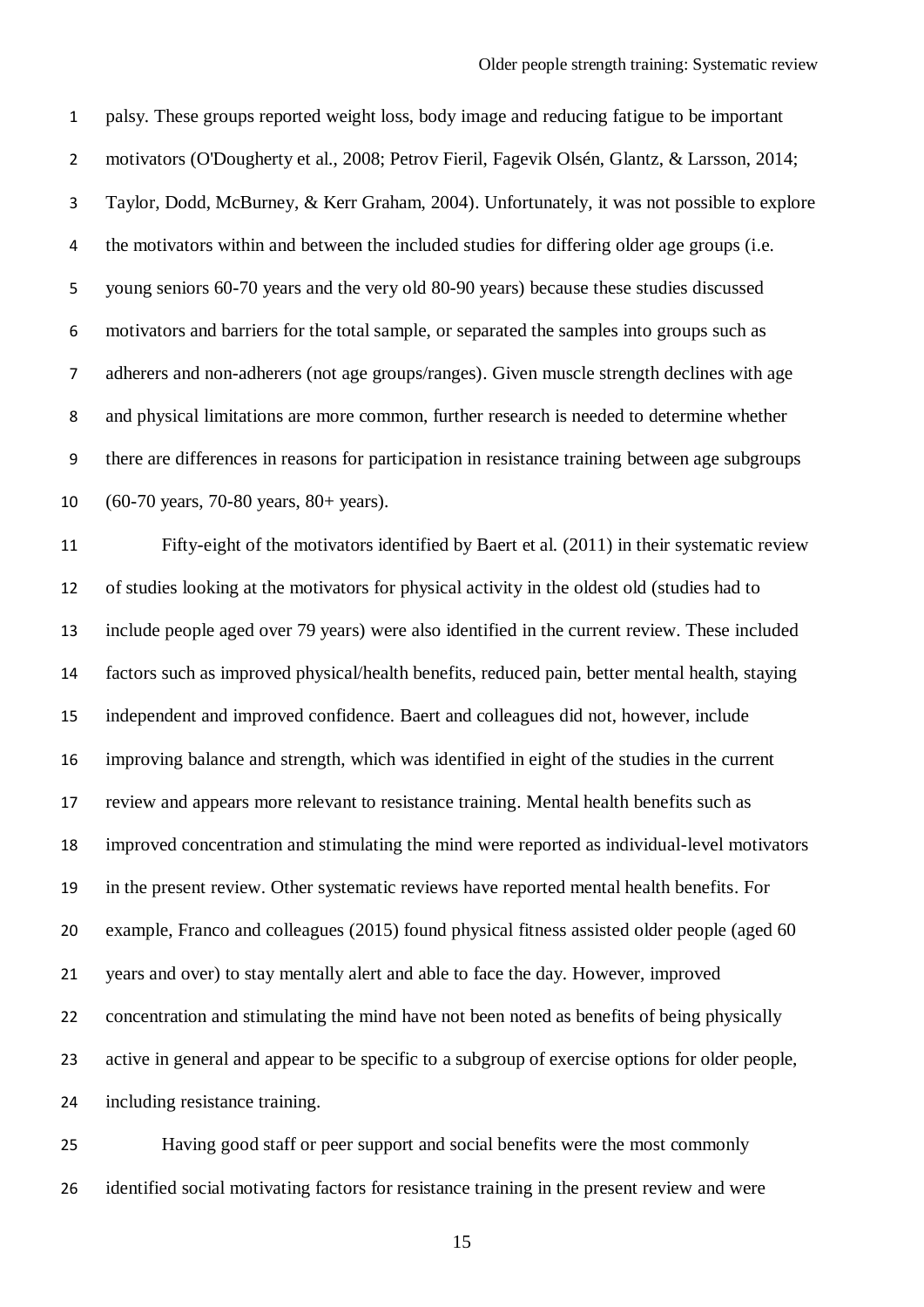consistent with those found by Baert et al. (2011) for older people participating in any physical activity and by Taylor et al. (2004) for younger people with cerebral palsy participating in strength training. In addition, older people feeling like they had a sense of belonging and observing others participating in resistance training were motivators found in this review to be specifically relevant to older people participating in resistance training.

 In the present review, exercising at one's own pace, being able to choose which exercises to complete and attending a specialized gym or program such as those for "seniors" or people with "Parkinson's Disease" were environmental factors found to be specific to this population in the context of resistance training. Other identified environmental factors appear to be common to older people engaging in any type of physical activity, such as having easy access to the facility, good transport options, encouragement by knowledgeable staff, affordability, and the program characteristics meeting the needs of older people (Baert et al.,

2011).

 Six studies included only females (Bopp et al., 2004; Kleppinger et al., 2003; Lin et al., 2012; Litt et al., 2002; Picorelli et al., 2014; Sims-Gould et al., 2012) and there were a number of motivational factors reported specific to these studies. Preventing osteoporosis, increased longevity and strengthening the heart were factors identified by females as were improved concentration, relieving stress, for relaxation and to improve spirituality. Having a social aspect such as because family and friends participate or that they liked group exercise were also included, as was convenient location and attention and supervision by staff (Bopp et al., 2004; Kleppinger et al., 2003; Lin et al., 2012; Litt et al., 2002; Picorelli et al., 2014; Sims-Gould et al., 2012). A study by Wright and colleagues reported the prevalence of osteoporosis in American females (50 years and over) in 2010 to be 15.4% compared to 4.3% in males (Wright et al., 2014). It may be expected therefore that more females would be aware of the disease and the potential bone benefits associated with resistance training and be participating in resistance training for this reason. Gender differences also exist in terms of greater longevity for women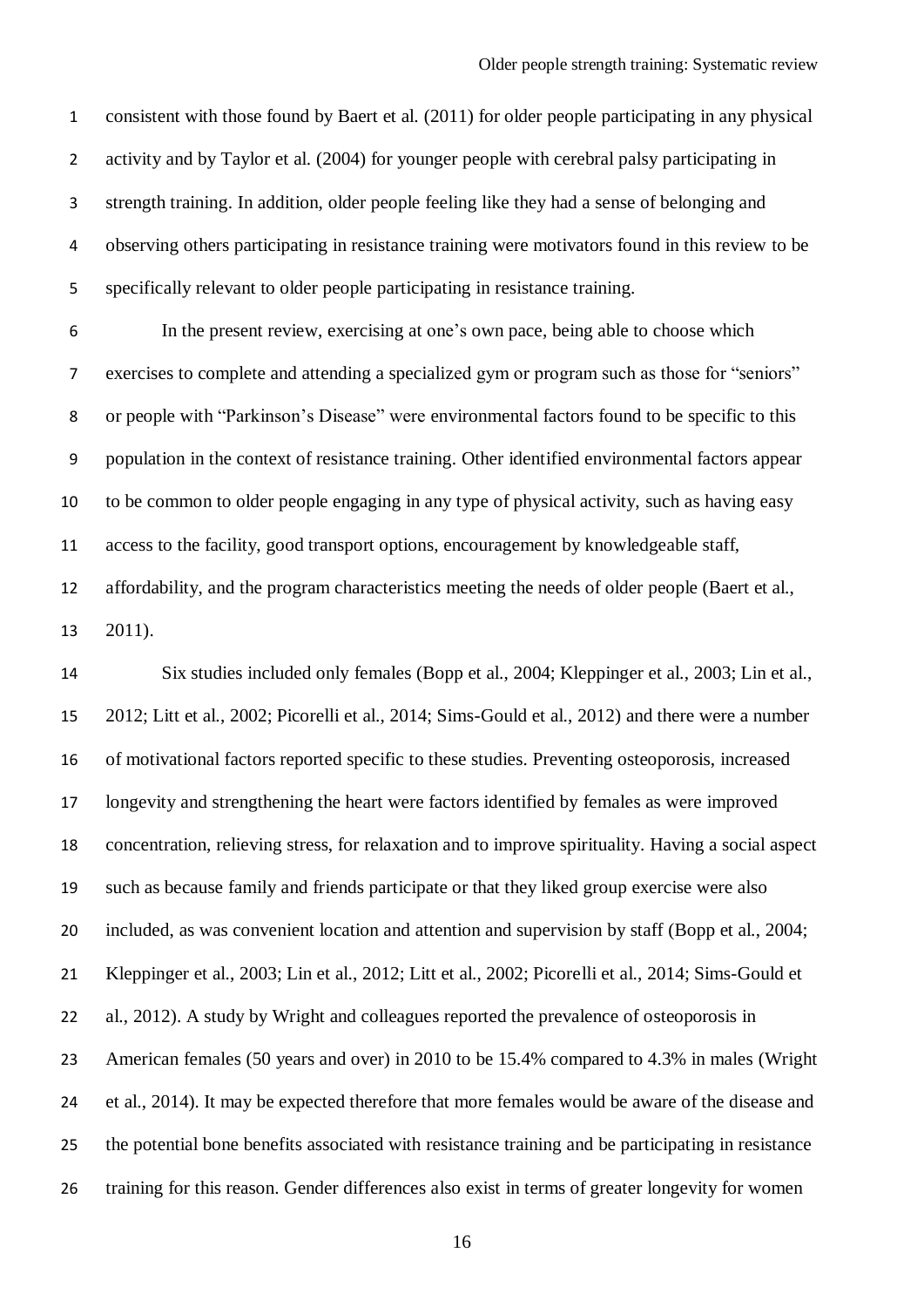(World Health Organization, 2014), this may also influence the rate of female participation at more advanced ages than males.

| $\mathbf{3}$   | Only four studies identified barriers to older people participating in strength training           |
|----------------|----------------------------------------------------------------------------------------------------|
| 4              | programs and all identified barriers were similar to those found in studies looking at general     |
| 5              | physical activity/exercise among older people. Individual-level and social barriers included       |
| 6              | poor health, pain, feeling tired (Burton, Lewin, & Boldy, 2013; Fuller, Stewart Williams, &        |
| $\overline{7}$ | Byles, 2010), lacking time (Baert et al., 2011; Cohen-Mansfield, Marx, & Guralnik, 2003;           |
| 8              | Nicholson et al., 2012), social support and family or work obligations (Franco et al., 2015;       |
| 9              | Sjörs, Bonn, Trolle Lagerros, Sjölander, & Bälter, 2014).                                          |
| $10\,$         | Only one environmental barrier, a lack of age-appropriate programs, was specific to                |
| 11             | participating in resistance training. The other three environmental barriers have also been        |
| 12             | reported in studies identifying motivators and barriers to participating in any type of physical   |
| 13             | activity, and included a lack of exercise facilities, moved away and living in the country         |
| 14             | (regional/rural areas) which creates feelings of isolation (Baert et al., 2011; Bopp et al., 2004; |
| 15             | Keogh et al., 2014).                                                                               |
| 16             | There were only three barriers that were not specific to the female only studies. These            |
| 17             | were living somewhere new (moved away), cost and poor health. All other barriers were found        |
| 18             | to have been identified only by females due to the majority having been identified in the Bopp     |
| 19             | and colleagues study, which had a female only study population. Further research is required to    |
| 20             | identify barriers to resistance training for older males and also those wishing to participate in  |
| 21             | mixed sessions at centers/gymnasiums (males and females combined).                                 |
| 22             | Given the demonstrated importance of regular resistance training (minimum twice                    |
| 23             | weekly) to maintaining health and wellbeing of older people, (Chodzko-Zajko et al., 2009;          |
| 24             | Frontera & Bigard, 2002; Seguin & Nelson, 2003), local governments, gymnasiums and                 |
| 25             | councils should consider providing targeted (age-appropriate) services for this population. This   |
| 26             | could include staff training and knowledge of normal changes in performance of resistance          |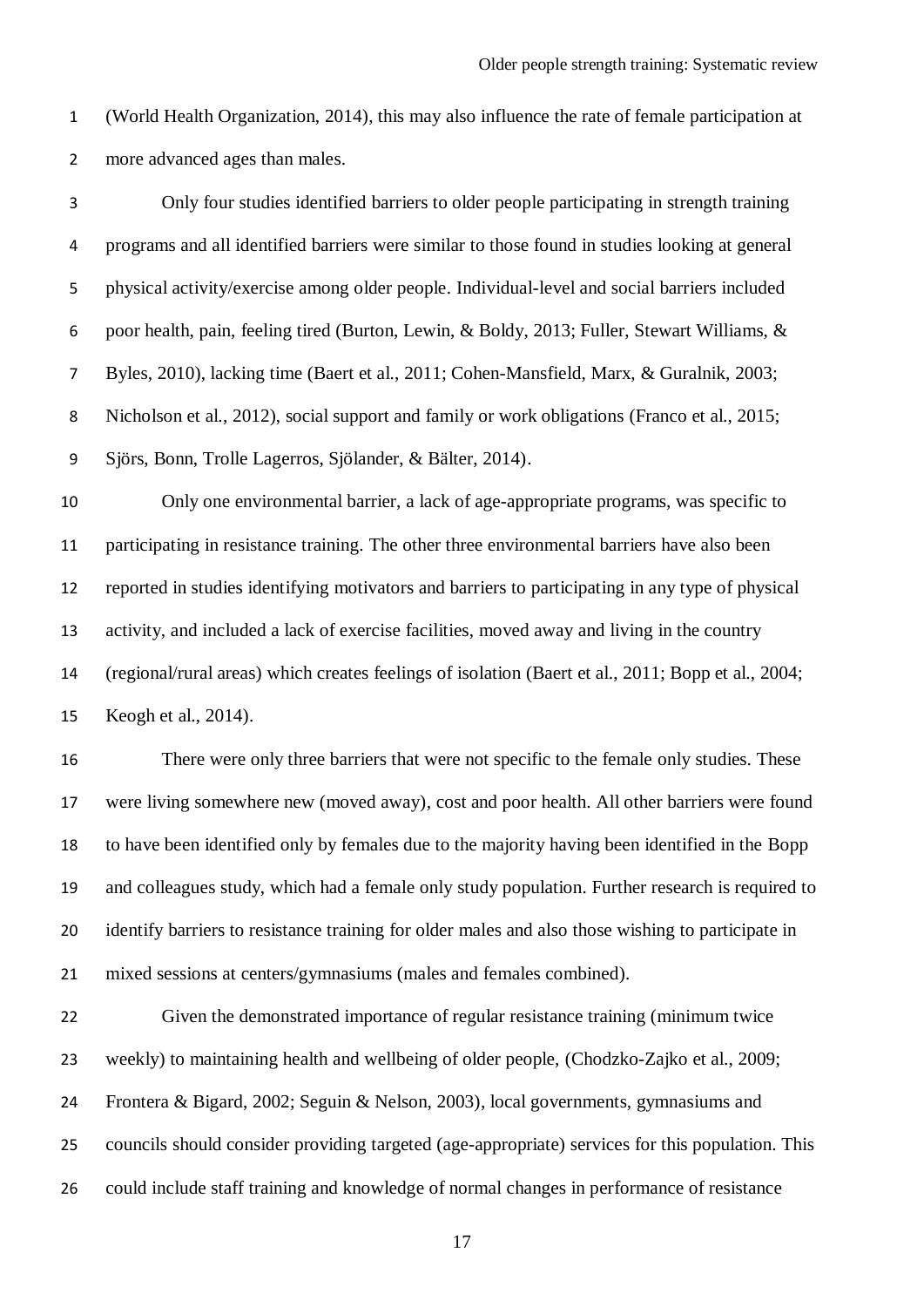training by older people and appropriate prescription and progression of exercise based on assessment and health status. To be attractive to older people, these services could be promoted by focusing on the positive attributes of resistance training that have been identified as motivators by older people. This could include such factors as increasing muscle strength to improve health and physical functioning, preventing functional decline or deterioration and disability, providing a sense of belonging, feeling more alert and having better concentration and stimulating the mind.

### **Strengths and Limitations**

 The rigorous approach to conducting the systematic review was a strength of the study, including the use of different tools to assess the quality of the various methods utilized in the included articles. Overall, the methodological quality of the qualitative studies was good while the quality of the RCTs was low to medium and the cross-sectional (quantitative) studies was fair. The main issue identified with the RCTs was a high risk of selection and performance bias. The quality of the cross-sectional studies was somewhat hard to assess as three of the four studies did not use a pre and post data collection design (Harada et al., 2011; Keogh et al., 2014; Lin et al., 2012). Therefore, in accordance with the quality assessment tool used, the evidence provided by these studies was deemed to be fair (US Department of Health and Human Services, 2014).

 A limitation of the studies included in the review was that participants lived in a limited range of locations and predominantly in Anglo-Saxon countries, particularly North America (Bopp et al., 2004; Damush et al., 2005; Kleppinger et al., 2003; Litt et al., 2002; Sims-Gould et al., 2012) and Australia/New Zealand (Dionigi, 2007; Henwood et al., 2011; Keogh et al., 2014; O'Brien et al., 2008). Only two studies were from Asia (Harada et al., 2011; Lin et al., 2012) and Europe (only Sweden) (Lübcke et al., 2012; Rydeskog et al., 2005) respectively. The generalizability of the findings to older people living in different countries, and different situations within them, is therefore uncertain. It is possible that other motivators and barriers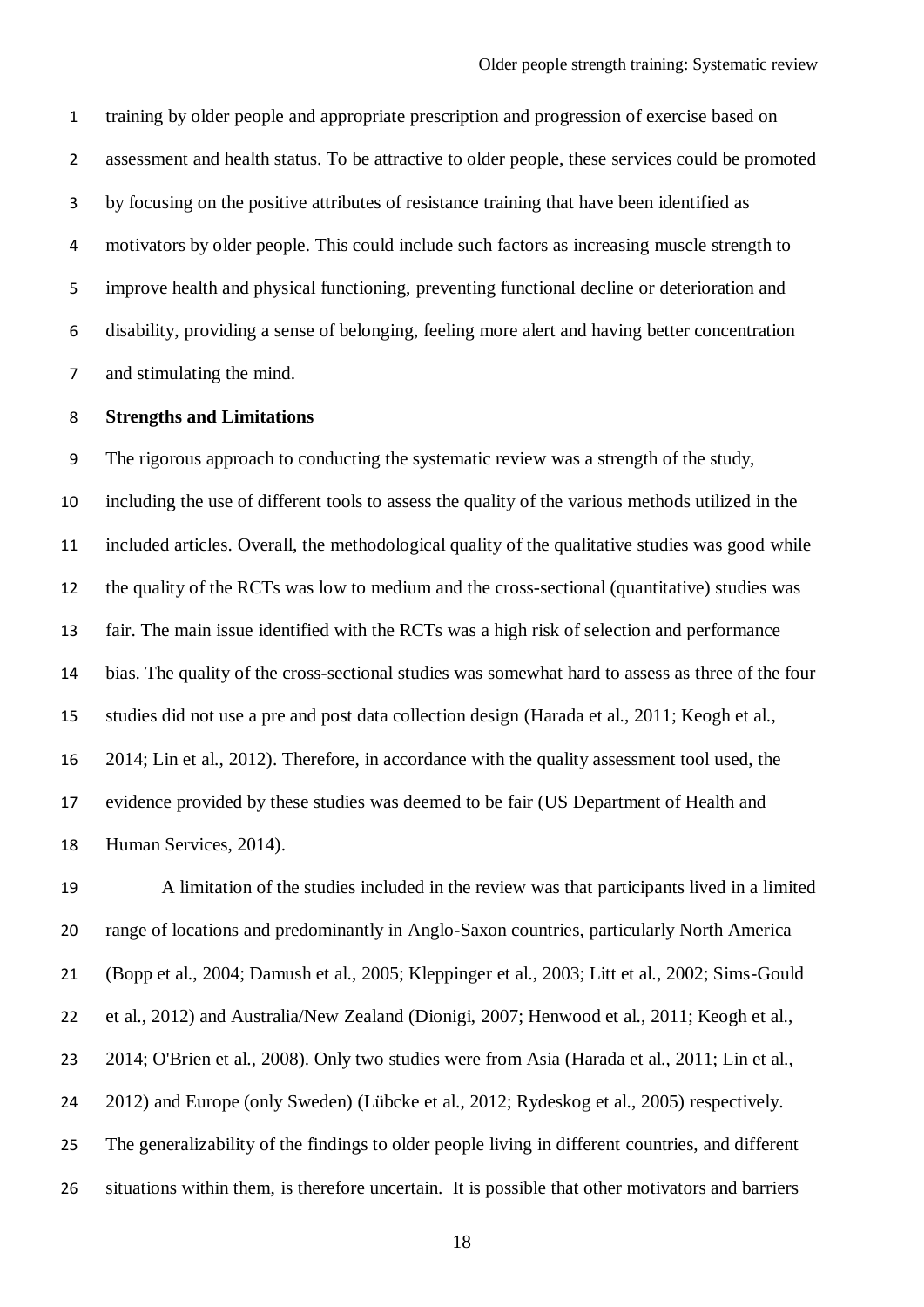would be identified by older people living in different cultural, social and geographical

contexts. Further research in different settings is required.

 A second limitation of the review was the focus on the frequency of motivators and barriers mentioned in the included studies, rather than their importance. The 14 studies included in the review presented results in various ways, which limited the ability to determine the relative or absolute importance of each factor per study for this review.

### **CONCLUSION**

 Fourteen studies were found that have specifically looked at the motivators and barriers to resistance training in older adults. Large numbers of motivators identified in the studies were also common to studies on physical activity more generally, however some were specific to resistance training. The most frequently identified reasons for commencing and continuing resistance training were health related, such as increasing strength and balance, and improving health and physical function. However, the most important and unique motivators specific to older people participating in resistance training appear to be related to age (longevity), health status and being able to live independently. Examples included preventing deterioration and disability, having the ability to complete daily activities, and decreasing the risk of falling. To increase older people's participation in resistance training, specific barriers need to be overcome. In particular, it appears important to provide more age appropriate programs that allow individuals to choose the type, pace and intensity of the exercises they wish to engage in, especially when they first begin training.

 It is recommended that health professionals delivering resistance programs to older people, should not only consider promoting the benefits of improved strength but should also focus on improved health and physical functioning, a sense of belonging, feeling more mentally alert and having better concentration. The beliefs that the training will make someone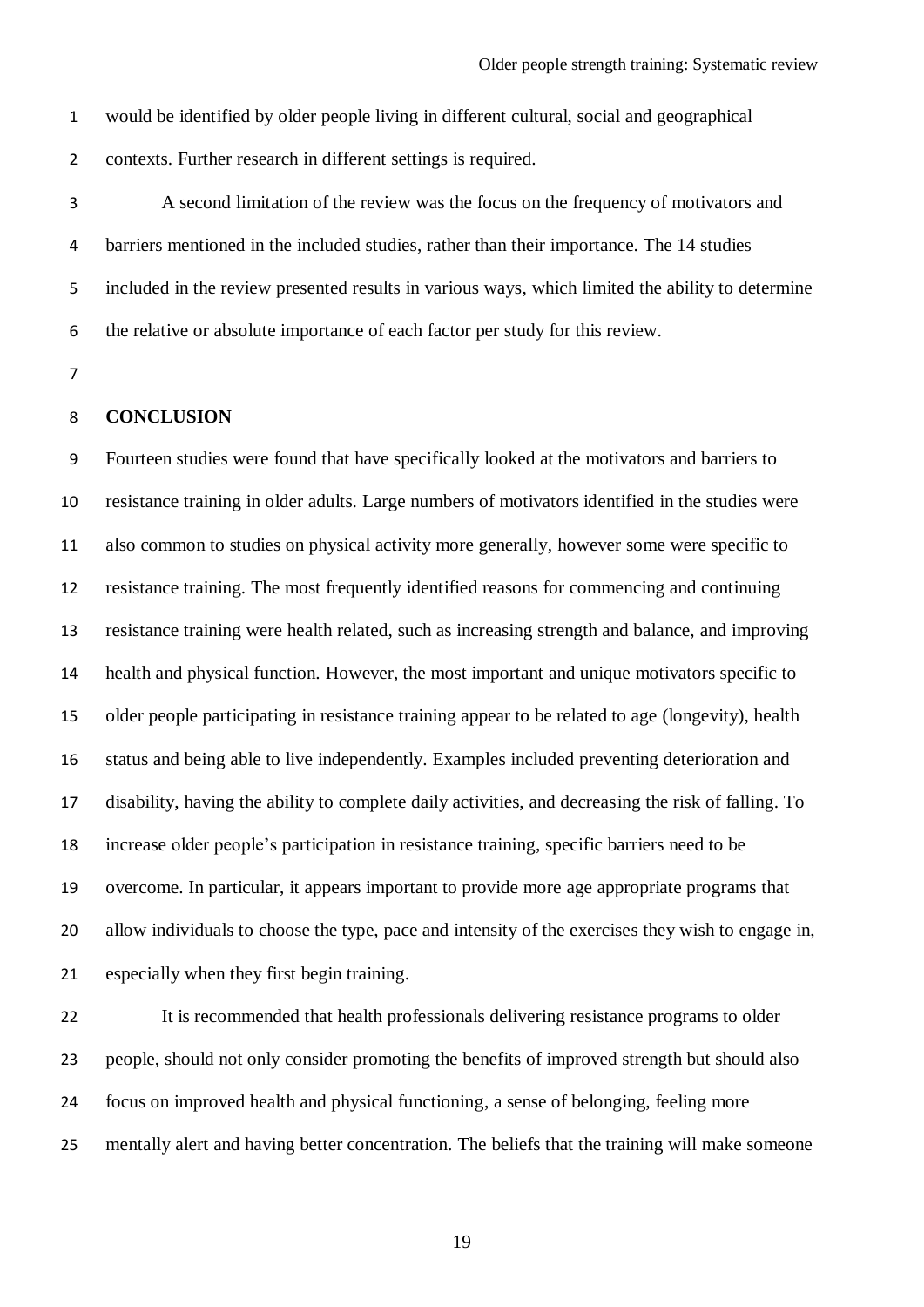- too muscular or result in a heart attack, stroke or death also need to be dispelled, particularly in
- women.
-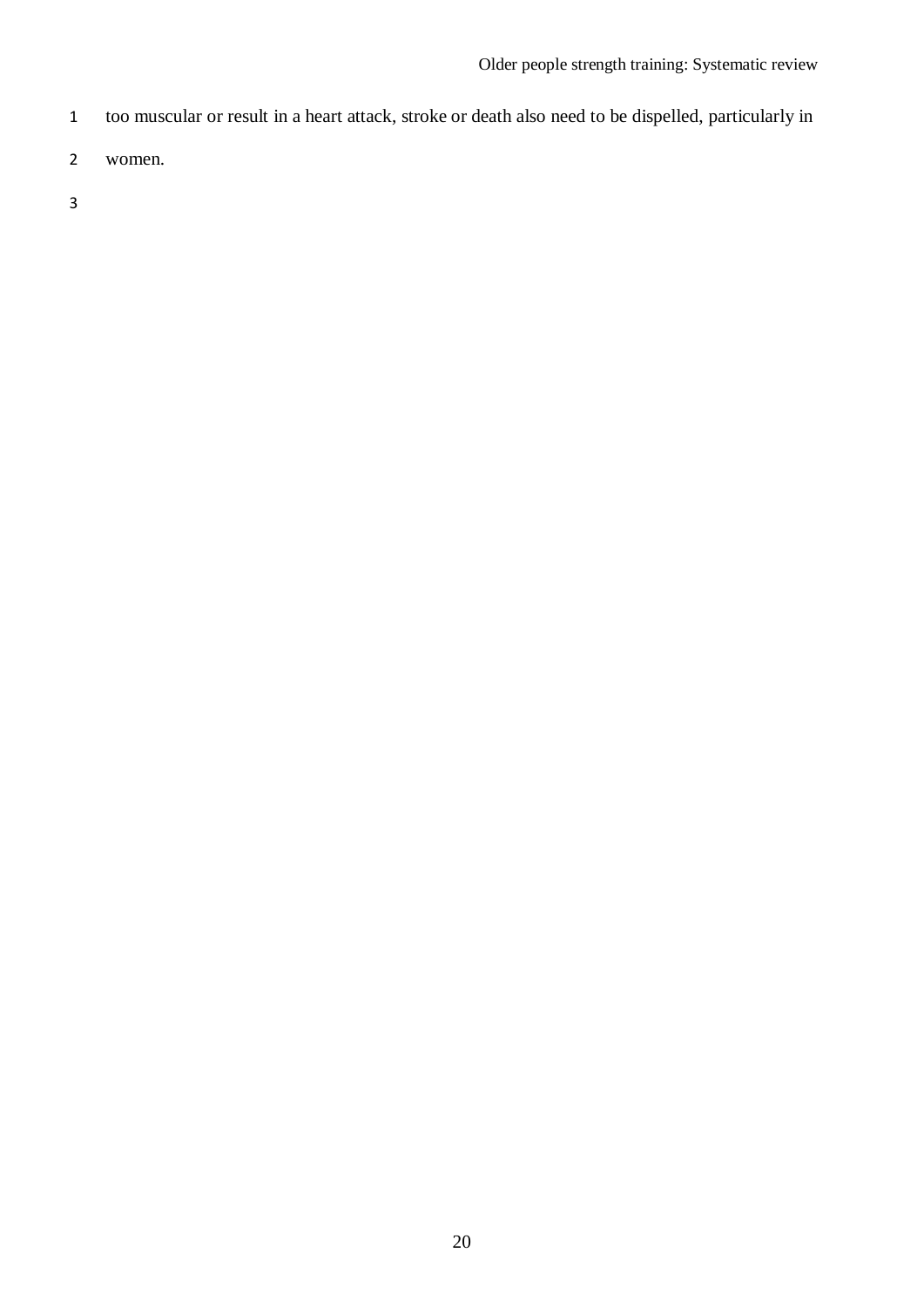### **REFERENCES**

| $\overline{2}$ | Allender, S., Cowburn, G., & Foster, C. (2006). Understanding participation in sport and        |
|----------------|-------------------------------------------------------------------------------------------------|
| 3              | physical activity among children and adults: A review of qualitative studies. Health            |
| 4              | Education Research: Theory and Practice, 21(6), 826-835. doi:10.1093/her/cyl063                 |
| 5              | Australian Bureau of Statistics. (2009). Future population growth and ageing. Retrieved from    |
| 6              | Canberra, ACT:                                                                                  |
| 7              | http://www.ausstats.abs.gov.au/ausstats/subscriber.nsf/LookupAttach/4102.0Publicatio            |
| 8              | n25.03.092/\$File/41020 Populationprojections.pdf                                               |
| 9              | Australian Government Department of Health. (2014). Australia's physical activity and           |
| 10             | sedentary behaviour guidelines: Recommendations for older Australians. Retrieved                |
| 11             | from http://www.health.gov.au/internet/main/publishing.nsf/Content/health-pubhlth-              |
| 12             | strateg-phys-act-guidelines#chba                                                                |
| 13             | Baert, V., Gorus, E., Mets, T., Geerts, C., & Bautmans, I. (2011). Motivators and barriers for  |
| 14             | physical activity in the oldest old: A systematic review. Ageing Research Reviews, 10,          |
| 15             | 464-474. doi:10.1016/j.arr.2011.04.001                                                          |
| 16             | Bhatnagar, P., Shaw, A., & Foster, C. (2015). Generational differences in the physical activity |
| 17             | of UK South Asians: A systematic review. International Journal of Behavioral                    |
| 18             | Nutrition and Physical Activity, 12, 96. doi:10.1186/s12966-015-0255-8                          |
| 19             | Bopp, M., Wilcox, S., Oberrecht, L., Kammermann, S., & McElmurray, C. (2004). Correlates        |
| 20             | of strength training in older rural African American and Caucasian women. Women and             |
| 21             | Health, 40(1), 1-20. doi:10.1300/J013v40n01_01                                                  |
| 22             | Burton, E., Lewin, G., & Boldy, D. (2013). Barriers and motivators to being physically active   |
| 23             | for older home care clients. Physical and Occupational Therapy in Geriatrics, $31(1)$ ,         |
| 24             | 21-36. doi:10.3109/02703181.2012.751474                                                         |
| 25             | Cameron, I., Gillespie, L., Robertson, M., Murray, G., Hill, K., Cumming, R., & Kerse, N.       |
| 26             | (2012). Interventions for preventing falls in older people in care facilities and hospitals.    |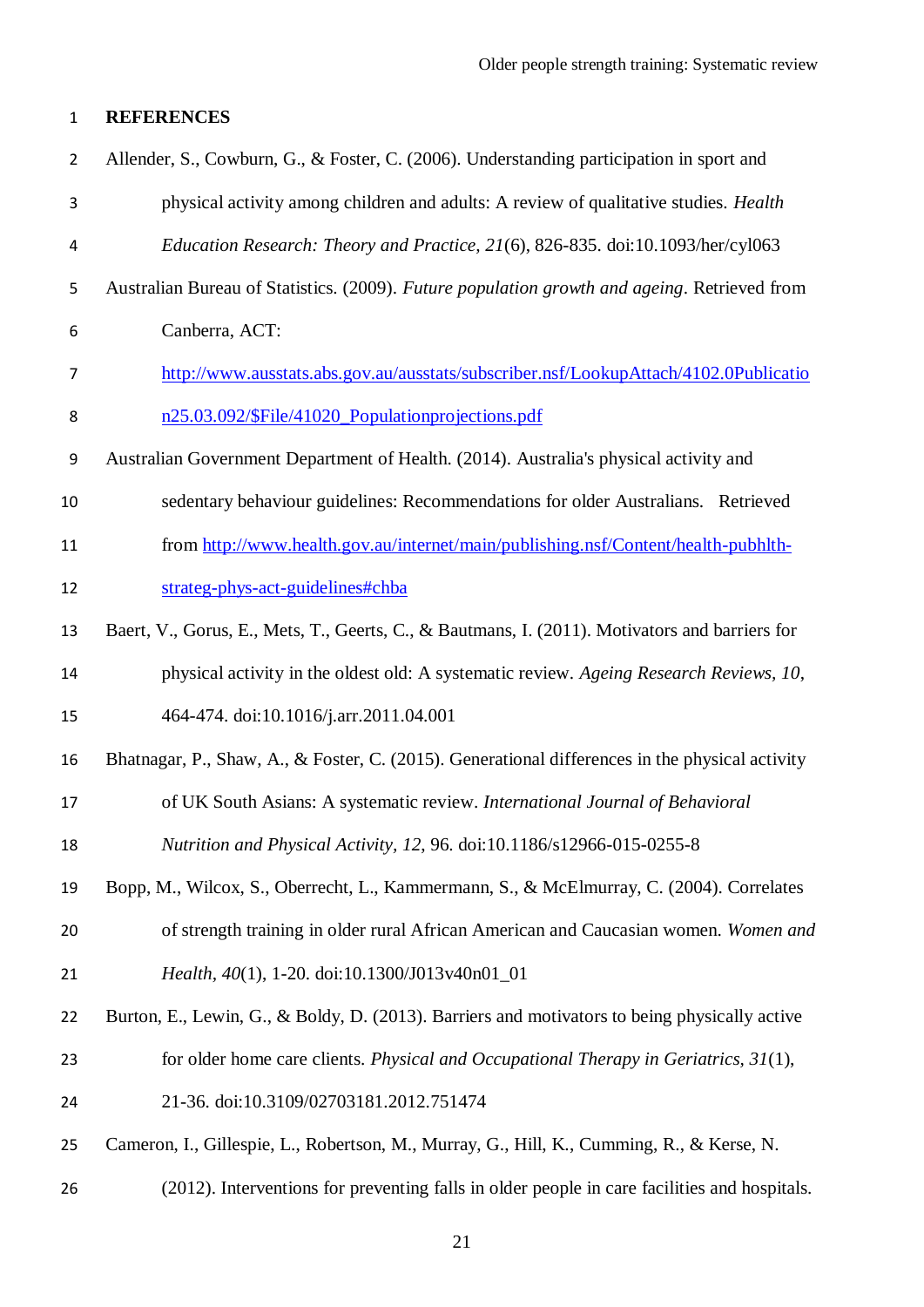Issue 12. Art. No.: CD005465. *Cochrane Database of Systematic Reviews*. doi:10.1002/14651858.CD005465.pub3 Capel, T., Schniiert, J., Snow, S., & Vyas, D. (2015). *Exploring motivations of young adults to participate in physical activities*. Paper presented at the Proceedings of the 33rd Annual ACM Conference Extended Abstracts on Human Factors in Computing Systems - CHI EA '15, ACM, Seoul, Republic of Korea. Centers for Disease Control and Prevention. (2015). How much physical activity do older adults need? Retrieved from [http://www.cdc.gov/physicalactivity/basics/older\\_adults/index.htm](http://www.cdc.gov/physicalactivity/basics/older_adults/index.htm) Chodzko-Zajko, W., Proctor, D., Fiatarone Singh, M., Minson, C., Nigg, C., Salem, G., & Skinner, J. (2009). American College of Sports Medicine position stand: Exercise and physical activity for older adults. *Medicine and Science in Sports and Exercise, 41*(7), 1510-1530. doi:10.1249/MSS.0b013e3181a0c95c Cohen-Mansfield, J., Marx, M., & Guralnik, J. (2003). Motivators and barriers to exercise in an older community-dwelling population. *J Aging Phys Act, 11*, 242-253. Damush, T., Perkins, S., Mikesky, A., Roberts, M., & O'Dea, J. (2005). Motivational factors influencing older adults diagnosed with knee osteoarthritis to join and maintain an exercise program. *J Aging Phys Act, 13*(1), 45-60. Dionigi, R. (2007). Resistance training and older adults' beliefs about psychological benefits: The importance of self-efficacy and social interaction. *Journal of Sport and Exercise Psychology, 29*(6), 723-746. Franco, M., Tong, A., Howard, K., Sherrington, C., Ferreira, P., Pinto, R., & Ferreira, M. (2015). Older people's perspectives on participation in physical activity: A systematic review and thematic synthesis of qualitative literature. *British Journal of Sports Medicine, Online first: 13 January 2015*, 1-9. doi:10.1136/bjsports-2014-094015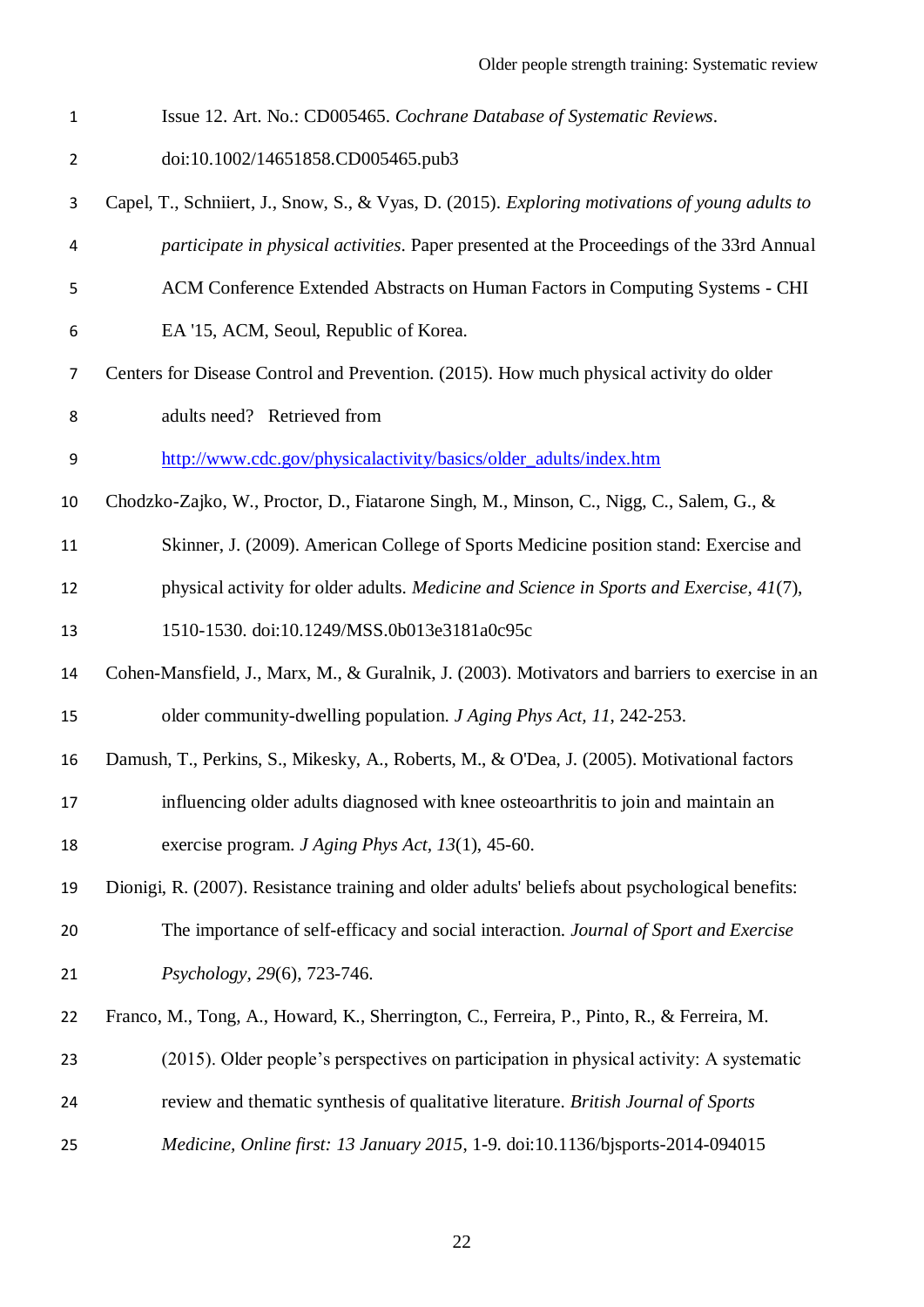| Frontera, W., & Bigard, X. (2002). The benefits of strength training in the elderly. Science and |
|--------------------------------------------------------------------------------------------------|
| Sports, 17(3), 109-116. doi:10.1016/S0765-1597(02)00135-1                                        |

- Fuller, B., Stewart Williams, J., & Byles, J. (2010). Active living the perception of older people with chronic conditions. *Chronic Illness, 6*(4), 294-305.
- doi:10.1177/1742395310377673
- Gillespie, L., Robertson, M., Gillespie, W., Sherrington, C., Gates, S., Clemson, L., & Lamb,
- S. (2012). Interventions for preventing falls in older people living in the community.
- Issue 9. Art. No.: CD007146. *Cochrane Database of Systematic Reviews*.
- doi:10.1002/14651858.CD007146.pub3

Harada, K., Oka, K., Shibata, A., Ishii, K., Nakamura, Y., Inoue, S., & Shimomitsu, T. (2011).

- Strength-training behavior and perceived environment among Japanese older adults. *J Aging Phys Act, 19*(3), 262-272.
- Hartling, L., Hamm, M., Milne, A., Vandermeer, B., Santaguida, P., Ansari, M., . . . Dryden,
- D. (2012). *Validity and inter-rater reliability testing of quality assessment instruments.*
- *(Prepared by the University of Alberta Evidence-based Practice Center under Contract*
- *No. 290-2007-10021-I.) AHRQ Publication No. 12-EHC039-EF.* Retrieved from
- Rockville, MD: [www.effectivehealthcare.ahrq.gov/reports/final.cfm](http://www.effectivehealthcare.ahrq.gov/reports/final.cfm)
- Henwood, T., Tuckett, A., Edelstein, O., & Bartlett, H. (2011). Exercise in later life: the older adults' perspective about resistance training. *Ageing and Society, 31*(08), 1330-1349.
- doi:10.1017/S0144686X10001406
- Higgins, J., Altman, D., Gøtzsche, P., Jüni, P., Moher, D., Oxman, A., . . . Cochrane Statistical
- Methods Group. (2011). The Cochrane Collaboration's tool for assessing risk of bias in
- randomised trials. *British Medical Journal, 343*, d5928.
- doi[:http://dx.doi.org/10.1136/bmj.d5928](http://dx.doi.org/10.1136/bmj.d5928)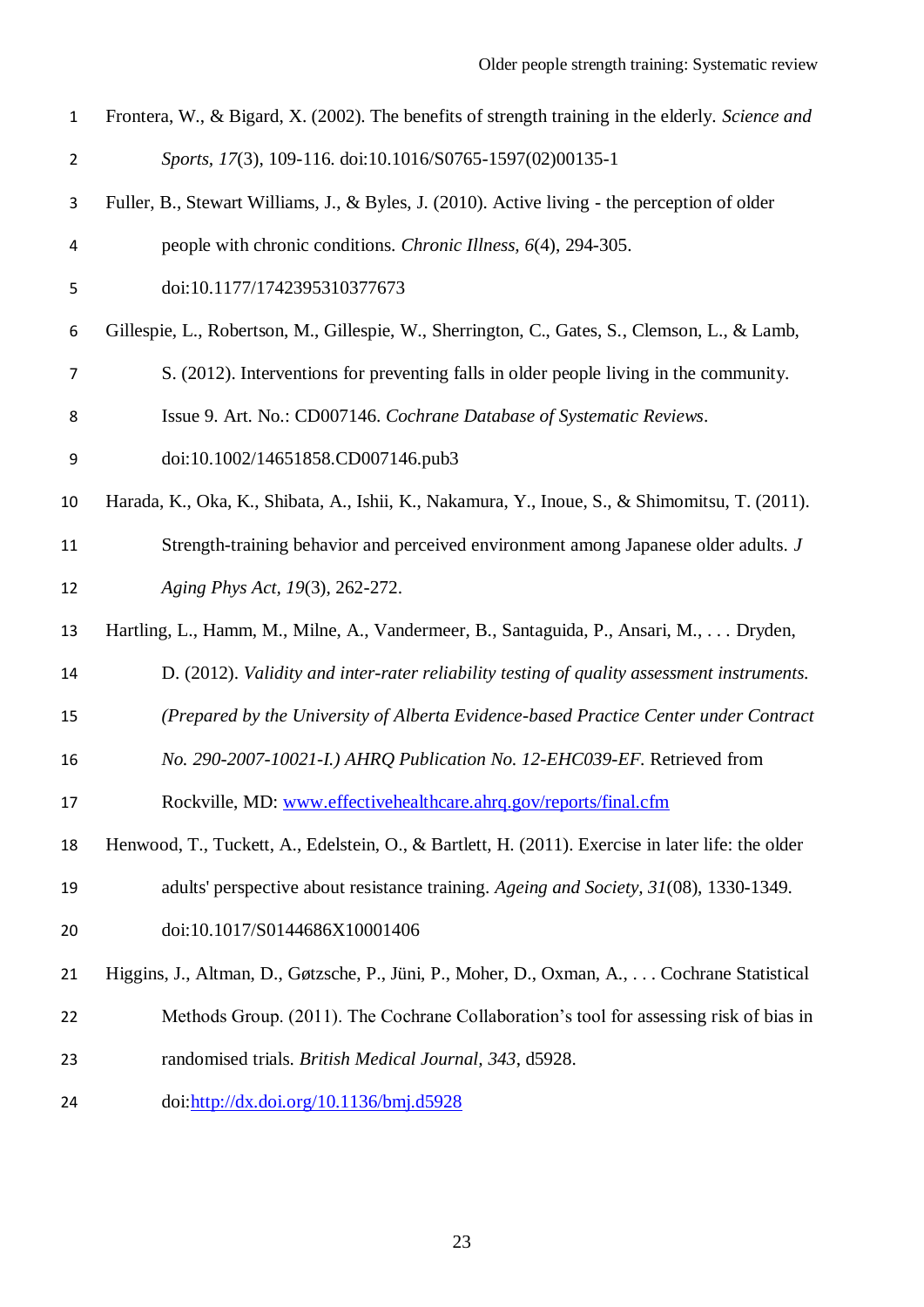| $\mathbf 1$    | Humphries, B., Duncan, M., & Mummery, W. (2011). Prevalence and correlates of resistance         |
|----------------|--------------------------------------------------------------------------------------------------|
| $\overline{2}$ | training in a regional Australian population. British Journal of Sports Medicine, 44,            |
| 3              | 653-656. doi:10.1136/bjsm.2008.048975                                                            |
| 4              | Hupin, D., Roche, F., Gremeaux, V., Chatard, J.-C., Oriol, M., Gaspoz, J.-M.,  Edouard, P.       |
| 5              | (2015). Even a low-dose of moderate-to-vigorous physical activity reduces mortality by           |
| 6              | 22% in adults aged $\geq 60$ years: A systematic review and meta-analysis. British Journal       |
| $\overline{7}$ | of Sports Medicine, 0, 1-8. doi:10.1136/bjsports-2014-094306                                     |
| 8              | Keogh, J., Rice, J., Taylor, D., & Kilding, A. (2014). Objective benefits, participant           |
| 9              | perceptions and retention rates of a New Zealand community-based, older-adult                    |
| 10             | exercise programme. J Prim Health Care, 6(2), 114-122.                                           |
| 11             | Kleppinger, A., Litt, M., Kulldorff, M., Unson, C., & Judge, J. (2003). Health perceptions as    |
| 12             | predictors of exercise adherence in older women. European Journal of Sport Science,              |
| 13             | 3(4), 1-15. doi:10.1080/17461390300073405                                                        |
| 14             | Liberati, A., Altman, D., Tetzlaff, J., Mulrow, C., Gøtzsche, P., Ioannidis, J.,  Moher, D.      |
| 15             | (2009). The PRISMA statement for reporting systematic reviews and meta-analyses of               |
| 16             | studies that evaluate health care interventions: explanation and elaboration. PLoS               |
| 17             | <i>Medicine, 6(7), e1000100. doi:10.1371/journal.pmed.1000100</i>                                |
| 18             | Lin, S.-F., Lee, J., Modeste, N., & Johnson, E. (2012). Attitudes and beliefs predicting         |
| 19             | Taiwanese older adults' intentions to attend strength and balance training programs.             |
| 20             | Journal of Applied Gerontology, 31(2), 260-281. doi:10.1177/0733464810385815                     |
| 21             | Litt, M., Kleppinger, A., & Judge, J. (2002). Initiation and maintenance of exercise behavior in |
| 22             | older women: Predictors from the social learning model. <i>J Behav Med</i> , 25(1), 83-97.       |
| 23             | Liu-Ambrose, T. Y., Khan, K. M., Eng, J. J., Lord, S. R., Lentle, B., & McKay, H. A. (2005).     |
| 24             | Both resistance and agility training reduce back pain and improve health-related quality         |
| 25             | of life in older women with low bone mass. Osteoporosis International, 16(11), 1321-             |
| 26             | 1329. doi:10.1007/s00198-005-1842-3                                                              |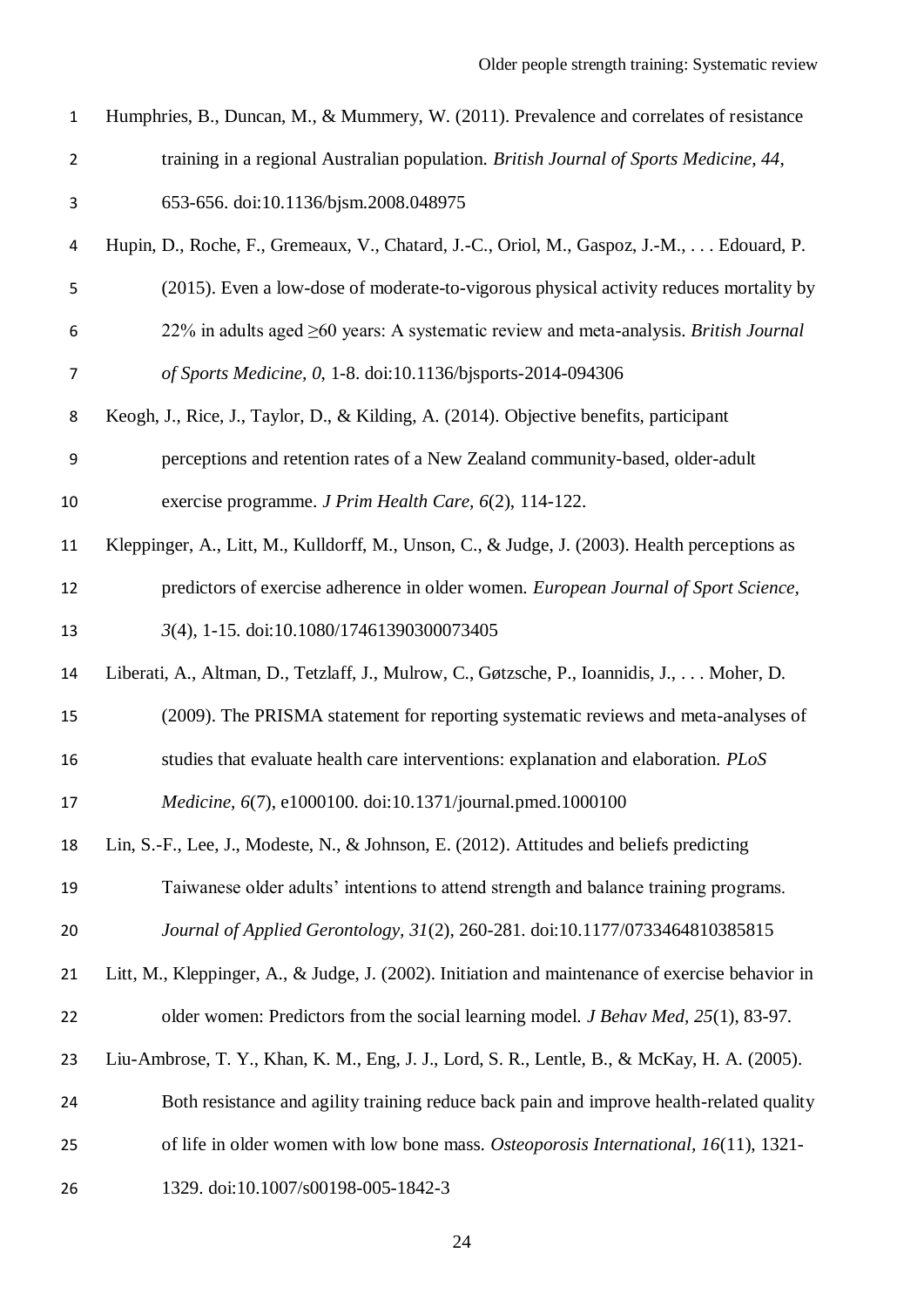| $\mathbf{1}$   | Liu, C., & Latham, N. (2009). Progressive resistance strength training for improving physical    |
|----------------|--------------------------------------------------------------------------------------------------|
| $\overline{2}$ | function in older adults. Issue 3. Art No.: CD002759. Cochrane Database of Systematic            |
| 3              | Reviews. doi:10.1002/14651858.CD002759.pub2                                                      |
| 4              | Lübcke, A., Martin, C., & Hellström, K. (2012). Older adults' perceptions of exercising in a     |
| 5              | senior gym. Activities, Adaptations and Aging, 36(2), 131-146.                                   |
| 6              | doi:10.1080/01924788.2012.673157                                                                 |
| $\overline{7}$ | Mayer, F., Scharhag-Rosenberger, F., Carlsohn, A., Cassel, M., Müller, S., & Scharhag, J.        |
| 8              | (2011). The intensity and effects of strength training in the elderly. Deutsches                 |
| 9              | Ärzteblatt International, 108(21), 359-364. doi:10.3238/arztebl.2011.0359                        |
| 10             | McLeroy, K., Bibeau, D., Steckler, A., & Glanz, K. (1988). An ecological perspective on          |
| 11             | health promotion programs. Health Education and Behavior, 15(4), 351-377.                        |
| 12             | doi:10.1177/109019818801500401                                                                   |
| 13             | Merom, D., Pye, V., Macniven, R., van der Ploeg, H., Milat, A., Sherrington, C.,  Bauman,        |
| 14             | A. (2012). Prevalence and correlates of participation in fall prevention exercise/physical       |
| 15             | activity by older adults. Preventive Medicine, 55(6), 613-617.                                   |
| 16             | doi:http://dx.doi.org/10.1016/j.ypmed.2012.10.001                                                |
| 17             | Molanorouzi, K., Khoo, S., & Morris, T. (2015). Motives for adult participation in physical      |
| 18             | activity: Type of activity, age, and gender. BMC Public Health, 15, 66.                          |
| 19             | doi:10.1186/s12889-015-1429-7                                                                    |
| 20             | National Center for Health Statistics. (2015). Health, United States, 2014: With special feature |
| 21             | on adults aged 55–64. Retrieved from Hyattsville, MD:                                            |
| 22             | http://www.cdc.gov/nchs/data/hus/hus14.pdf                                                       |
| 23             | National Institute for Health and Care Excellence (NICE). (2013). The social care guidance       |
| 24             | <i>manual</i> . Retrieved from Manchester, UK: http://publications.nice.org.uk/pmg10             |
| 25             | Nicholson, S., Sniehotta, F., van Wijck, F., Greig, C., HJohnston, M., McMurdo, M.,              |
| 26             | Mead, G. (2012). A systematic review of perceived barriers and motivators to physical            |
|                |                                                                                                  |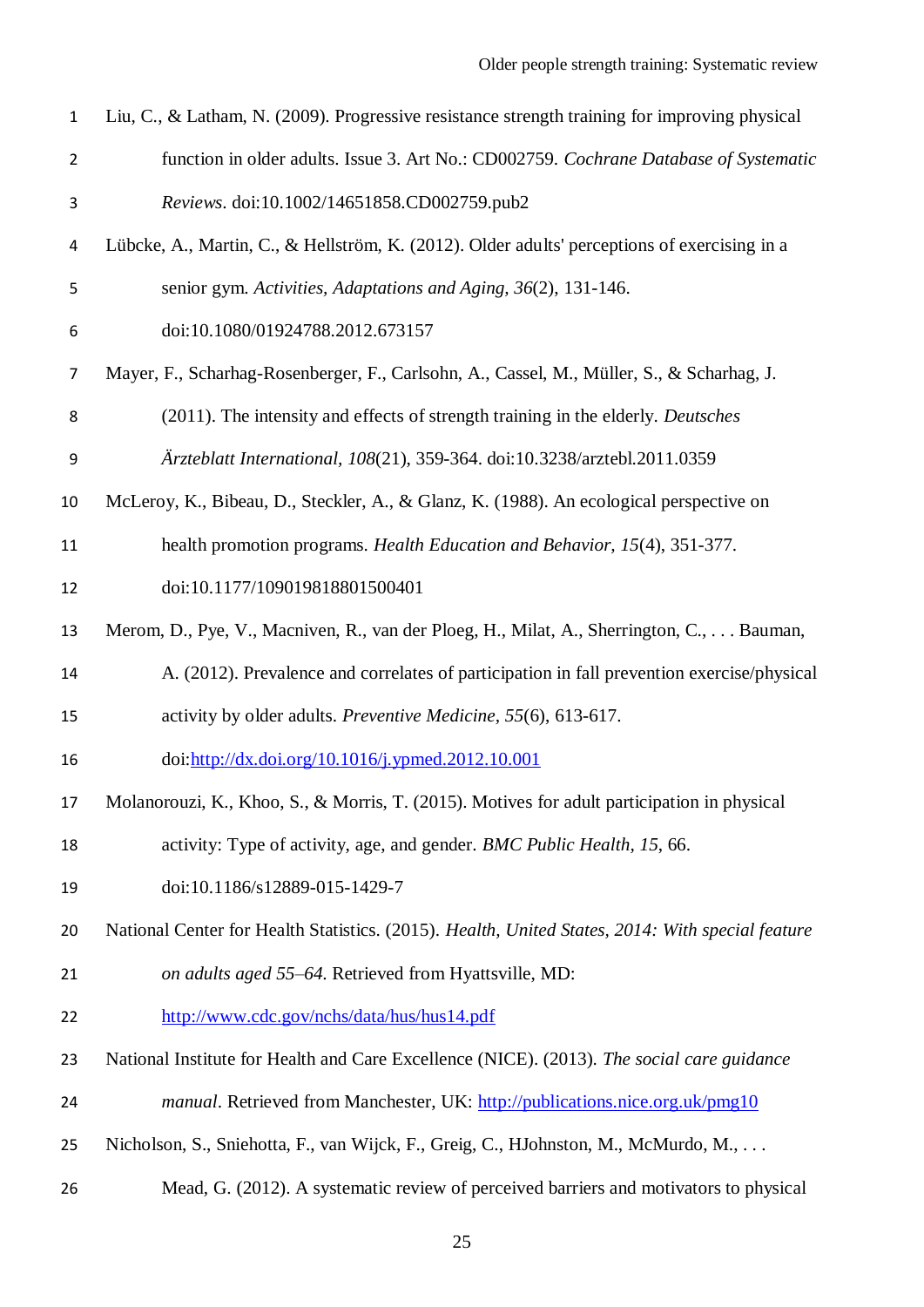- activity after stroke. *International Journal of Stroke, 8*, 357-364. doi:10.1111/j.1747- 4949.2012.00880.x
- O'Brien, M., Dodd, K., & Bilney, B. (2008). A qualitative analysis of a progressive resistance exercise programme for people with Parkinson's disease. *Disabil Rehabil, 30*(18), 1350- 1357. doi:10.1080/09638280701614546
- O'Dougherty, M., Dallman, A., Turcotte, L., Patterson, J., Napolitano, M., & Schmitz, K. (2008). Barriers and motivators for strength training among women of color and
- caucasian women. *Women and Health, 47*(2), 41-62. doi:10.1080/03630240802092241
- Office of Disease Prevention and Health Promotion. (2008). Physical activity guidelines for
- Americans. Retrieved from
- <http://www.health.gov/paguidelines/guidelines/chapter5.aspx>
- Petrov Fieril, K., Fagevik Olsén, M., Glantz, A., & Larsson, M. (2014). Experiences of exercise during pregnancy among women who perform regular resistance training: A
- qualitaive study. *Physical Therapy, 94*(8), 1135-1143. doi:10.2522/ptj.20120432
- Picorelli, A., Pereira, D., Felicio, D., Dos Anjos, D., Pereira, D., Dias, R., . . . Pereira, L.
- (2014). Adherence of older women with strength training and aerobic exercise. *Clin Interv Aging, 9*, 323-331. doi:10.2147/cia.s54644
- Rydeskog, A., Frändin, K., & Hansson Scherman, M. (2005). Elderly people's experiences of resistance training. *Advances in Physiotherapy, 7*(4), 162-169.
- doi:doi:10.1080/14038190500239591
- Seguin, R., & Nelson, M. (2003). The benefits of strength training for older adults. *American Journal of Preventive Medicine, 25*(3Sii), 141-149. doi:10.1016/S0749-3797(03)00177- 6
- Sims-Gould, J., Miran-Khan, K., Haggis, C., & Liu-Ambrose, T. (2012). Timing, experience,
- benefits, and barriers: Older women's uptake and adherence to an exercise program.
- *Activities, Adaptations and Aging, 36*(4), 280-296. doi:10.1080/01924788.2012.729188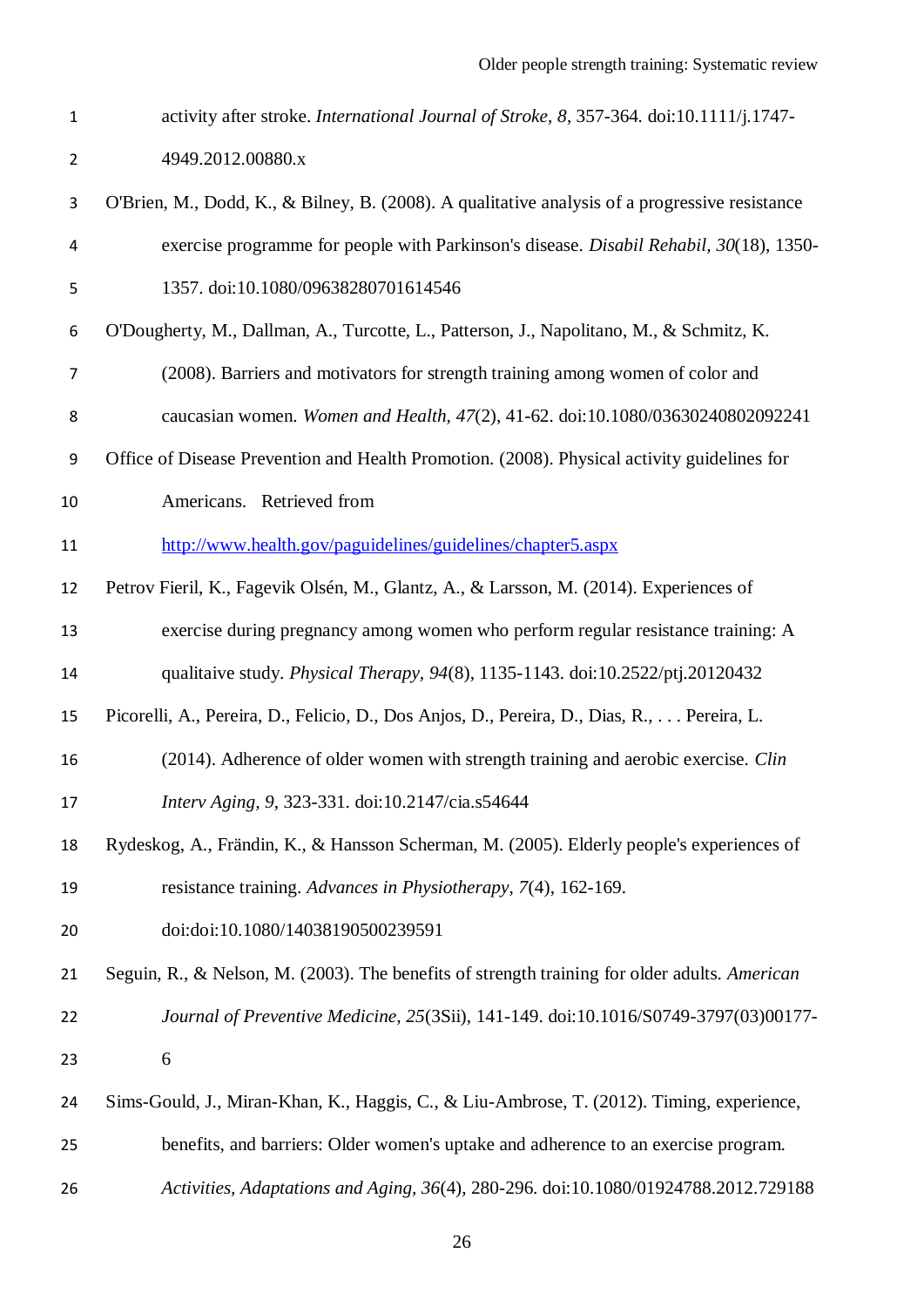- Sjörs, C., Bonn, S., Trolle Lagerros, Y., Sjölander, A., & Bälter, K. (2014). Perceived reasons, incentives, and barriers to physical activity in Swedish elderly men. *Interactive Journal of Medical Research, 3*(4), e15. doi:10.2196/ijmr.3191
- Taylor, A., Cable, N., Faulkner, G., Hillsdon, M., Narici, M., & Van De Bij, A. (2004).
- Physical activity and older adults: A review of health benefits and the effectiveness of
- interventions. *Journal of Sports Sciences, 22*(8), 703-725.
- doi:10.1080/02640410410001712421
- Taylor, N., Dodd, K., McBurney, H., & Kerr Graham, H. (2004). Factors influencing
- adherence to a home-based strength-training programme for young people with cerebral
- palsy. *Physiotherapy, 90*(2), 57-63. doi:10.1016/j.physio.2003.09.001
- US Department of Health and Human Services. (2014). Quality assessment tool for
- observational cohort and cross-sectional studies. Retrieved from
- [https://www.nhlbi.nih.gov/health-pro/guidelines/in-develop/cardiovascular-risk-](https://www.nhlbi.nih.gov/health-pro/guidelines/in-develop/cardiovascular-risk-reduction/tools/cohort)
- [reduction/tools/cohort](https://www.nhlbi.nih.gov/health-pro/guidelines/in-develop/cardiovascular-risk-reduction/tools/cohort)
- Vincent, G., & Velkoff, V. (2010). *The next four decades. The older population in the United*
- *States: 2010 to 2050*. Retrieved from Washington DC:
- <https://www.census.gov/prod/2010pubs/p25-1138.pdf>
- World Health Organization. (2014). *World Health Statistics 2014*. Retrieved from Geneva,
- Switzerland:
- 20 http://apps.who.int/iris/bitstream/10665/112738/1/9789240692671 eng.pdf

World Health Organization. (2015). Physical activity and older adults: Recommended levels of

- physical activity for adults aged 65 and above. Retrieved from
- [http://www.who.int/dietphysicalactivity/factsheet\\_olderadults/en/](http://www.who.int/dietphysicalactivity/factsheet_olderadults/en/)
- Wright, N. C., Looker, A. C., Saag, K. G., Curtis, J. R., Delzell, E. S., Randall, S., & Dawson-
- Hughes, B. (2014). The recent prevalence of osteoporosis and low bone mass in the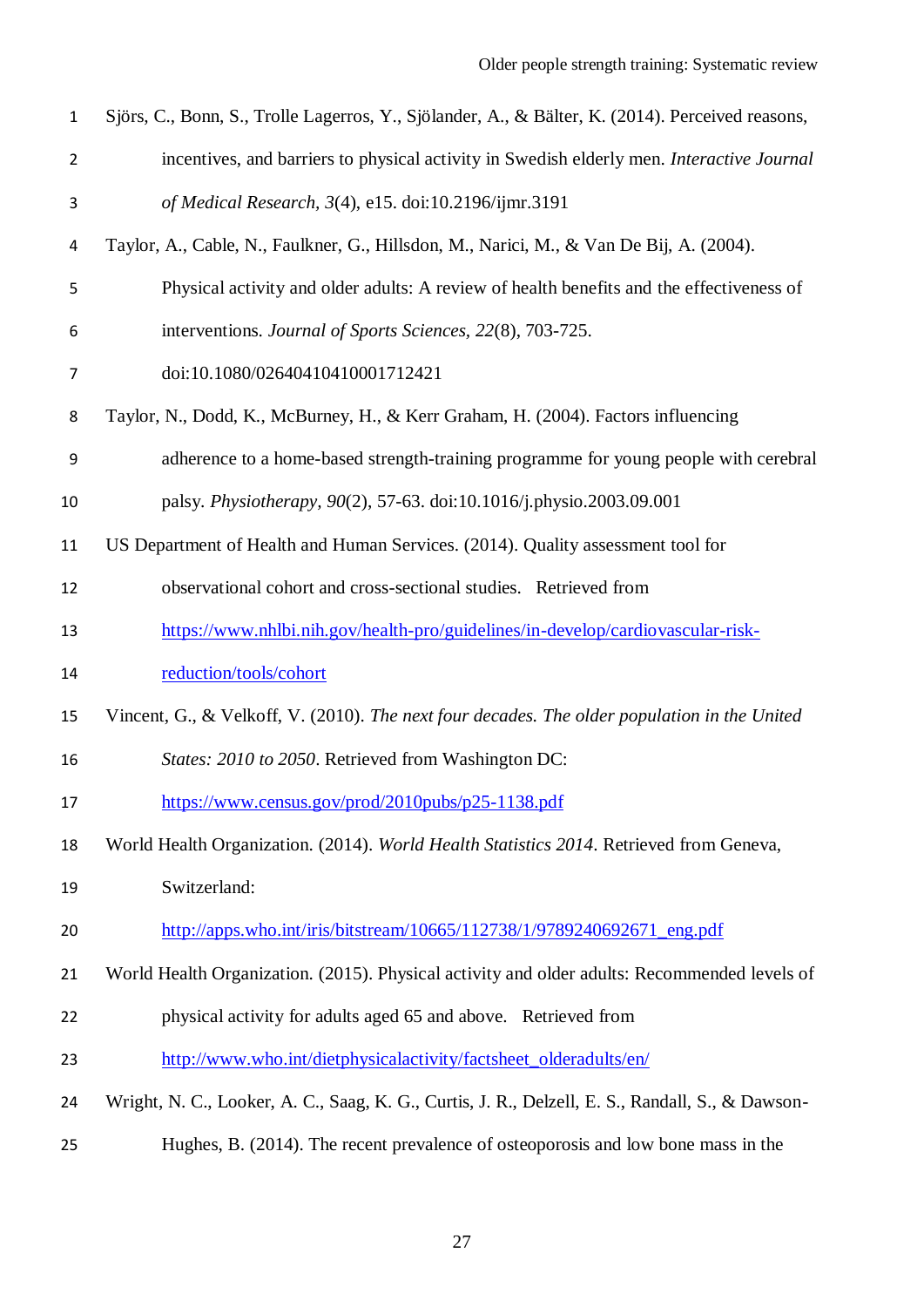- United States based on bone mineral density at the femoral neck or lumbar spine.
- *Journal of Bone Mineral Research, 29*(11), 2520-2526. doi:10.1002/jbmr.2269.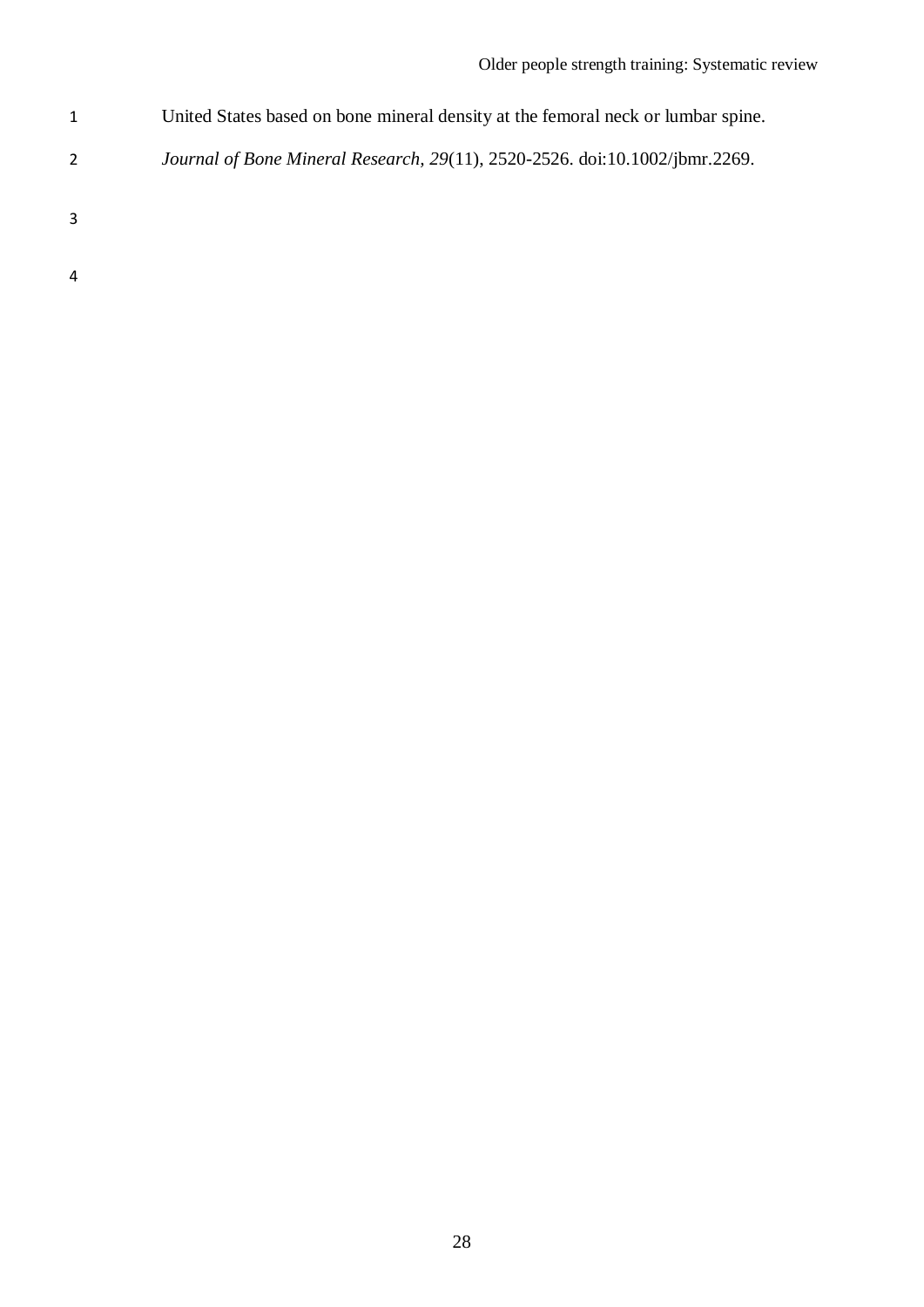

2 *Figure 1*. Study selection flow chart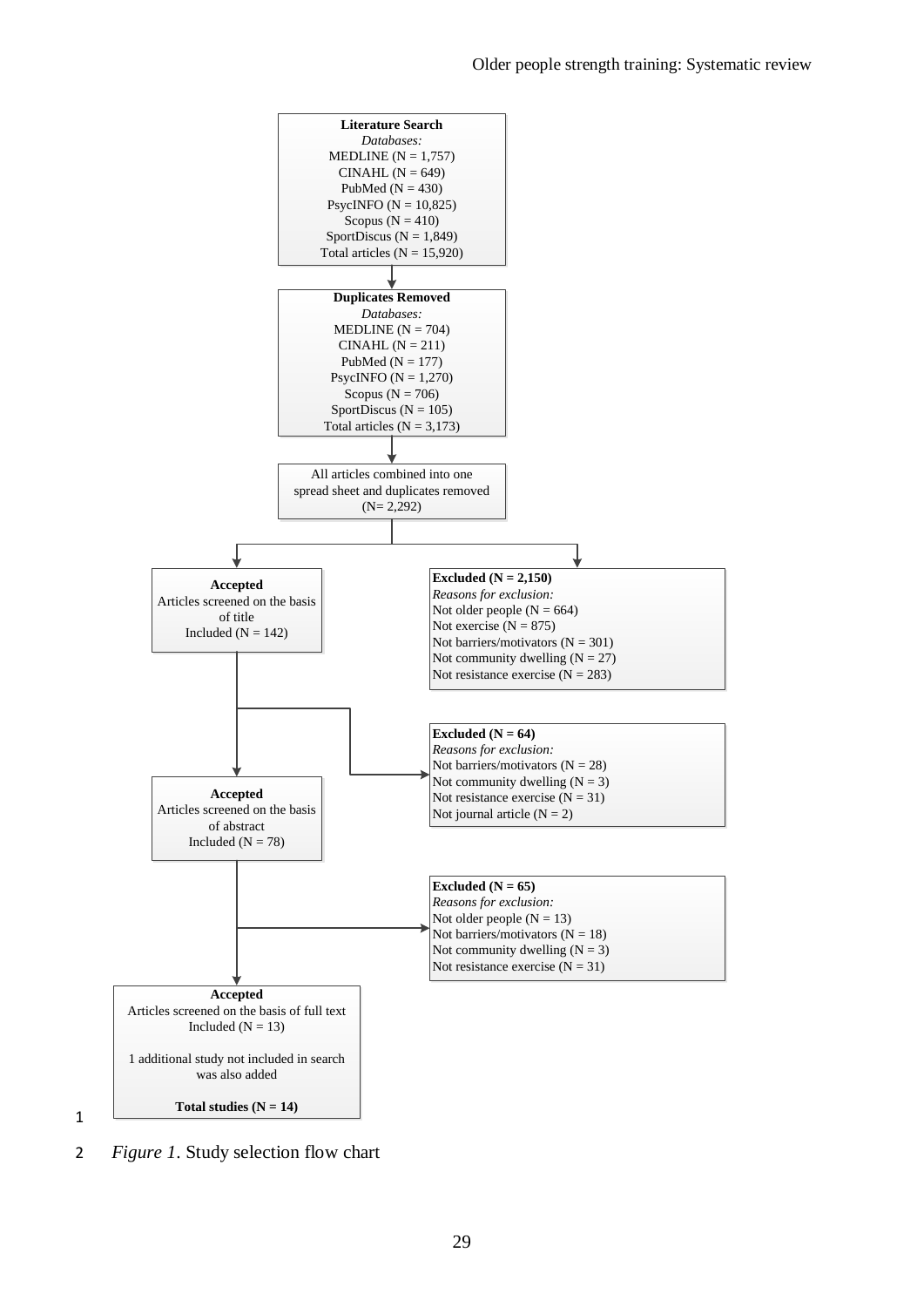### Table 1

| $\mathbf{1}$     | resist* train* ti,ab.    |
|------------------|--------------------------|
| $\mathbf{2}$     | strength train* ti,ab.   |
| $\mathfrak{Z}$   | weight train* ti,ab.     |
| $\overline{4}$   | progress* resist* ti,ab. |
| $\mathfrak s$    | 1 or 2 or 3 or 4         |
| 6                | barrier* ti,ab.          |
| $\boldsymbol{7}$ | motivate* ti,ab          |
| 8                | facilitat* ti,ab         |
| 9                | belie* ti,ab.            |
| 10               | deter* ti,ab             |
| 11               | 6 or 7 or 8 or 9 or 10   |
| 12               | old* ti,ab.              |
| 13               | elder* ti,ab.            |
| 14               | age* ti,ab.              |
| 15               | aging ti,ab.             |
| 16               | 12 or 12 or 14 or 15     |
|                  |                          |

*Search strategy (according to Medline (ProQuest) terminology)*

*Note*. ti is title, ab is abstract

community ti,ab.

5 and 11 and 16 and 17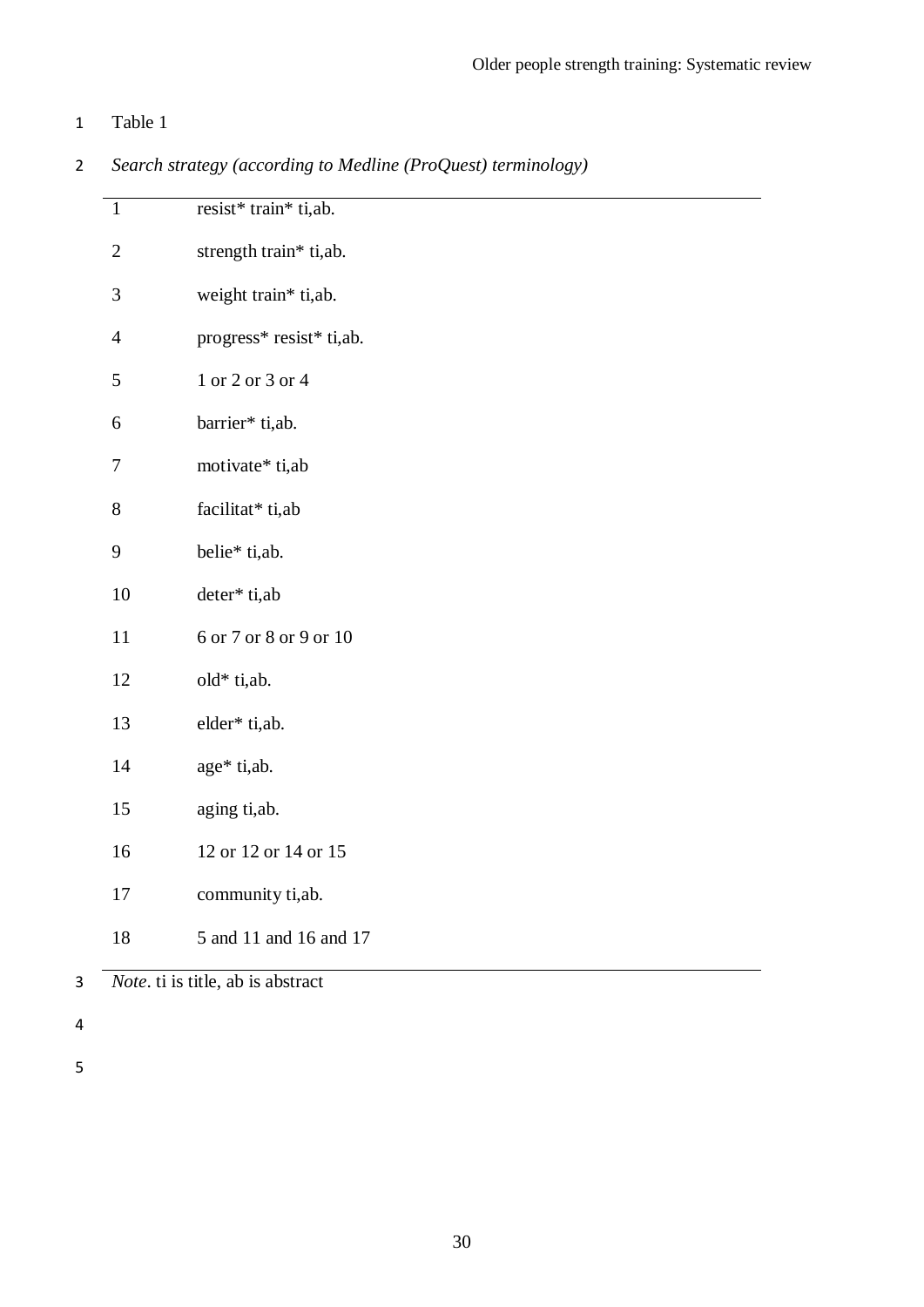# Table 2

## *Motivators for older people participating in resistance training*

| <b>Motivators</b>                                                                                                                                        |
|----------------------------------------------------------------------------------------------------------------------------------------------------------|
| <b>Individual-level</b>                                                                                                                                  |
| <b>Physical</b>                                                                                                                                          |
| Physical fitness benefits including strength, endurance, flexibility, balance and coordination (Bopp et al., 2004; Dionigi, 2007; Henwood et al., 2011;  |
| Lübcke et al., 2012; O'Brien et al., 2008; Rydeskog et al., 2005; Sims-Gould et al., 2012)                                                               |
| Health benefits including revitalization(feel younger), improved energy, sleep, appetite, pleasurable body sensations, increased longevity (Dionigi,     |
| 2007; Henwood et al., 2011; Kleppinger et al., 2003; Lübcke et al., 2012; O'Brien et al., 2008; Rydeskog et al., 2005)                                   |
| Physical functioning benefits including walking ability, ease of daily activities, independence, prevent deterioration, disability prevention, decreased |
| risk/fear of falling (Damush et al., 2005; Dionigi, 2007; Henwood et al., 2011; Keogh et al., 2014; O'Brien et al., 2008)                                |
| Good health (Kleppinger et al., 2003)                                                                                                                    |
| Health scare (Sims-Gould et al., 2012)                                                                                                                   |
| Reduce and/or control pain/injury/illness including arthritis, preventing osteoporosis, strengthening the heart, no pain/limitations (Bopp et al., 2004; |
| Damush et al., 2005; Kleppinger et al., 2003)                                                                                                            |
| Appearance benefits (Rydeskog et al., 2005), weight management and build/tone muscles (Bopp et al., 2004; Henwood et al., 2011)                          |
| Psychological                                                                                                                                            |
| Mental function benefits (Bopp et al., 2004; Dionigi, 2007; O'Brien et al., 2008; Picorelli et al., 2014; Rydeskog et al., 2005) including improved      |
| alertness, concentration, stimulates the mind and relieves stress/relaxing                                                                               |
| Mental health benefits (Bopp et al., 2004; Henwood et al., 2011; Lin et al., 2012; Rydeskog et al., 2005) including, mood, positive outlook, confidence, |
| self-esteem, 'feel good', sense of accomplishment/satisfaction, reduced feeling of isolation, emotional problems not interfering with daily activities,  |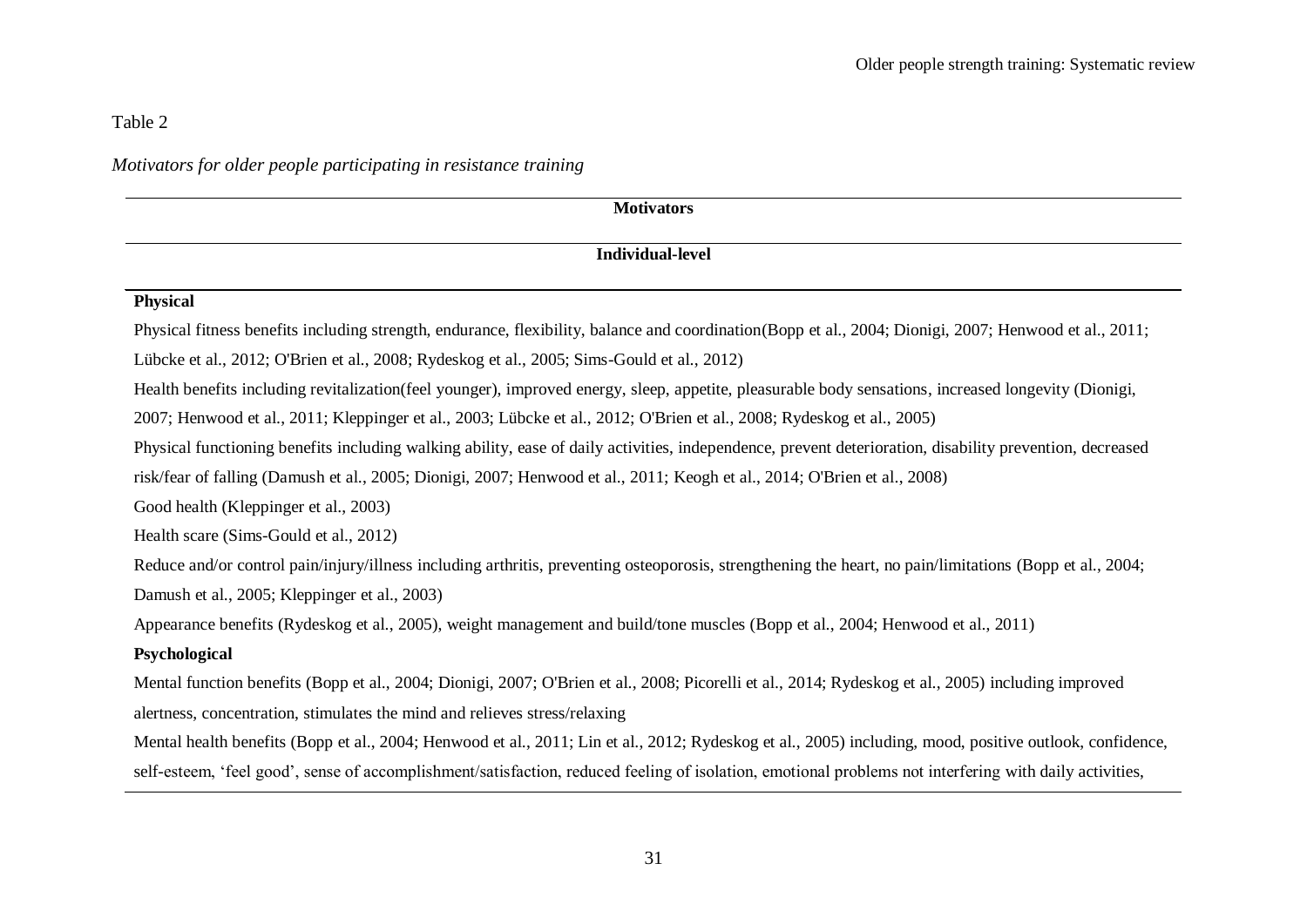maintaining independence and ability to maintain relationships

Improved wellbeing

Readiness for exercise (Litt et al., 2002), exercise self-efficacy (Litt et al., 2002; Lübcke et al., 2012), enjoy exercising (Damush et al., 2005; Picorelli et al., 2014), increased knowledge, awareness and efficacy using gym equipment (Dionigi, 2007)

#### **Other**

Scheduled time for exercise (Damush et al., 2005; Henwood et al., 2011), creates routine (Lübcke et al., 2012; Rydeskog et al., 2005), means of getting out (Rydeskog et al., 2005), level of prior exercise (Litt et al., 2002), past experience with exercise (lengthy history) (Sims-Gould et al., 2012), suitable when unable to do other forms of exercise (Rydeskog et al., 2005), learn more about strength training (O'Brien et al., 2008), challenge to improve (Henwood et al., 2011), aid in research (Damush et al., 2005; Henwood et al., 2011; O'Brien et al., 2008; Sims-Gould et al., 2012), financial reimbursement (Damush et al., 2005), given incentive gift (Lin et al., 2012), enough time (Lübcke et al., 2012), right time/time to focus on self (Sims-Gould et al., 2012), improved spirituality (Picorelli et al., 2014)

# **Social** Social benefits (Damush et al., 2005; Dionigi, 2007; Henwood et al., 2011; Lübcke et al., 2012; O'Brien et al., 2008; Rydeskog et al., 2005) Social support and encouragement including peers and staff, spouse, family, friends and health professional (doctor) , increase social activity (Lin et al., 2012; O'Brien et al., 2008), sense of belonging (Lin et al., 2012; Lübcke et al., 2012; Rydeskog et al., 2005; Sims-Gould et al., 2012), observing others being active (Harada et al., 2011), family/friends participate in strength training

### **Environment**

Organized exercise opportunity (Damush et al., 2005; Henwood et al., 2011; Lübcke et al., 2012; Sims-Gould et al., 2012)

Access to exercise facility and/or equipment (Damush et al., 2005; Harada et al., 2011; Lübcke et al., 2012), convenient location (Lin et al., 2012), travel distance (Damush et al., 2005)

Specific to program characteristics including exercising difficulty (Damush et al., 2005), can exercise at own pace/choose exercises (Lin et al., 2012; Lübcke et al., 2012; Rydeskog et al., 2005), structure (Henwood et al., 2011; Keogh et al., 2014), gym atmosphere (Dionigi, 2007; Keogh et al., 2014),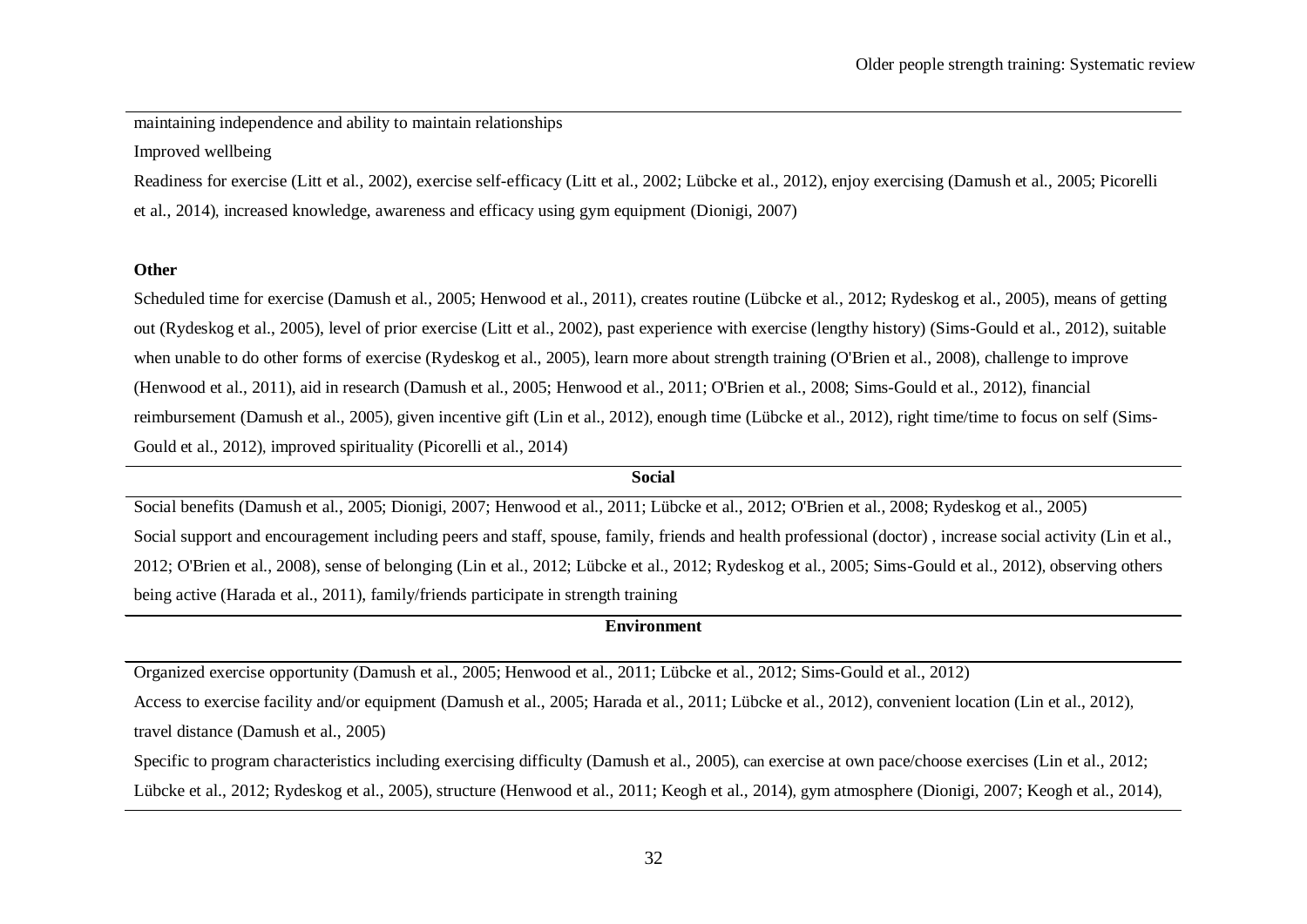specialized; "senior gym" (Lübcke et al., 2012; Rydeskog et al., 2005), "Parkinson's disease exercise program" (O'Brien et al., 2008), group exercise (Picorelli et al., 2014)

Staff/instructor characteristics including access to staff (Damush et al., 2005), staff knowledge (Keogh et al., 2014), interaction (Dionigi, 2007),

competence (Lübcke et al., 2012), supervision (Picorelli et al., 2014), attention (Sims-Gould et al., 2012)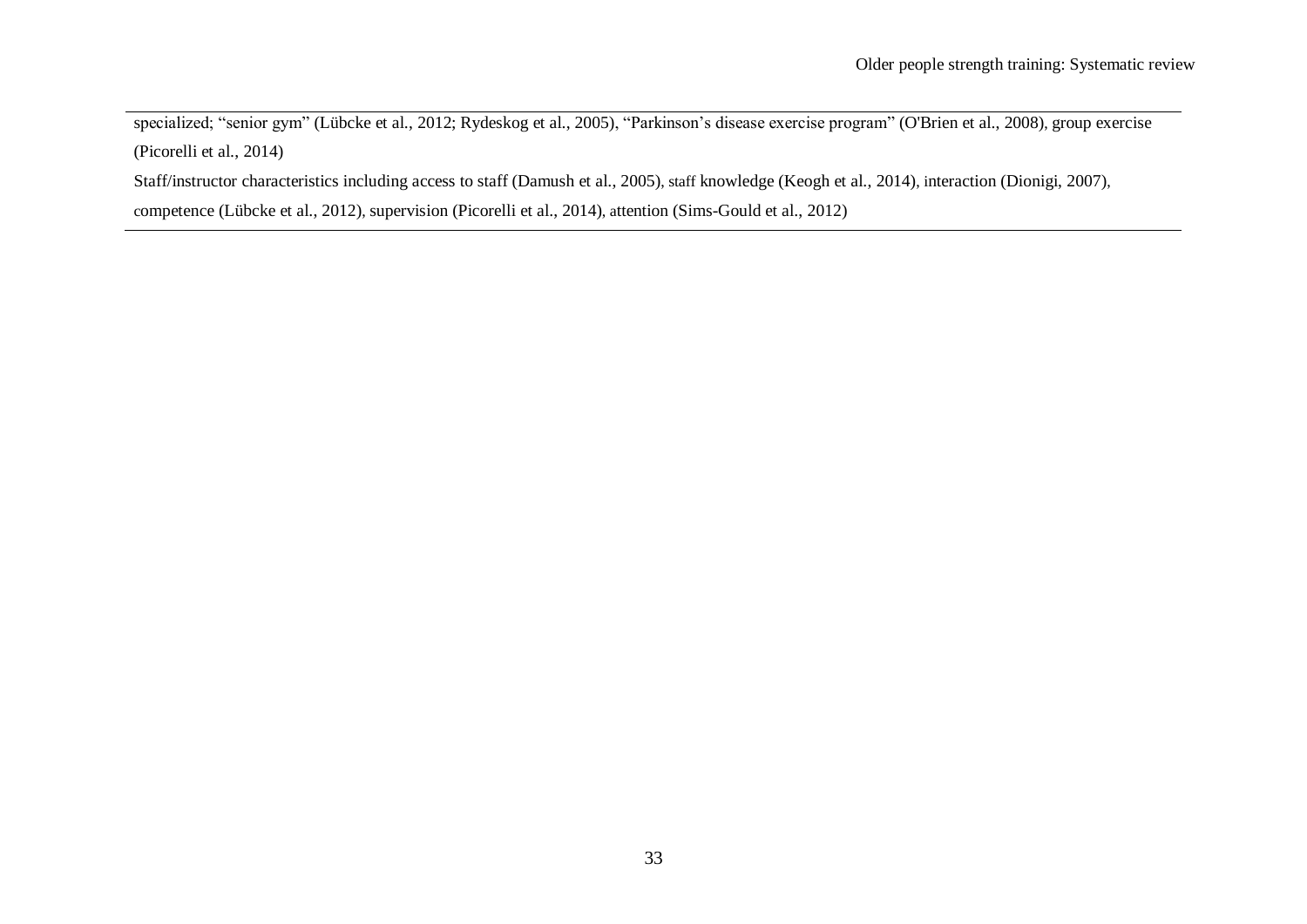Table 3

### *Barriers to older people participating in resistance training*

| <b>Barriers</b>                                                                                                                                                |
|----------------------------------------------------------------------------------------------------------------------------------------------------------------|
| Individual-level                                                                                                                                               |
| <b>Physical</b>                                                                                                                                                |
| Poor health (Bopp et al., 2004; Keogh et al., 2014), risk of injury/pain (Bopp et al., 2004), pain (Bopp et al., 2004; Kleppinger et al., 2003), tired/fatigue |
| (Bopp et al., 2004; Kleppinger et al., 2003)                                                                                                                   |
| Psychological                                                                                                                                                  |
| Lack of willpower (Bopp et al., 2004; Lin et al., 2012), lack of positive attitude (Bopp et al., 2004), low self-efficacy (Bopp et al., 2004), lack of         |

enjoyment (Bopp et al., 2004), too old (Bopp et al., 2004), fear of looking too muscular (Bopp et al., 2004), risk of heart attack/stroke/death (Bopp et

al., 2004), emotional problems that interfere with daily living (work, social etc.) (Kleppinger et al., 2003) nervous/depressed (Kleppinger et al., 2003)

### **Other**

Lack of time (Bopp et al., 2004; Lin et al., 2012), lack of knowledge (Bopp et al., 2004), inconvenient (Bopp et al., 2004), cost (Bopp et al., 2004;

Keogh et al., 2014), exercise is not a priority (Bopp et al., 2004)

| <b>Social</b>                                                                                                   |
|-----------------------------------------------------------------------------------------------------------------|
| Family and/or work obligations/responsibilities (Bopp et al., 2004), lack of social support (Bopp et al., 2004) |
| <b>Environment</b>                                                                                              |

Lack of exercise facilities (Bopp et al., 2004), moved away (Keogh et al., 2014), geographical location (Bopp et al., 2004), lack of age appropriate programs (Bopp et al., 2004)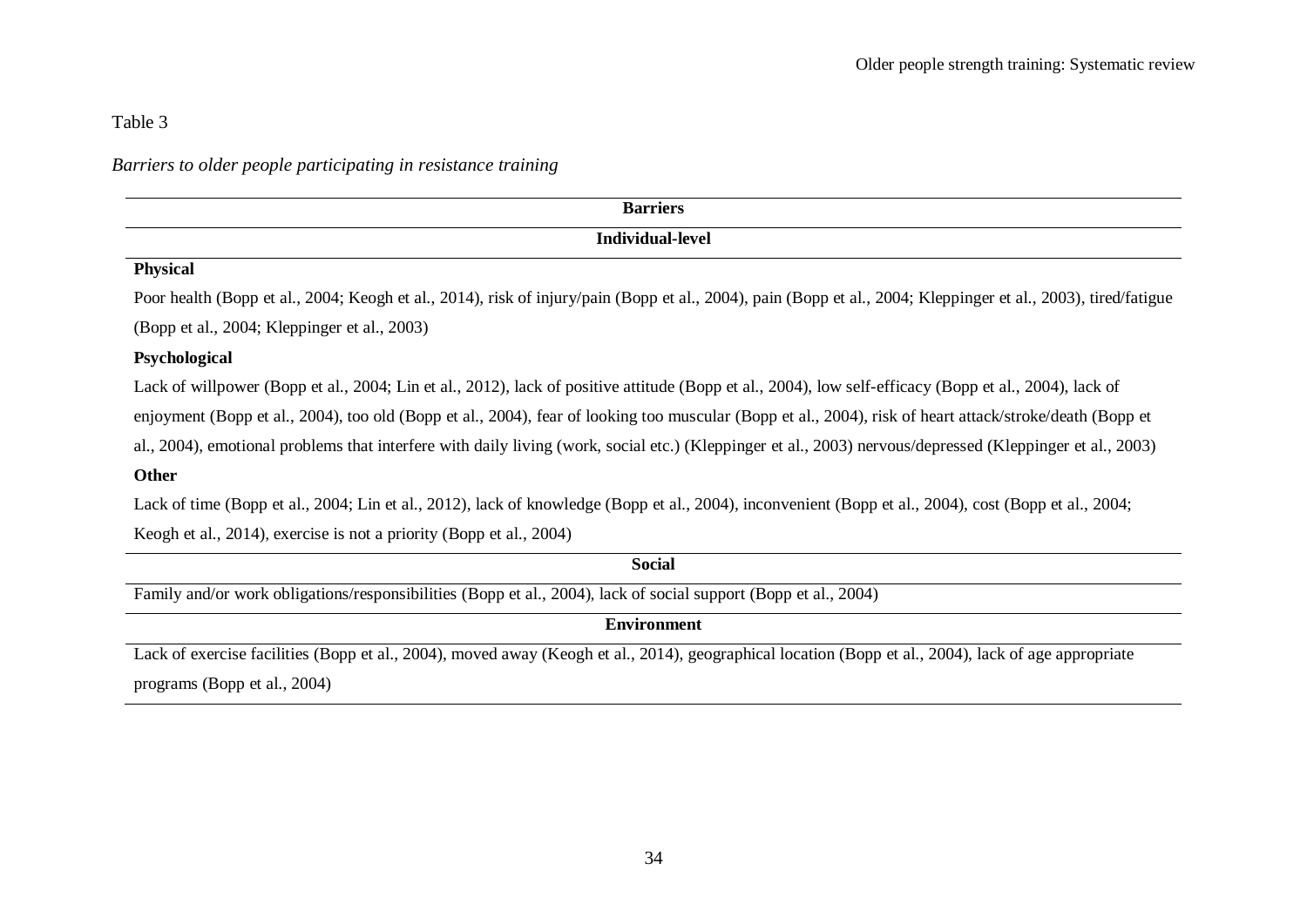### 1 **On-line Supplementary Data**

2 On-line supplement Table 1

### 3 *Study Characteristics for Focus Groups*

| <b>Study, Design</b>      | <b>Study Purpose</b>            | RT dose (FITPRO), location.                                  | Sample Size; % female; age          |
|---------------------------|---------------------------------|--------------------------------------------------------------|-------------------------------------|
| <b>Framework</b>          |                                 |                                                              | (years); specific population        |
| Bopp, et al. (2004)       | Examine factors influencing     | PA measured using (PASE) (Washburn, Smith, Jette, &          | FG: 39; 100%; $67.5 \pm 9.2$ years; |
| <b>United States</b>      | strength training (ST) in older | Janney, 1993). ST definition: exercises to increase muscle   | 16 African American, 23             |
| Cross-sectional           | rural women.                    | strength and endurance, such as lifting weights or push ups. | Caucasian. Survey: 102; 100%;       |
| FG and Survey-            |                                 |                                                              | $70.59 \pm 9.21$ years; 42 African  |
|                           |                                 |                                                              | American, 60 Caucasian              |
| Henwood, et al. (2011)    | Investigate the benefits older  | 3 groups; G1: involved in a high-intensity PRT intervention  | $\geq 65$ years;                    |
| Australia                 | individuals attribute to RT and | 2/week for 20 weeks, 7 exercises targeting major muscle      | G1: 6; 33%; 67-77 years;            |
|                           | the motivational tactics they   | groups performed on exercise machines at 8RM. G2:            | G2: 6; $50\%$ ; 69-81 years; 4      |
|                           | employed to undertake it.       | previously involved in a high-intensity RT intervention      | continued training in 18 months     |
|                           |                                 | 2/week for 8 weeks, 7 exercises targeting major muscle       | since intervention.                 |
|                           |                                 | groups using machine weights for 3 sets of 8 reps at 35, 55, | G3: 6; $50\%$ ; 65-79 years;        |
|                           |                                 | and 75% 1RM. G3: contemplating involvement in RT             | volunteers interested in aging      |
|                           |                                 | intervention at a uni gym.                                   | research (No previous RT)           |
| Sims-Gould et, al. (2012) | Why women joined an             | 12 months: 1/week RT, 2/week RT or Balance and tone          | 84; 100%; 69.6 years                |
| Canada                    | exercise program (uptake) and   | (BAT) exercise for 60 min at community or research center.   |                                     |
|                           | continued (adherence).          | 10 min warm-up, 40 min progressive and high-intensity RT     |                                     |
|                           |                                 | 2 sets of 6-8 reps, 10 min cool down.                        |                                     |

4 *Note***.** FG, Focus Group; PASE, Physical Activity Scale for the Elderly; RCT, Randomized Control Trial; RT, Resistance Training; ST, Strength Training.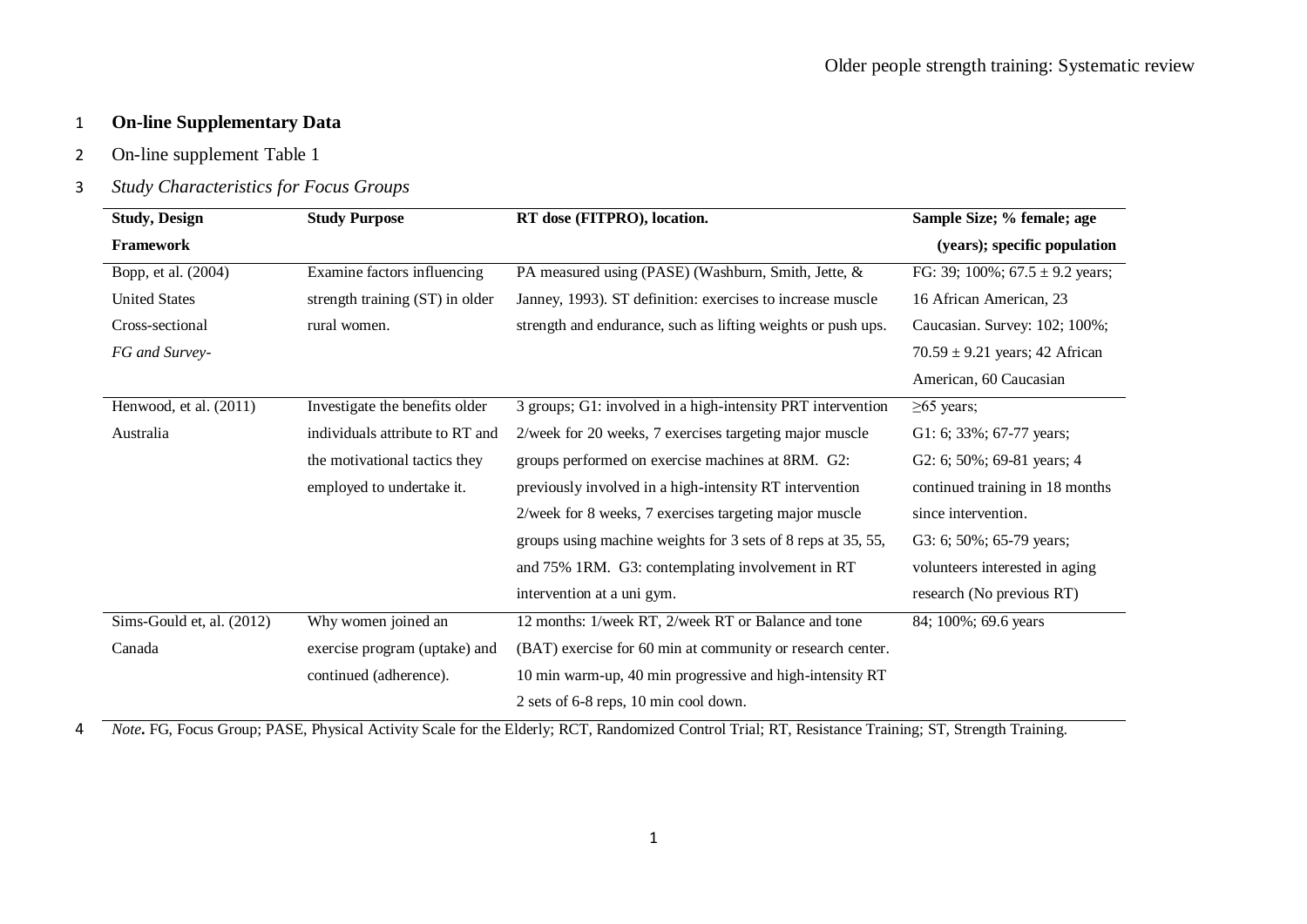# 2 *Study Characteristics for Surveys and RCT*

| <b>Study, Design</b>       | <b>Study Purpose</b>          | RT dose (FITPRO), location.                                       | Sample Size; % female; age           |  |  |  |
|----------------------------|-------------------------------|-------------------------------------------------------------------|--------------------------------------|--|--|--|
| Framework                  |                               |                                                                   | (years); specific population         |  |  |  |
| Damush, et al. (2005)      | Explore personal, social, and | Supervised ST or flexibility class, 2/week. Facility-based        | Baseline: 191; 56.5%; 68.71 ±        |  |  |  |
| <b>United States</b>       | environmental motivators to   | exercise was gradually tapered after 3 months. After 1 year       | 7.47 years.                          |  |  |  |
| <b>RCT</b>                 | join and continue             | transferred to home-based exercise program with booklets and a    | 12 months: 125; 53%; 67.55 $\pm$     |  |  |  |
| Secondary analysis of RCT  | participating in ST.          | videotape to guide. 5 min walking warm up. 4 exercises            | 7.55 years                           |  |  |  |
| evaluating the efficacy of |                               | targeting all major muscle groups, 3 sets of 8-10 reps, gradual   | 53% with Radiographic knee           |  |  |  |
| ST. SCT                    |                               | intensity progression. 5 min cool down.                           | osteoarthritis                       |  |  |  |
| Harada et al. (2011)       | Examine the relationship      | Regular ST: $\geq$ 2/week, action or maintenance. Not regular ST: | 293; 50.5%, $68.2 \pm 2.8$ years; 54 |  |  |  |
| Japan                      | between ST behavior and       | pre contemplation, contemplation or preparation.                  | $(18.4\%)$ regular ST.               |  |  |  |
| Cross-sectional            | perceived environment.        |                                                                   |                                      |  |  |  |
|                            |                               |                                                                   |                                      |  |  |  |
| Keogh, et al. (2014)       | Study 2: examine current      | 12 fitness centers offering the never2old Active Ageing           | Study 2: 150; 63%; 72 $\pm$ 7 years  |  |  |  |
| New Zealand                | participants' perceptions     | programme.                                                        | Study 3: 264; 65%; 72 $\pm$ 4 years  |  |  |  |
| Cross-sectional            | about the benefits of the     | 12 week Group based RT, 60 min, 2/week, with progression of       |                                      |  |  |  |
|                            | never2old Active Ageing       | difficulty and load. 5-10 min warmup. 8 exercises targeting       |                                      |  |  |  |
|                            | programme. Study 3:           | major muscle groups 1-2 sets of 8-12 repetitions. 5-10 min        |                                      |  |  |  |
|                            | programme retention rates,    | cardiovascular exercise. 5-10 min cool down stretches.            |                                      |  |  |  |
|                            | reasons cited for those       |                                                                   |                                      |  |  |  |
|                            | discontinuing.                |                                                                   |                                      |  |  |  |
| Kleppinger, et al. (2003)  | Determine if health           | 2 year RT program, 3/week 5 min warmup, resistance exercise,      | 189; 100%; 67.4 $\pm$ 4.8 years;     |  |  |  |
| <b>United States</b>       | perceptions could identify    | 15 min abdomen/lower back exercises, 5 min cool down. Lower       | estrogen-taking,                     |  |  |  |
| <b>RCT</b>                 | women more likely to          | body RT: 4 weight loaded (progressively increased) exercises,     | postmenopausal, not engaged in       |  |  |  |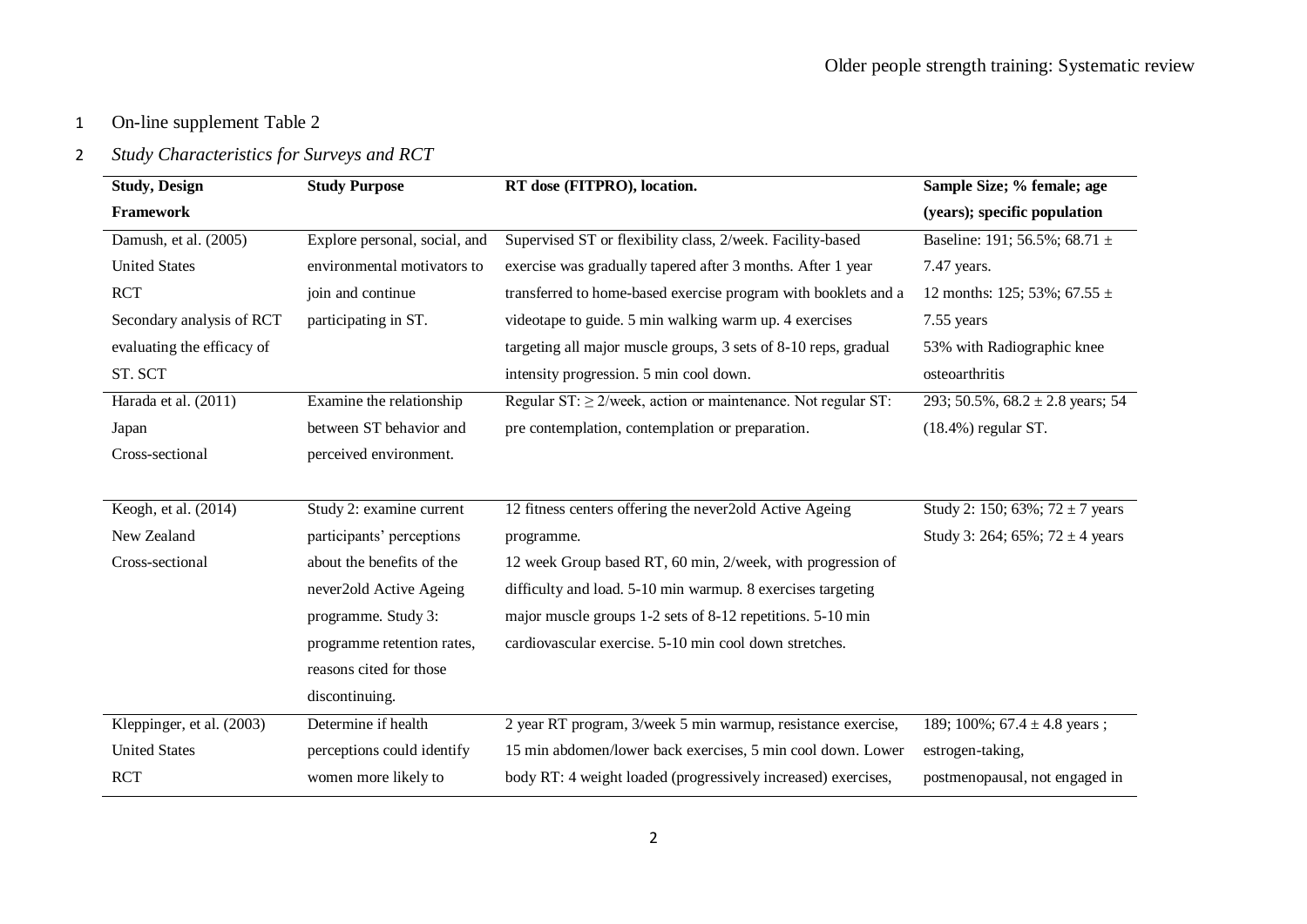|                         | adhere to exercise,             | 3-4 sets of 10 reps. Upper body RT: 4 theraband stretches and    | regular heavy RT, or physically  |
|-------------------------|---------------------------------|------------------------------------------------------------------|----------------------------------|
|                         | particularly during exercise    | 6–7 dumbbell exercises, 2 sets of 10 reps. Encouraged to walk    | $active > 210$ min/week          |
|                         | adoption and maintenance        | at least 45 min each week                                        |                                  |
|                         | phases                          |                                                                  |                                  |
| Lin, et al. (2012)      | Explore factors that            | SBT: exercises that increase lower-extremity muscle strength     | 221; 100%; 72 years; Taiwanese   |
| Taiwan                  | influence decisions to attend   | and improve postural control.                                    | undergraduate students           |
| Cross-sectional         | SBT programs                    |                                                                  |                                  |
| <b>TPB</b>              |                                 |                                                                  |                                  |
| Litt, et al. (2002)     | Determine the extent to         | 2 year RT program, 3 x week 5 min warmup, RT, 15 min             | 189; 100%; 67.4 $\pm$ 4.8 years; |
| <b>United States</b>    | which modifiable social         | abdomen/lower back exercises, 5 min cool down. Lower body        | low bone density, receiving      |
| <b>RCT</b>              | learning constructs predicted   | RT: 4 weight loaded (progressively increased) exercises, 3-4     | estrogen replacement therapy,    |
| Social Learning Model   | long-term adherence to an       | sets - 10 reps. Upper body RT: 4 theraband stretches, 6–7        | not engaged in regular heavy RT  |
|                         | exercise program.               | dumbbell exercises, 2 sets - 10 reps. 0-2 month: 2 classes/week. |                                  |
|                         |                                 | Encouraged to walk at least 45 min/week.                         |                                  |
| Picorelli et al. (2014) | Assess adherence rates and      | 10 weeks guided ST, 3/week for 50 min. Progressive increase in   | 151; 100%; 70.7 $\pm$ 4.9 years  |
| <b>Brazil</b>           | identify any associated         | load.                                                            | Aerobic: 231; 100%; 70.4 $\pm$   |
|                         | clinical or functional factors. | Aerobic group also assessed                                      | 4.64 years                       |

*Note***.** RCT, Randomized Control Trial; RT, Resistance Training; SBT, Strength and balance training; SCT; Social Cognitive Theory; ST, Strength Training; TPB, Theory of

2 Planned Behavior.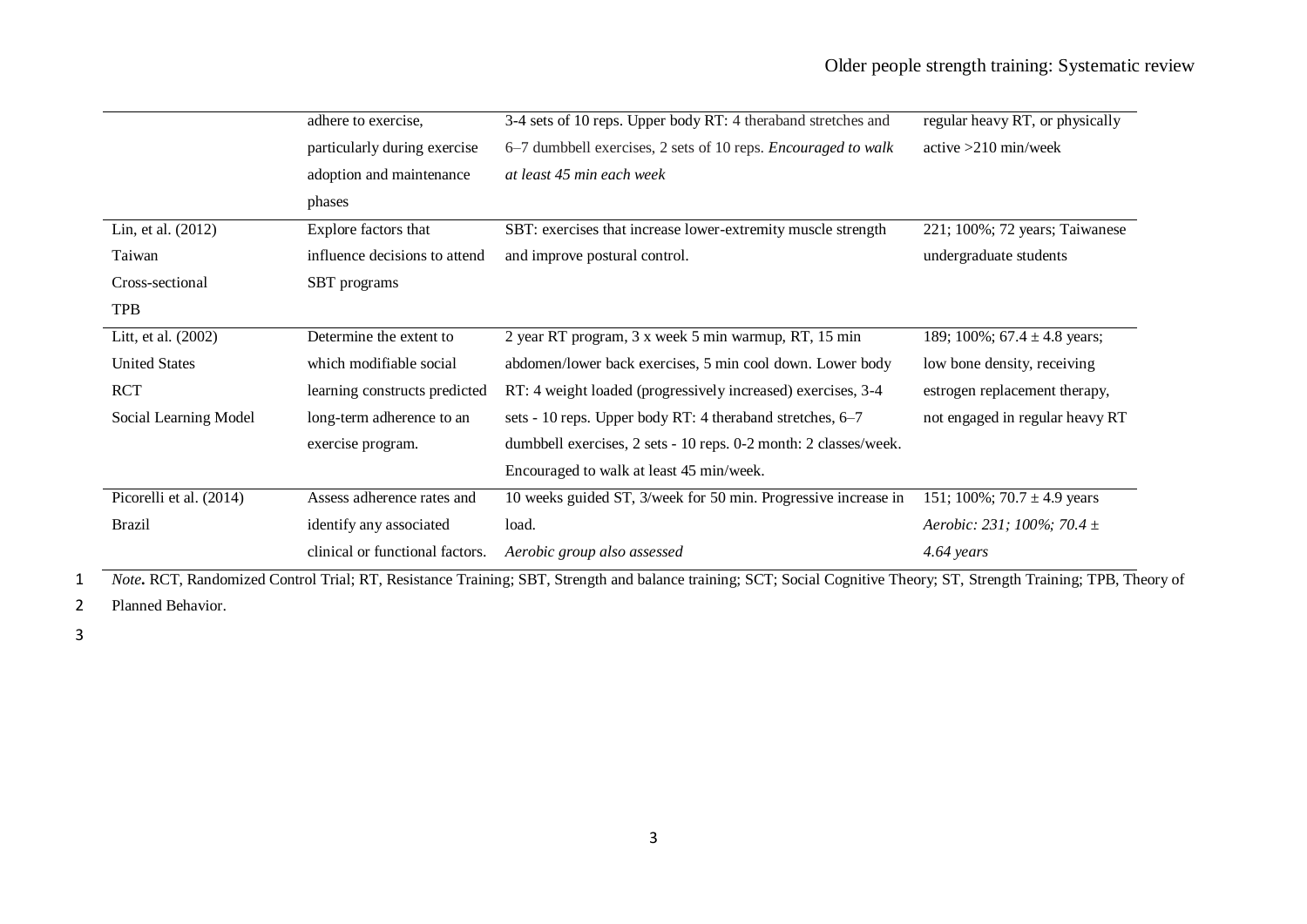### 2 *Study Characteristics for Interviews*

| <b>Study, Design</b>    | <b>Study Purpose</b>              | RT dose (FITPRO), location.                                       | Sample Size; % female; age     |
|-------------------------|-----------------------------------|-------------------------------------------------------------------|--------------------------------|
| Framework               |                                   |                                                                   | (years); specific population   |
| Dionigi (2007)          | Determine the perceived           | Supervised RT (3 upper, 3 lower body exercises at 75% 1RM 8-      | 10; 60%, 67.9 years; selected  |
| Australia               | psychological benefits, explore   | 12 reps) and warm up/down (10 min light aerobic activity and      | from group of 28 volunteers    |
|                         | the mechanisms underlying the     | stretching), 2/ week for 12 weeks at university gym.              | involved in a RT intervention. |
|                         | link between exercise &           |                                                                   |                                |
|                         | psychological well-being.         |                                                                   |                                |
| Lübcke, et al. (2012)   | Factors influencing older adults  | Seniors gym located in a paramedical facility, attended through   | 8; 62.5%, 73.5 years           |
| Sweden                  | to start and continue to exercise | own initiative.                                                   |                                |
| TTM, SCT                | in a seniors gym.                 | $1st$ visit - physiotherapist gives introduction and designs      |                                |
|                         |                                   | individualized exercise program                                   |                                |
| O'Brien, et al. (2008)  | Perceptions of a community-       | 10 weeks PRT, 2/week with group of 6-7 people at community        | 13; 23%; $67.8 \pm 7$ years;   |
| Australia               | based PRST.                       | health centre and 1/week at home (printed guide) for 60 min. 6    | Parkinson's Disease            |
|                         |                                   | lower limb and 3 upper limb exercises using therabands, 2 sets of |                                |
|                         |                                   | 10-12 reps, progressively increased resistance.                   |                                |
| Rydeskog, et al. (2005) | Identify and describe older       | Voluntary and individualized training on resistance machines >6   | 15; 53%; 75 years              |
| Sweden                  | people's experiences of RT        | months, 1-3/week under the supervision of instructors.            |                                |
| Interview               |                                   |                                                                   |                                |
|                         |                                   |                                                                   |                                |

3 *Note***.** PRST, Progressive Resistance Strengthening Program; RT, Resistance Training; SCT; Social Cognitive Theory; ST, Strength Training; TTM, Trans-theoretical Model.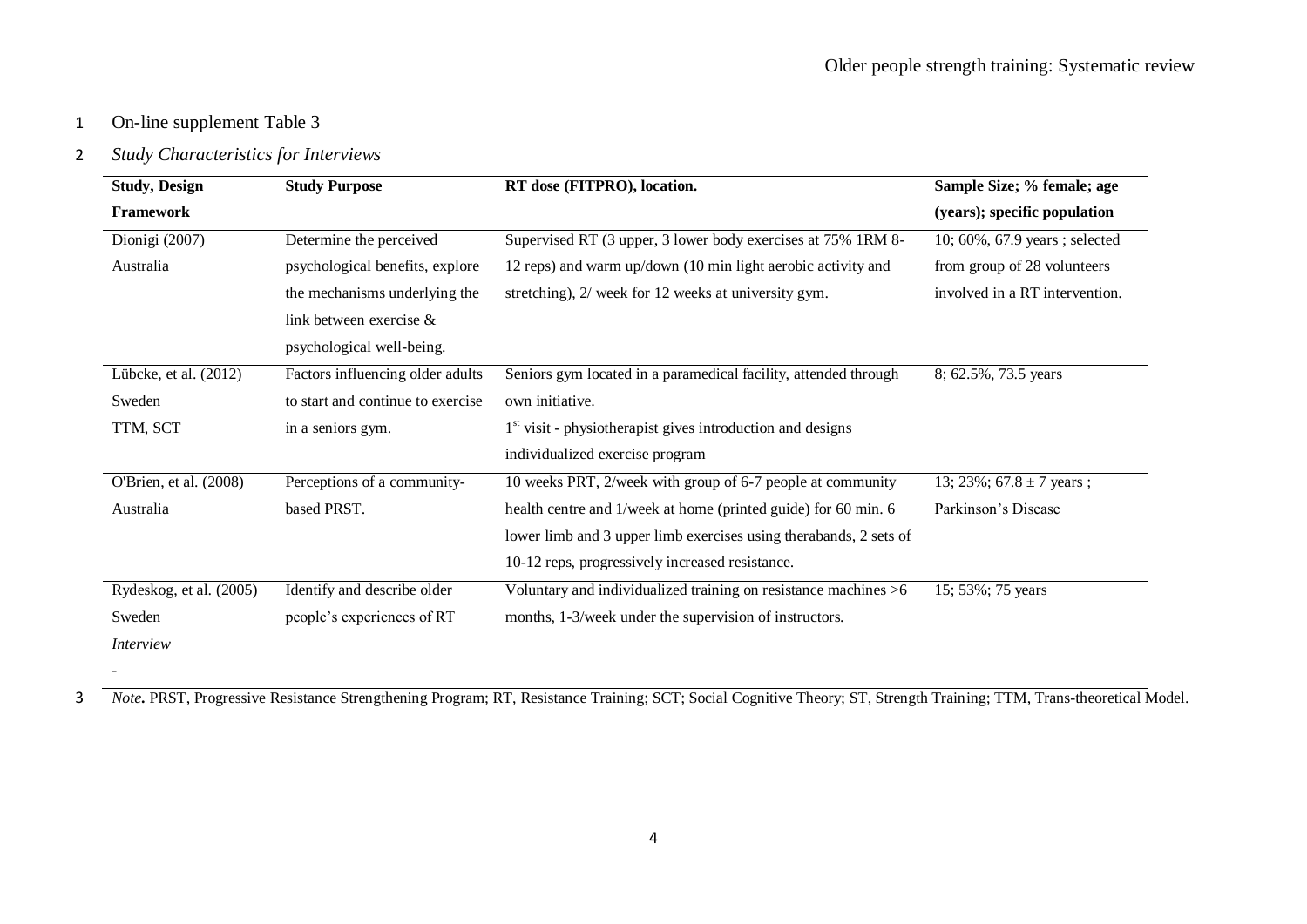# 2 *Assessment of risk of bias for randomized controlled trials*

|                          |            | <b>Selection bias</b> | <b>Performance bias</b>  | <b>Attrition bias</b> | <b>Reporting bias</b> | Other bias    |  |
|--------------------------|------------|-----------------------|--------------------------|-----------------------|-----------------------|---------------|--|
| <b>Study</b>             |            |                       | Blinding of participants |                       |                       |               |  |
|                          | Sequence   | Allocation            | personnel, outcome       | Incomplete            | Selective outcome     | Free of other |  |
|                          | generation | concealment           | assessor                 | outcome data          | reporting             | bias          |  |
| Damush et al. (2005)     | $\Omega$   |                       | $\Omega$                 | $+$                   | $^{+}$                | $^{+}$        |  |
| Kleppinger et al. (2003) | $\gamma$   | $\gamma$              |                          | $^{+}$                | $^{+}$                | $+$           |  |
| Litt et al. (2002)       | $\Omega$   | $\gamma$              | $\gamma$                 | $+$                   | $^{+}$                | $^{+}$        |  |

3 *Note*. Bias was scored as low risk (+), or high risk (-) or unclear (?) (Higgins et al., 2011).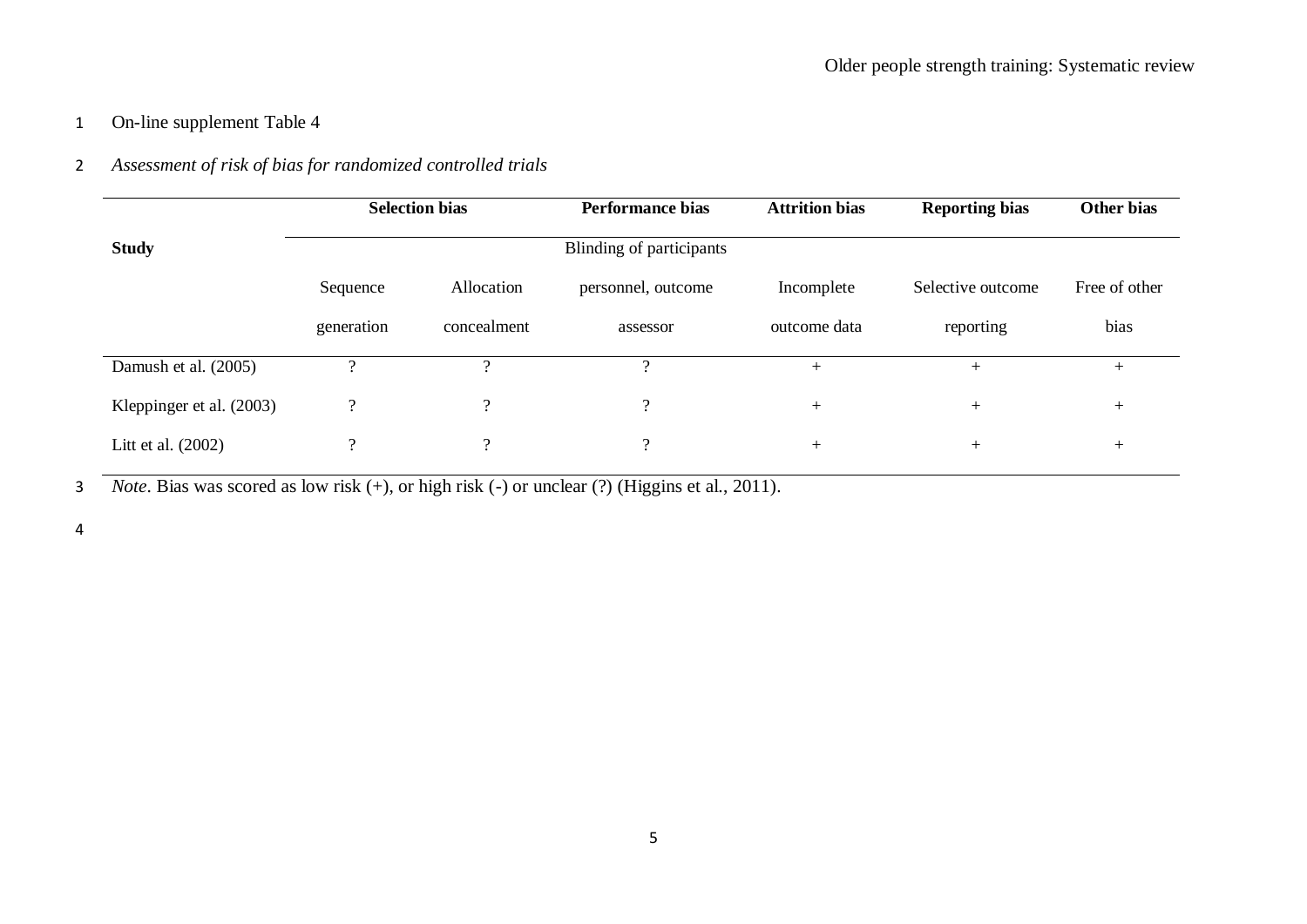### 2 *Quality of quantitative studies*

| <b>Study</b>            |     | $\mathbf{2}$ |     | $\overline{\mathbf{4}}$  | 5      | 6         | -7        | 8         | 9         | 10                       | 11        | 12        | <b>13</b> | 14        | Rating |
|-------------------------|-----|--------------|-----|--------------------------|--------|-----------|-----------|-----------|-----------|--------------------------|-----------|-----------|-----------|-----------|--------|
| Harada et al. (2011)    | $+$ | $+$          | $+$ | $\overline{\phantom{0}}$ | $\sim$ | <b>NA</b> | <b>NA</b> | <b>NA</b> | $+$       | NA                       | $+$       | <b>NA</b> | <b>NA</b> | $+$       | Fair   |
| Keogh et al. $(2014)$   | $+$ | $+$          | $+$ | $+$                      | $\sim$ | <b>NA</b> | <b>NA</b> | <b>NA</b> | <b>NR</b> | <b>NA</b>                | <b>NR</b> | <b>NA</b> | <b>NA</b> | <b>NA</b> | Fair   |
| Lin et al. $(2012)$     | $+$ | $+$          | $+$ | $+$                      | $\sim$ | <b>NA</b> | <b>NA</b> | <b>NA</b> | <b>NA</b> | <b>NA</b>                | $+$       | NA.       | NA.       | $+$       | Fair   |
| Picorelli et al. (2014) | $+$ | -            | $+$ | $+$                      | $+$    | $\sim$    | $+$       | <b>NA</b> | $+$       | $\overline{\phantom{a}}$ | $+$       | $+$       | $\sim$    | NR.       | Fair   |

3 *Note*.  $+$  = yes, - = no, NA = not applicable, NR = not reported. 1: Was research question clearly stated?; 2: was population specified and defined;

4 3: was participation rate at least 50%?; 4: were subjects from similar populations?; 5: sample size etc. provided; 6: were exposures measured

5 prior to outcomes?; 7: was timeframe for study sufficient?; 8: were different levels of exposure examined?; 9: were the exposure measures

6 clearly defined, valid, reliable?; 10: was exposure assessed more than once?; 11: were the outcome measures clearly defined, reliable, valid?; 12:

7 were outcome assessors blinded?; 13: was loss to follow-up less than 20%?; 14: were confounding variables measured and adjusted for in

8 analysis? (US Department of Health and Human Services, 2014).

9